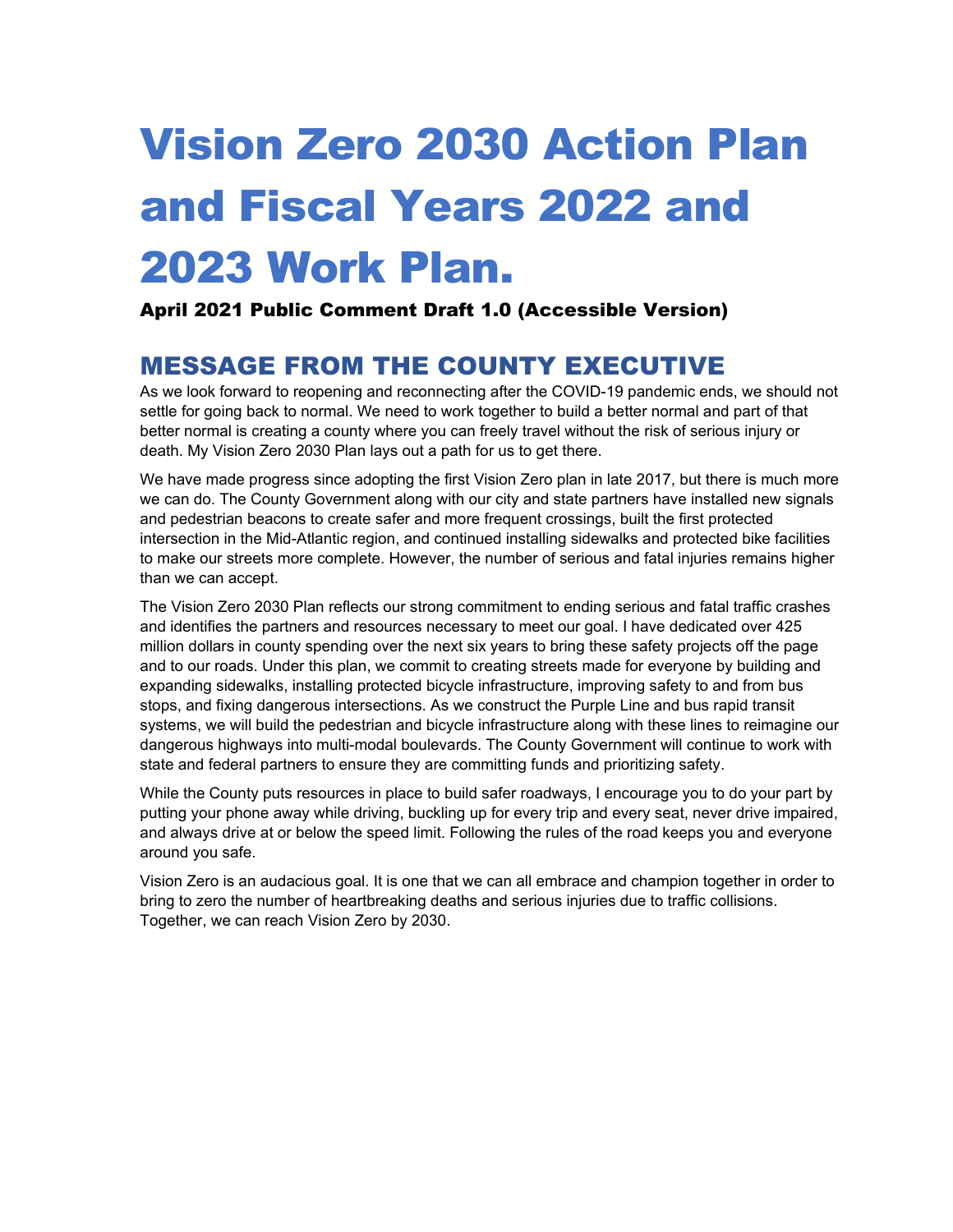# ABOUT THIS VERSION OF THE 2030 ACTION PLAN

This version of the Vision Zero 2030 Action Plan was released on April 15, 2021 for public review. The Vision Zero Coordinator will be collecting public feedback from April to June 2021 and incorporating those ideas into a final draft to be published in July 2021.

# ACKNOWLEDGEMENTS

Montgomery County Government thanks all the people who contributed their time and thoughts to develop the Vision Zero 2030 Action Plan. The 1,500 county residents that participated in surveys, interviews, and listening sessions were crucial in developing the priorities for this plan. The dozens of municipal, county, and state government employees that examined the public's input and developed the action items and work plan. The consultant teams of Crash CORE and Brotman, Winter, Fried Consulting, Inc. that aided in the plan development and outreach. The County looks forward to continuing this collaborative community effort to end all traffic fatalities and serious injuries in this decade.

# IMAGES

All uncredited photos are either owned by Montgomery County Government or are public domain images.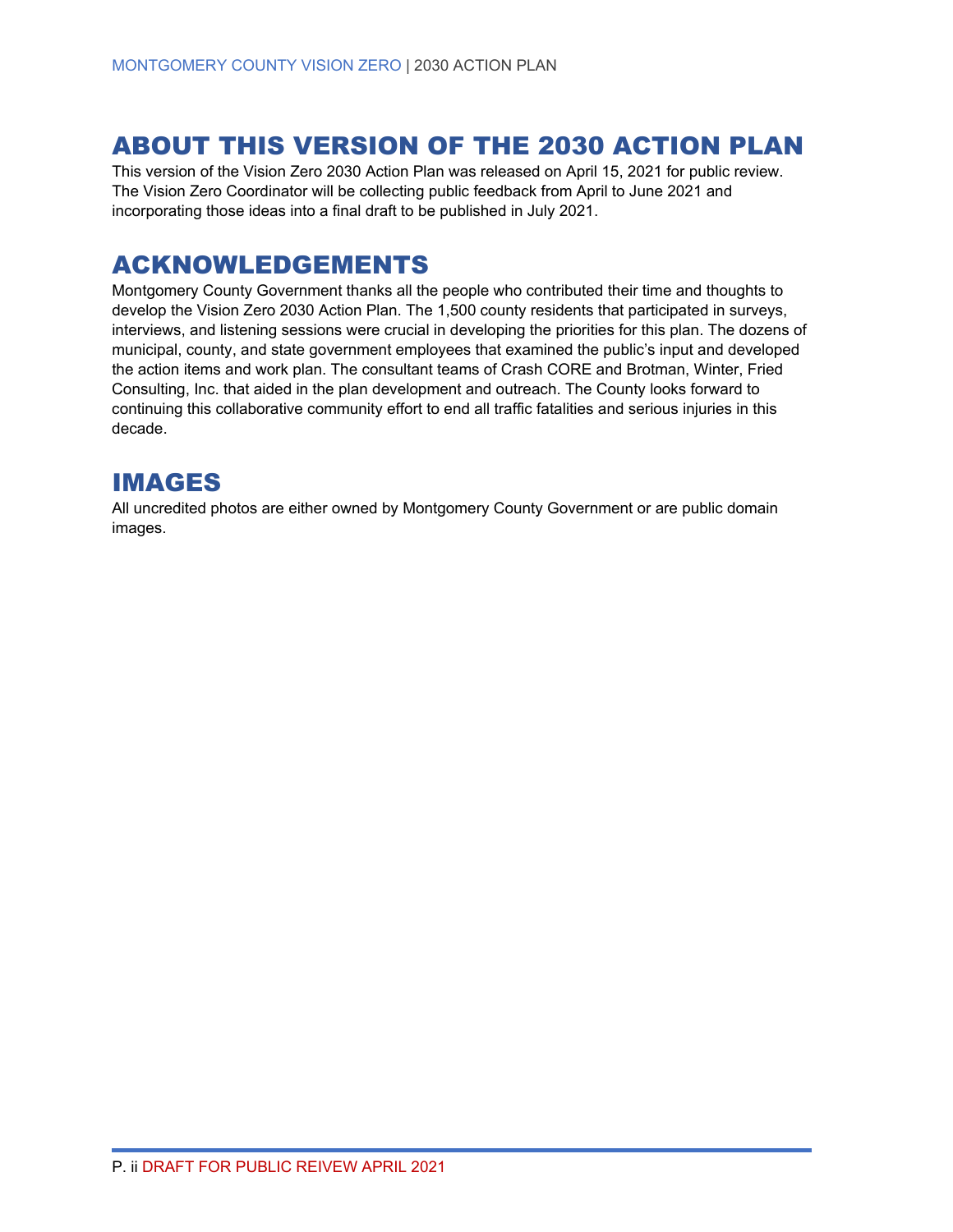# **Table of Contents**

| REMEMBERING VICTIMS OF TRAFFIC CRASHES  viii            |  |
|---------------------------------------------------------|--|
| THE VISION ZERO APPROACH TO ROAD SAFETY 1               |  |
|                                                         |  |
|                                                         |  |
|                                                         |  |
|                                                         |  |
|                                                         |  |
|                                                         |  |
|                                                         |  |
| HIGHLIGHTS FROM COMMUNITY CONVERSATIONS 17              |  |
| ALIGNING VISION ZERO WITH OTHER INITIATIVES 18          |  |
|                                                         |  |
| 2030 ACTION PLAN AND FISCAL YEARS 2022-23 WORK PLAN  20 |  |
|                                                         |  |
|                                                         |  |
|                                                         |  |
|                                                         |  |
|                                                         |  |
|                                                         |  |
|                                                         |  |
|                                                         |  |
|                                                         |  |
|                                                         |  |
|                                                         |  |
|                                                         |  |
|                                                         |  |
|                                                         |  |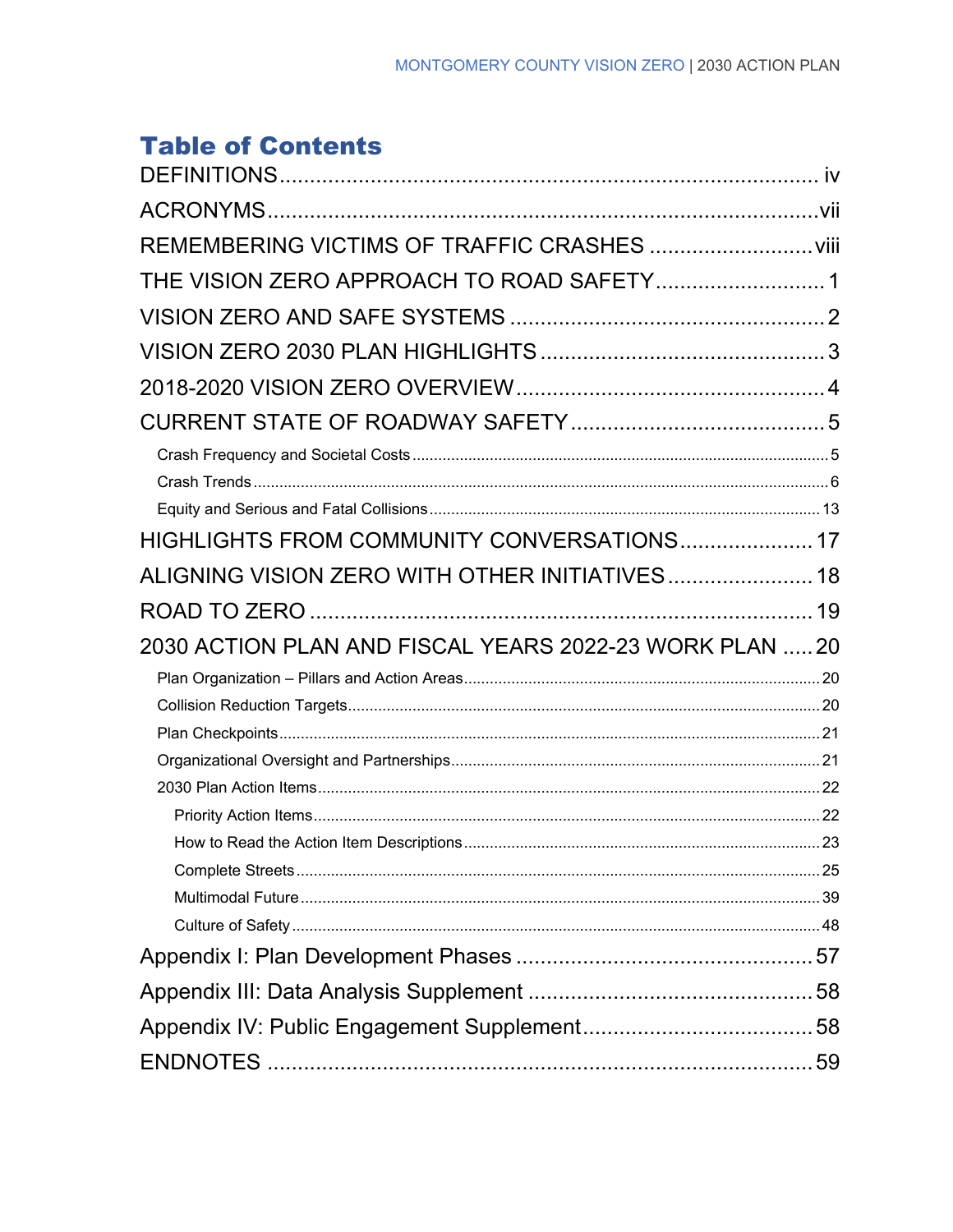# <span id="page-3-0"></span>DEFINITIONS

The following list provides definitions of key terms used in this Plan.

**Accessibility.** The ability of all people, particularly those with disabilities, to access and use the transportation system.

**Aggressive Driving.** Maryland law states that a person is guilty of aggressive driving if the person commits three or more of the following offenses at the same time or during a single and continuous period of driving in violation of: failure to obey traffic lights with steady indication, overtaking and passing vehicles, passing on right, failing to obey traffic control device, following too closely, failure to yield right-of-way, or exceeding a maximum speed limit or posted maximum speed limit.

**Aggressive Driving Related Crash.** A crash in which a driver has more than three of the following values in the contributing circumstance fields of the Maryland crash report: failed to yield right of way, failed to obey stop sign, failed to obey traffic signal, failed to obey other traffic control device, failed to keep right of center, failed to stop for school bus, exceeded speed limit, too fast for conditions, followed too closely, improper lane change, improper passing, failure to obey traffic signs, signals, or officer, disregarded other road markings, other improper action, or operated motor vehicle in erratic/reckless manner.

**Autonomous/Automated Vehicle.** A vehicle that is capable of sensing its environment and moving safely with little or no human input.

**Bicyclist.** A person on any type of pedal cycle, including bicycles, tricycles, unicycles, and any trailers or sidecars attached to these cycles.

**Complete Streets.** Roadways that are designed and operated to provide safe, accessible, and healthy travel for all users of our roadway system, including pedestrians, bicyclists, transit riders, and motorists. On a Complete Street, it is intuitive and safe to cross the street, walk to shops, and bicycle to school. Complete Streets function as a

system, ensuring that the transportation network as a whole provides safe and efficient access for all roadway users and only provides designated spaces for each mode when needed.

**Contributing Factor.** Conditions of the environment (such as lighting, weather), vehicle (brakes, lights), road (debris, obstructions), or driver behavior (inattentiveness, driving under the influence of alcohol or drugs) that contribute to the occurrence of a crash or its severity.

**Crash/Collision.** A set of events that results in injury or property damage due to the collision of at least one motorized vehicle and may involve collision with another motorized vehicle, a bicyclist, a pedestrian, or a fixed object.

**Crash Reduction Factor.** The estimate of the percentage reduction in crashes after the implementation of a project or initiative.

**Culture of Safety.** "The shared belief system of a group of people, which influences road user behaviors and stakeholder actions that impact traffic safety." ("Traffic Safety Culture Primer" 2019). [1](#page-67-0)

**Distracted Driving Related Crash.** A crash where at least one driver in the crash was reported to be distracted. Distracted is defined by having values of either "failure to give full time and attention" or "cell phone in use" in any contributing circumstance fields, or any of the following values in the driver distracted by field: looked but did not see; other electronic device (tablet, GPS, MP3 player, etc.); by other occupants; by moving object in vehicle; talking or listening on cellular phone; dialing cellular phone; adjusting audio and/or climate controls; using other device controls integral to vehicle; using device/object brought into vehicle (non-electronic); distracted by outside person, object, or event; eating or drinking; smoking related; other cellular phone related;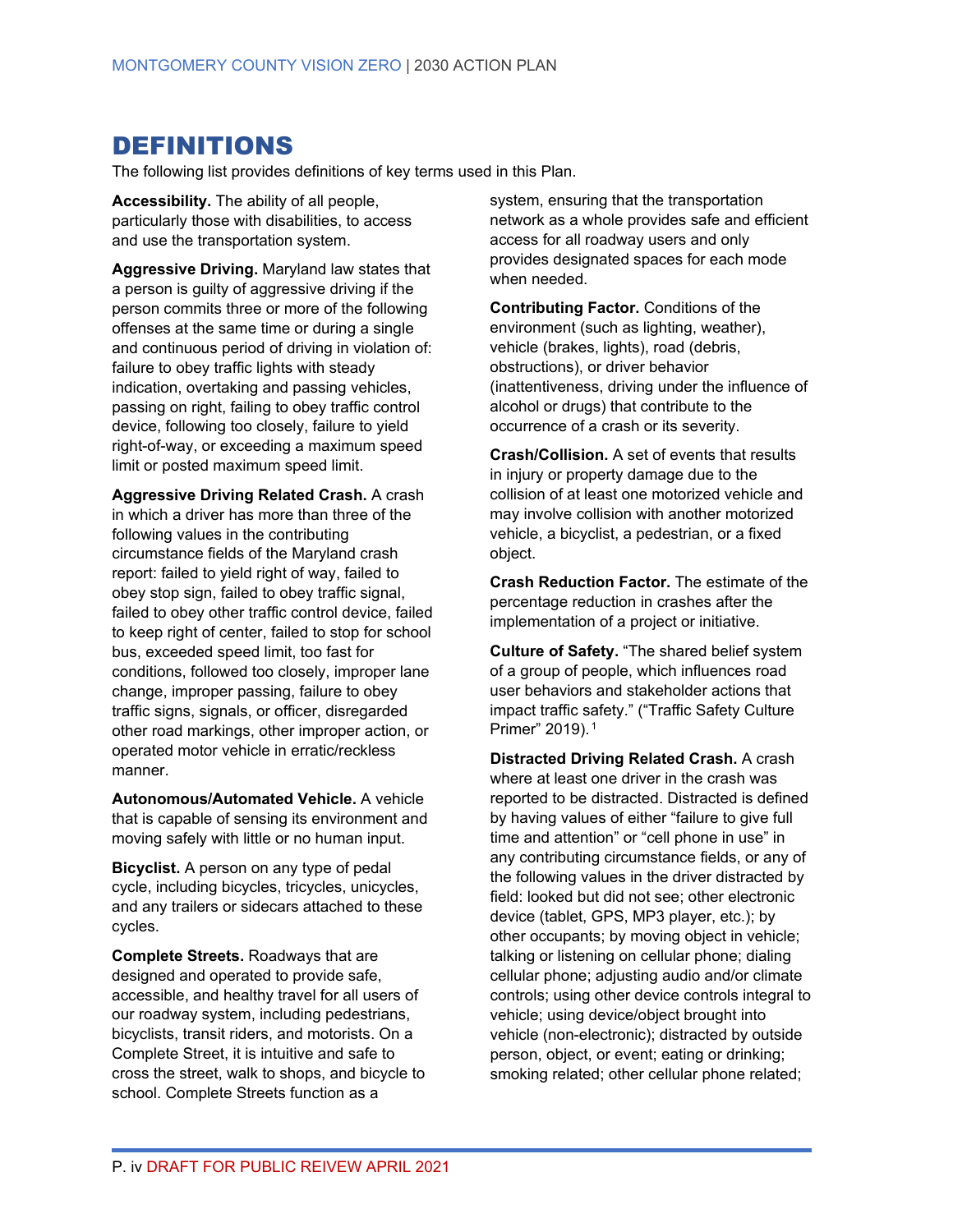lost in thought; or texting from a cellular phone.

**Driver.** Operator of a motor vehicle.

**Impaired Driving Related Crash.** The Maryland definition of an impaired driving crash is: At least one driver in the crash is determined to be impaired by the investigating officer as indicated through the driver condition, blood alcohol content, substance use detected, and contributing factor fields on the Maryland crash report: person condition of "had been drinking," "using drugs," or "influenced by medications and/or drugs and/or alcohol", blood alcohol concentration (BAC) between 0.01 and 0.50, substance use of '"alcohol contributed," "illegal drugs contributed," "medication contributed," or "combination contributed", or contributing circumstance of "under the influence of drugs," "under the influence of alcohol," "under the influence of medication," or "under combined influence."

**Injury Severity 01 – No Apparent Injury.** A situation where there is no reason to believe that the person received any bodily harm from the motor vehicle crash. There is no physical evidence of injury and the person does not report any change in normal function.

**Injury Severity 02 – Possible Injury.** Any injury reported or claimed which is not a fatal, suspected serious, or suspected minor injury. Examples include momentary loss of consciousness, claim of injury, limping, or complaint of pain or nausea. Possible injuries are those that are reported by the person or are indicated by his/her behavior, but no wounds or injuries are readily evident.

**Injury Severity 03 – Suspected Minor Injury.** A minor injury is any injury that is evident at the scene of the crash, other than fatal or serious injuries. Examples include lump on the head, abrasions, bruises, minor lacerations (cuts on the skin surface with minimal bleeding and no exposure of deeper tissue/muscle).

**Injury Severity 04 – Suspected Serious Injury**. A suspected serious injury is any injury other than fatal which results in one or more of the following: Severe laceration resulting in exposure of underlying tissues/muscle/organs or resulting in significant loss of blood, Broken or distorted extremity (arm or leg), Crush injuries, Suspected skull, chest or abdominal injury other than bruises or minor lacerations, Significant burns (second and third degree burns over 10% or more of the body), Unconsciousness when taken from the crash scene, or Paralysis.

**Injury Severity 05 – Fatal Injury.** Any injury that results in death within one year after the motor vehicle crash in which the injury occurred. If the person did not die at the scene but died within one year of the motor vehicle crash in which the injury occurred, the injury classification is changed from the attribute previously assigned to the attribute "fatal injury." Note that this definition differs from Federal reporting, which counts fatal injuries within 30 days of the crash.

**Intersection Crash.** A crash that occurs within the limits of an intersection.

**Intersection Related Crash.** Crashes reported as occurring in an intersection or being intersection related. "Intersection related" is not a location type but a judgment about the effects of intersections and their traffic controls upon traffic and crash causation. If the crash is deemed to have occurred as a result of backed-up traffic from an intersection (presumably at a nonintersection location) the junction relationship is "intersection related."

**Micromobility.** Travel over short distances using lightweight transportation devices such as bicycles and scooters that typically travel at low speeds and designed for a single occupant that do not require a driver's license to operate.

**Motorcycle Crash.** A crash involving at least one motorcycle, defined as a "motorcycle" body type.

**Motorist.** Driver or passenger of a vehicle or motorcycle.

**Older Driver Related Crash.** A crash where at least one driver in the crash was reported to be between the ages of 65 and 110.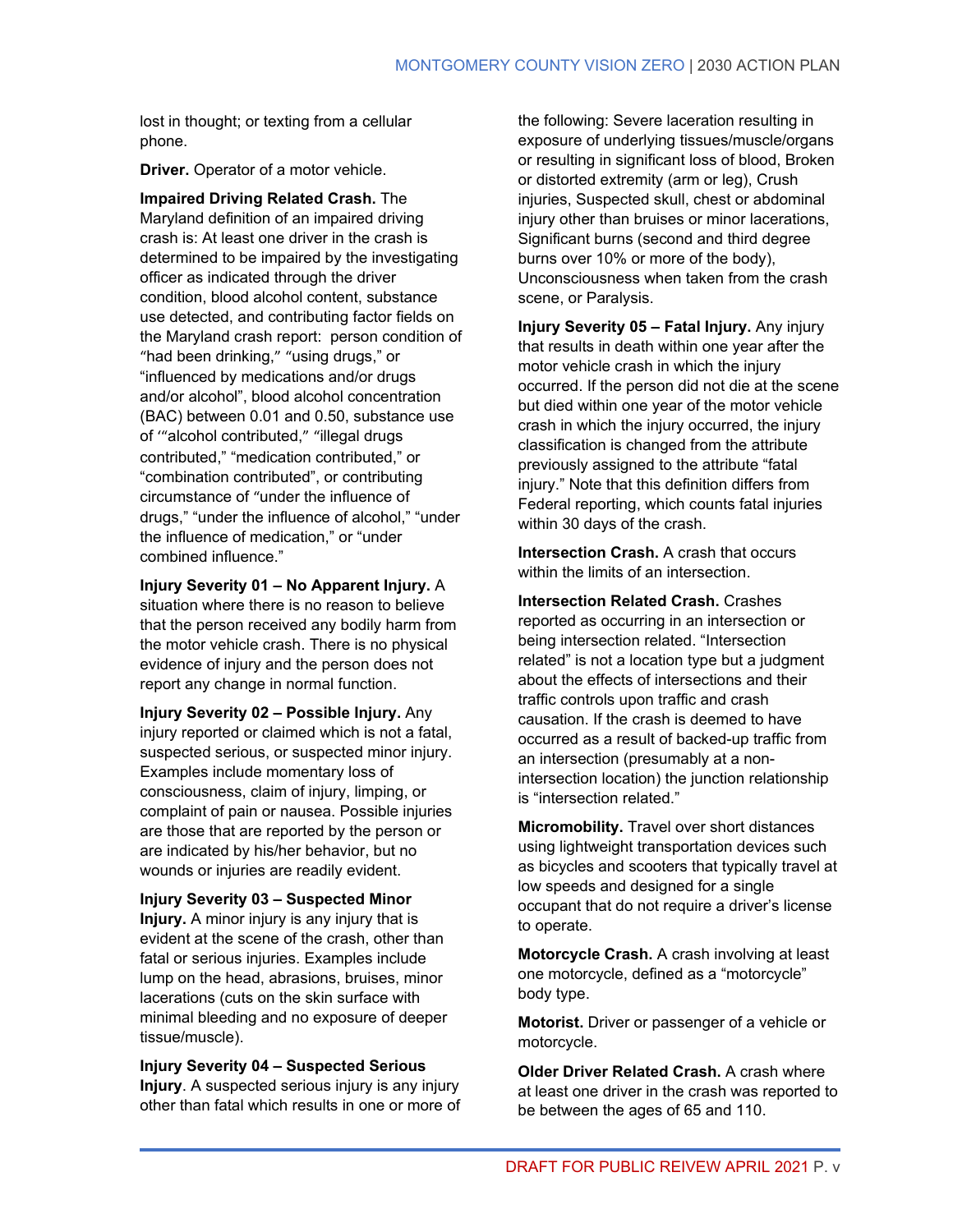**Pedestrian.** Person on foot (using the 'pedestrian' person type and 'pedestrian on foot' pedestrian type), including a motorist who has exited a vehicle, and people on other conveyances such as wheelchairs, skateboards, roller skates, or roller blades.

**Pedestrian Crash.** Crash where at least one pedestrian is struck by a moving vehicle.

**Police Crash Report Data.** Reported, collected, and administered by the Maryland State Police.

**Racial Equity and Social Justice.** Changes in policy, practice, and allocation of County resources so that race or social justice constructs do not predict one's success, while also improving opportunities and outcomes for all people.

**Road System.** All of the roads (local and/or highway) that are under the jurisdiction of a single agency (such as state, county, or municipality).

**Roadway.** A portion of land dedicated for travel by motor vehicles, bicycles, pedestrians, and other conveyances. This includes the general travel lanes and adjacent shoulders, sidewalks, and bike facilities.

**Run-off-the-Road Crash.** A crash where the first event was recorded as "striking a fixed object" or "running off the road" or the location of the crash was reported as "off-road" or "in the median"

**Safe System Approach.** Under the safe system approach, road safety is a shared responsibility among everyone, including those that design, build, operate and use the road system. It takes a holistic view of the road transport system and the interactions among roads and roadsides, travel speeds, vehicles, and road users.

**Speed Related Crash.** A crash where at least one driver in the crash was reported to be speeding, defined by having values of either "exceeded speed limit" or "too fast for conditions" in any of the contributing circumstance fields.

**Unrestrained Occupant.** A passenger-vehicle (automobile, station wagon, van, SUV, pickup truck) occupant who is: less than eight years of age recorded as not using a "child/youth restraint," eight years of age or older recorded as not using a "lap and shoulder belt" or "air bag and belt," or where restraint use was recorded as using "none" or "air bag only."

**Vehicle.** A device in, upon, or by which a person or property is or may be transported upon a highway, except devices moved by human power or used exclusively on stationary rails or tracks.

**Work-Zone Crash.** Crashes occurring in a construction/ maintenance zone.

**Young Driver Related Crash.** A crash where at least one driver in the crash was reported to be between the ages of 16 and 20.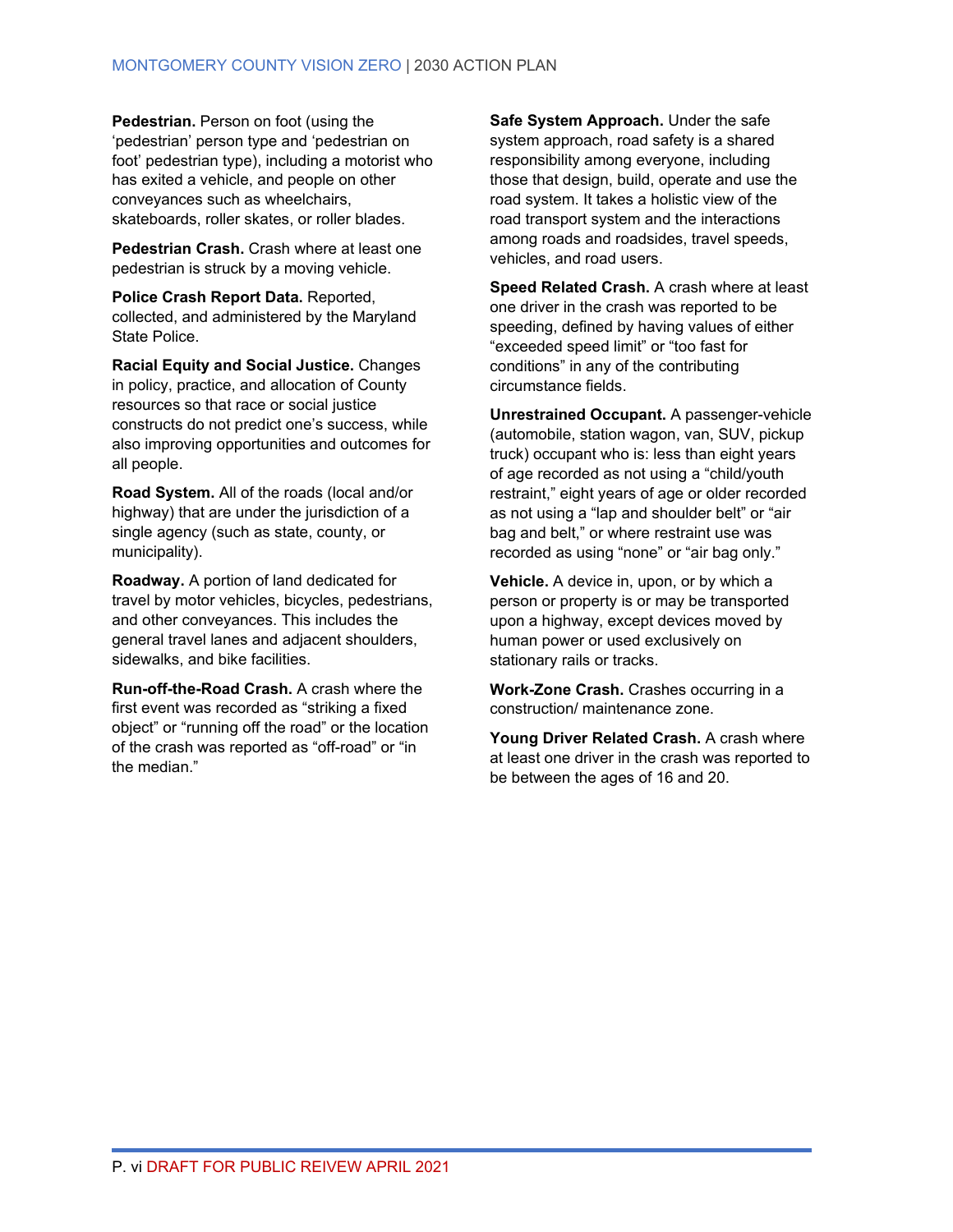# <span id="page-6-0"></span>ACRONYMS

The following are acronyms used throughout this Plan.

| <b>Acronym</b>              | <b>Definition</b>                                         |
|-----------------------------|-----------------------------------------------------------|
| $A-B-S$                     | <b>Alcohol Beverage Services</b>                          |
| $A-C-C$                     | Accessibility                                             |
| A-D-A                       | Americans with Disabilities Act                           |
| <b>B-R-T</b>                | <b>Bus Rapid Transit</b>                                  |
| $C-A-P$                     | <b>Climate Action Plan</b>                                |
| <b>County (capitalized)</b> | Uppercased "County" = Montgomery County Government        |
| $C-E-X$                     | Office of the County Executive                            |
| $\overline{C}$ -I-P         | Capital Improvements Program                              |
| $C-R-F$                     | <b>Crash Reduction Factor</b>                             |
| $C-S-D-G$                   | Complete Streets Design Guide                             |
| $D-E-P$                     | Department of Environmental Protection                    |
| $D-G-S$                     | <b>Department of General Services</b>                     |
| $H-H-S$                     | Montgomery County Department of Health and Human Services |
| $H-I-N$                     | <b>High Injury Network</b>                                |
| $K-S-I$                     | Killed or seriously injured                               |
| M-C-D-O-T                   | Montgomery County Department of Transportation            |
| M-C-F-R-S                   | Montgomery County Fire and Rescue Service                 |
| M-C-P-D                     | <b>Montgomery County Police</b>                           |
| $M-C-P-S$                   | Montgomery County Public Schools                          |
| M-D-O-T                     | Maryland Department of Transportation                     |
| M-D-T-A                     | Maryland Transportation Authority                         |
| $M-H-S-O$                   | Maryland Highway Safety Office                            |
| M-N-C-P-P-C                 | Maryland-National Capital Park and Planning Commission    |
| M-S-P                       | <b>Maryland State Police</b>                              |
| $M-W-C-O-G$                 | Metropolitan Washington Council of Governments            |
| O-H-R                       | Office of Human Resources                                 |
| $O-M-B$                     | Office of Management and Budget                           |
| $O-P-I$                     | Office of Public Information                              |
| <b>Parks</b>                | Montgomery County Parks Department                        |
| <b>PEPCO</b>                | Potomac Electric Company                                  |
| <b>Planning</b>             | Montgomery County Planning Department                     |
| $R-E-C$                     | Department of Recreation                                  |
| $R-E-S-J$                   | Racial Equity and Social Justice                          |
| $R-S-C$                     | <b>Regional Service Center</b>                            |
| $S-H-A$                     | State Highway Administration                              |
| S-H-S-P                     | Strategic Highway Safety Plan                             |
| U-D                         | <b>Urban Districts</b>                                    |
| W-M-A-T-A                   | Washington Metropolitan Area Transit Authority            |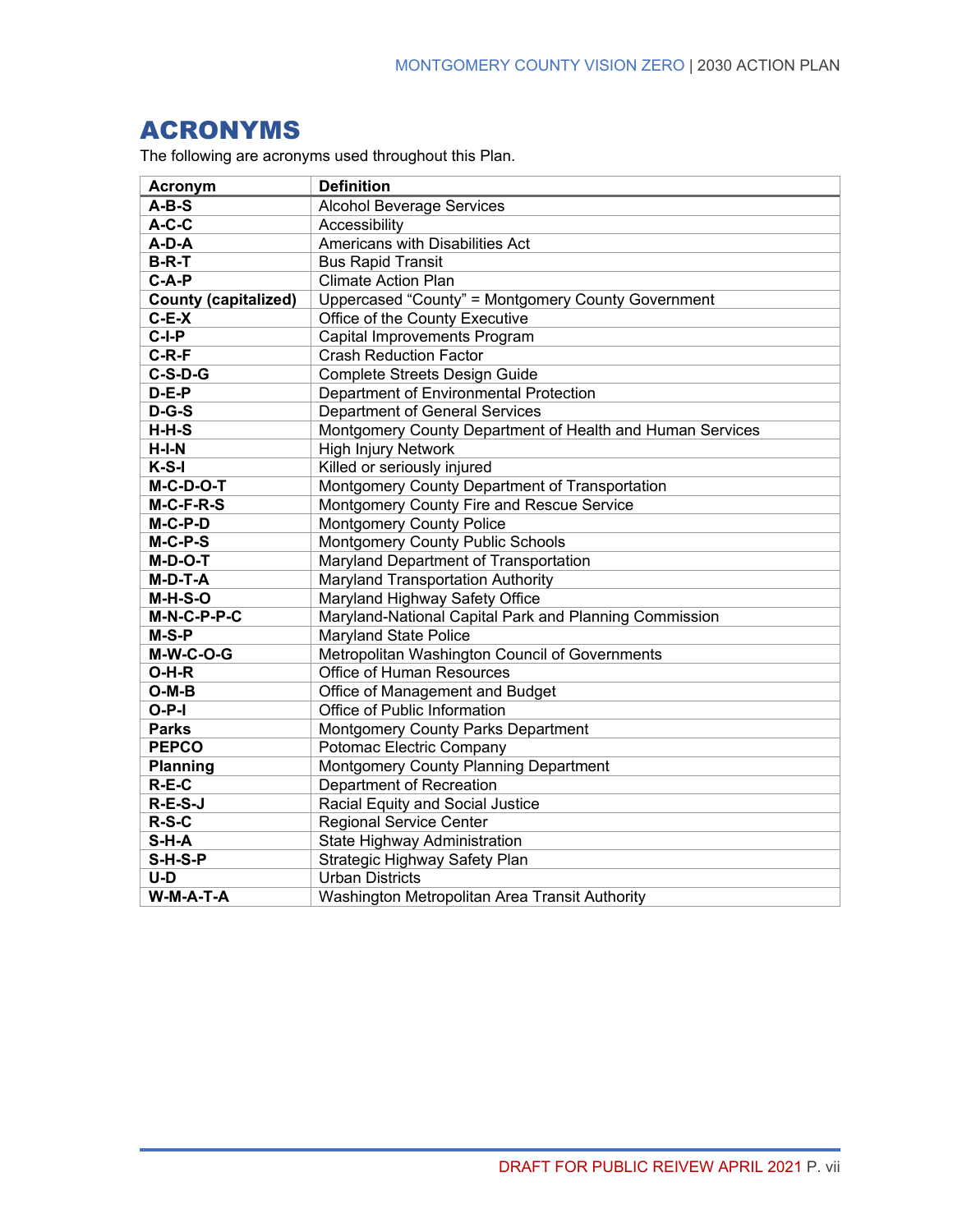# <span id="page-7-0"></span>REMEMBERING VICTIMS OF TRAFFIC CRASHES

Every life lost on our roads is more than a statistic. Each death represents a mother, daughter, father, brother, or dear friend that had their life cut short.

As we work together to build a county without traffic deaths, the County wants to remember and share stories of those we lost too soon. If you would like to share a photo and information about a person that was seriously injured or killed in Montgomery County, e-mail [VisionZero@MontgomeryCountyMD.gov.](mailto:VisionZero@MontgomeryCountyMD.gov) We will incorporate their stories throughout the final version of the 2030 Action Plan to celebrate a life lived and remind us all why the only acceptable goal is zero.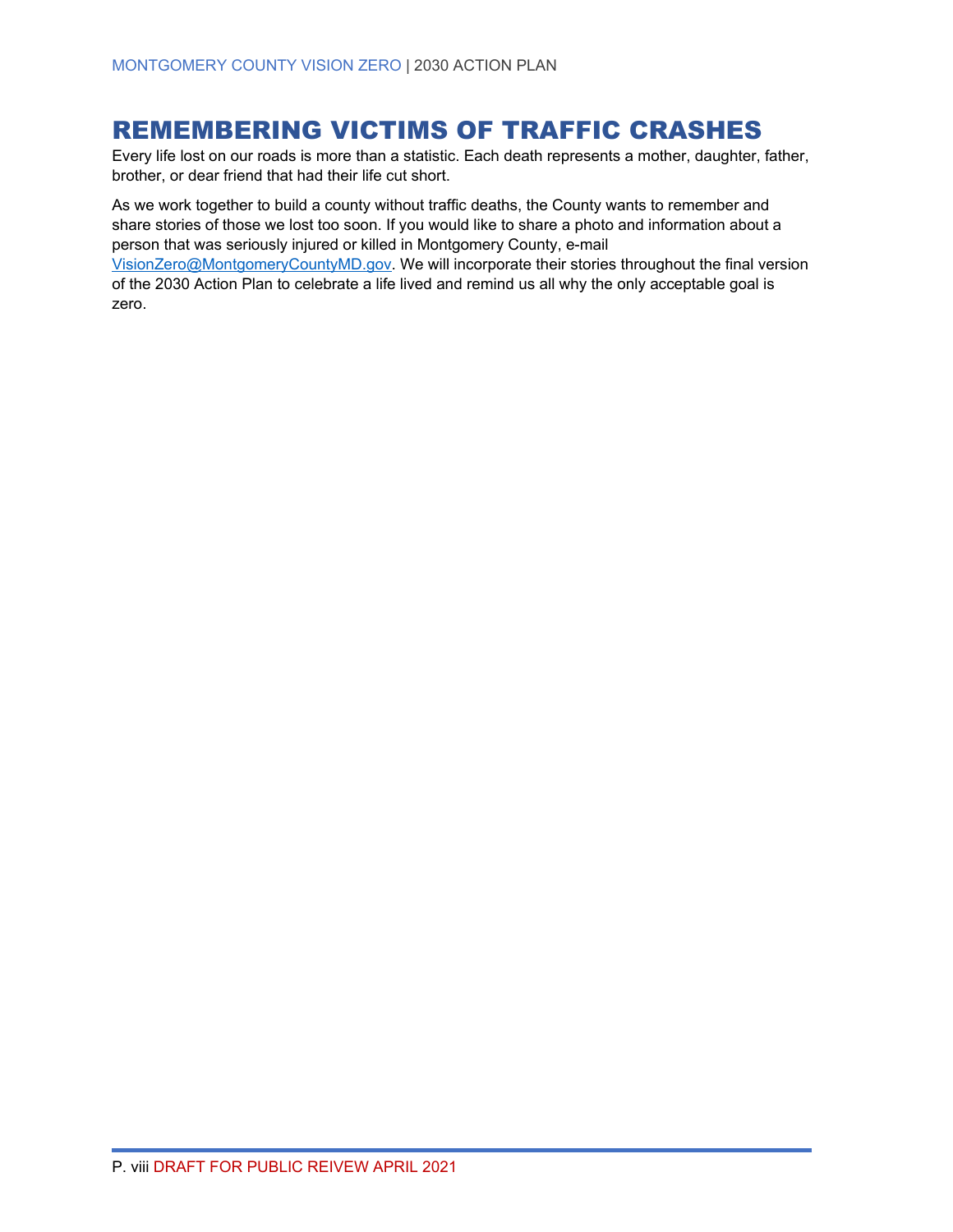# <span id="page-8-0"></span>THE VISION ZERO APPROACH TO ROAD SAFETY

Image of County Council members, County staff, and community advocates announcing the adoption of Vision Zero in 2016. The Montgomery County Council adopted Resolution 18-390 in 2016 to make Montgomery County a Vision Zero community.

The Vision Zero concept for roadway safety was created in Sweden during the 1990's and is widely credited for significant reductions in serious and fatal traffic collisions, despite increased driving, biking, and transit use.<sup>[2](#page-67-1)</sup> At the core of the Vision Zero philosophy is that serious and fatal traffic crashes are unacceptable, preventable, and the design, construction, and maintenance of the roadway system can minimize the consequences of human error. Since Sweden's implementation, Vision Zero has been adopted across the world and as of April 2021 over 40 US jurisdictions.<sup>[3](#page-67-2)</sup> Montgomery County adopted Vision Zero in 2016 and was one of the first county governments to implement a Vision Zero Action Plan in November 2017.

### Vision Zero Guiding Principles

In reviewing other Vision Zero implementations, leading practices, and input from the Pedestrian, Bicycle, Traffic Safety Advisory Committee, Montgomery County will utilize the following seven guiding principles for implementing Vision Zero.

- 1. Transportation–related deaths and serious injuries are preventable and unacceptable.
- 2. Human life takes priority over mobility and other objectives of the road system. The road system should be safe for all users, for all modes of transportation, in all communities, and for people of all ages and abilities.
- 3. Equitably prioritize funding, resources and outreach to communities that experience a disproportionate burden of traffic-related fatalities and serious injuries.
- 4. People will make mistakes. The transportation system should be designed so those mistakes do not lead to serious injury or death.
- 5. People are inherently vulnerable, and speed at the time of collision is a fundamental predictor of crash survival. The transportation system should be contextually designed for speeds that protect human life.
- 6. Policies and resources at all levels of government need to align, making safety the highest priority for roadways.
- 7. All road users have a responsibility to respect one another, and to behave in a safe manner. Drivers have the potential to do the most harm and have a responsibility to be mindful and respectful of others on the public right of way.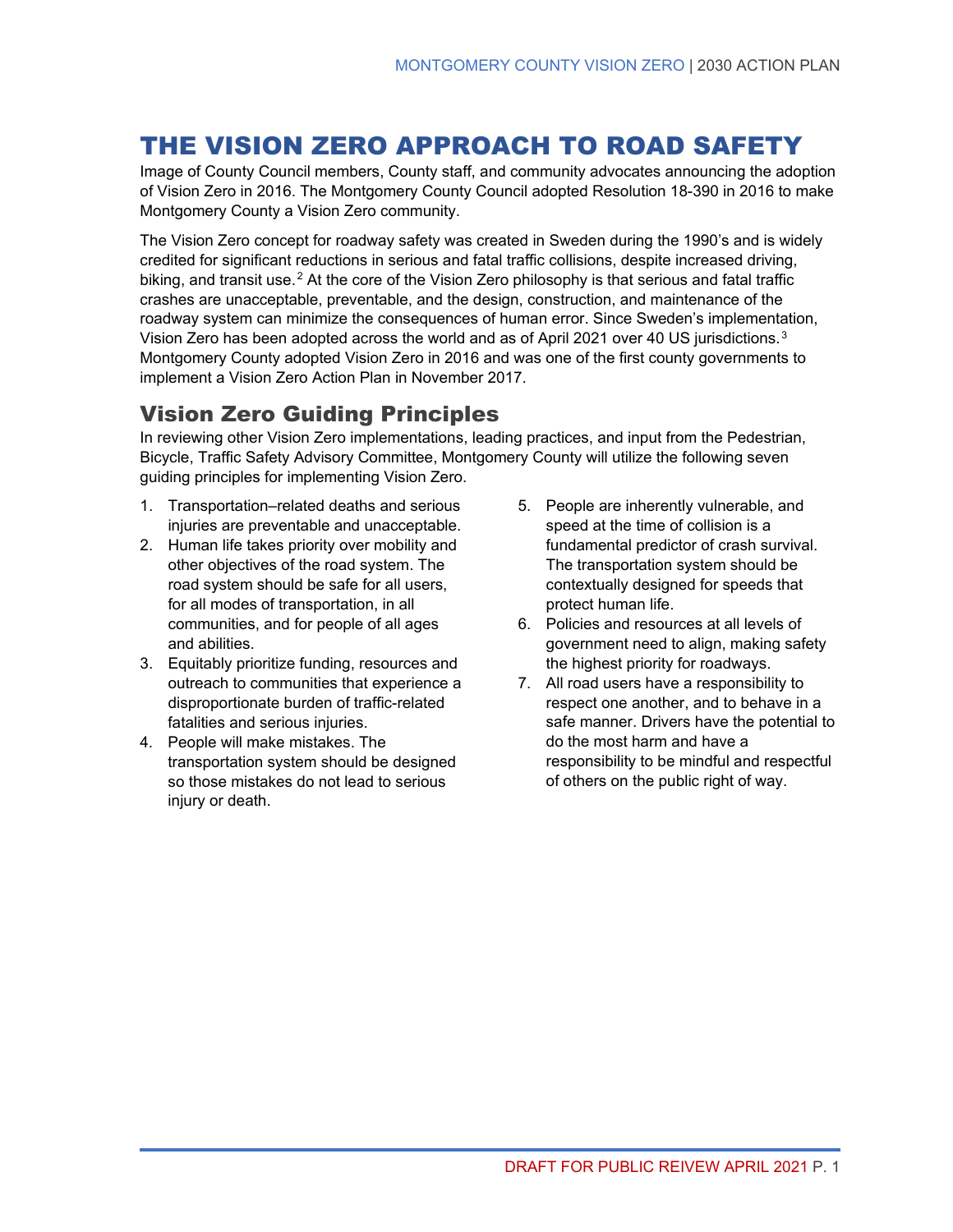# <span id="page-9-0"></span>VISION ZERO AND SAFE SYSTEMS

Text box with headline "Crash, not accident." Body of text box, "Traffic crashes are not inevitable accidents. Vision Zero communities study the environmental and behavioral factors that lead to serious and fatal collisions and use leading practices to create a safer system for all roadway users."

Utilizing the safe systems approach to designing and maintaining the roadway system is how communities work towards Vision Zero. Under the safe system approach, road safety is a shared responsibility among everyone, including those that design, build, operate and use the road system. It takes a holistic view of the road transport system and the interactions among roads and roadsides, travel speeds, vehicles, and road users.

Key to the safe systems approach for mitigating serious and fatal injuries is reducing exposure through separation of roadway users, particularly when travel speeds exceed 30 mph, and reducing vehicle speeds to lower the probability and severity of a crash. Whether walking, rolling, biking, or driving, the speed at the time of the collision has a strong effect on crash survivability. The graphic below shows the speed at which most people can survive the crash. As the speed increases beyond the critical speed, survivability rates drop exponentially.  $4,5$  $4,5$ 

Text box with headline "A pedestrian struck at 23 MPH has a 10% risk of fatal injuries, but only 50% chance of surviving at 42 MPH."

Image showing that crash survivability drops after 20 miles per hour for pedestrians and cyclists, 30 miles per hour in a two-car collision with a side impact, and 45 miles per hour for a two-car head on collision.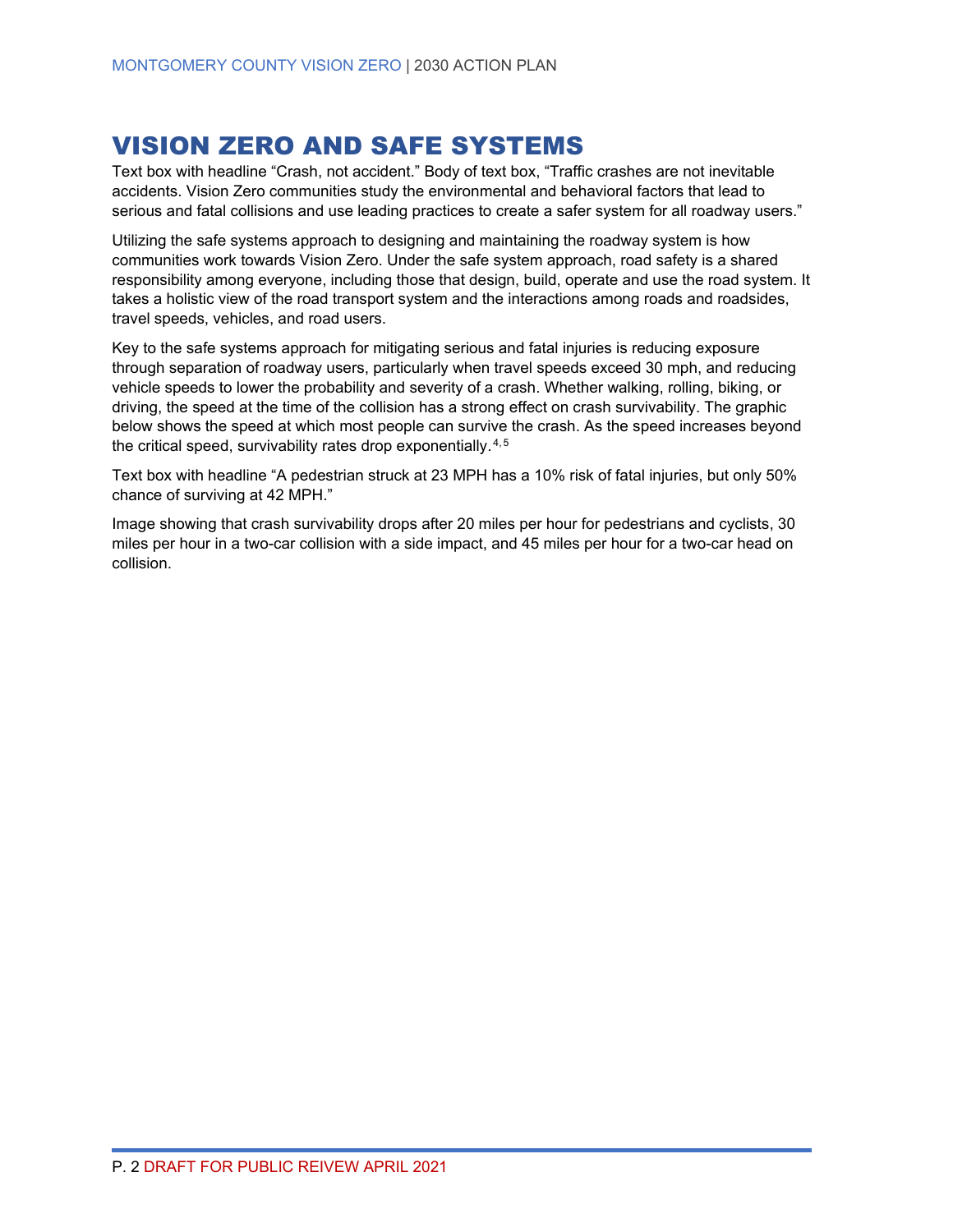# <span id="page-10-0"></span>VISION ZERO 2030 PLAN HIGHLIGHTS

The Vision Zero 2030 Action Plan lays out the County's work for rest of this decade to eliminate serious and fatal crashes. All 45 action items were developed to work towards Vision Zero while building a healthy, equitable, just, and resilient community. The full list of action items can be found starting on [page 22.](#page-29-0)

**Systematically Updating Road and Transit Networks**. Like many US communities, Montgomery County was planned and built for 50-60 years with the goal of moving cars long distances at high speeds. With the Vision Zero goal and the new Complete Streets Design Guide developed under the 2018-19 Action Plan, the County will transform our dangerous highways into multi-modal boulevards so no matter how residents choose to get around it can be done safely. The work includes using data to identify and remediate the most dangerous roads and intersections, building out a complete sidewalk and bike network, more frequent protected crossings, improving pedestrian and bike connections for existing and new rapid transit, and utilizing existing maintenance and transportation projects to proactively improve roadways.

**Creating Safe Speeds on All Roads.** Because of the prior focus on car movement, many roadways have design and posted speed limits that do not prioritize the safety of all roadway users. In all Vision Zero projects going forward, the County will evaluate and modify speed limits to align with the surrounding land use.

**Elevating Racial Equity and Social Justice.** Serious and fatal crashes happen across the county, but disproportionately impact neighborhoods where a majority of residents live in poverty or a majority of residents are people of color. The Plan calls for prioritizing these neighborhoods for infrastructure investments, improving outreach and two-way communication with impacted residents, and reimaging public safety to provide purposeful policing that addresses safety and past injustices.

**Ending Impaired Driving Deaths.** Drunk and drugged driving are a leading contributing factor for fatal crashes and curbing impaired driving takes more than police enforcement. The Plan calls for a public health approach to address substance abuse in our community and utilizing government and non-profit partners to implement the new strategy.

**Montgomery County as a Leading Employer in Safety.** Montgomery County Government as one of the county's largest employers has over 3,600 vehicles and 9,000 employees driving each day. The Plan calls for improving the safety of the vehicle fleet as they are replaced and implementing updated driver training to employees. These efforts not only improve safety, but potentially save taxpayer money through reduced crashes.

**Prompt Emergency Medical Care.** When crashes do occur, prompt care by first responders and hospital care are critical aspects of preventing serious injuries from becoming fatal. The Plan continues to prioritize safe and efficient response and care while assuring the safety of first responders on the scene.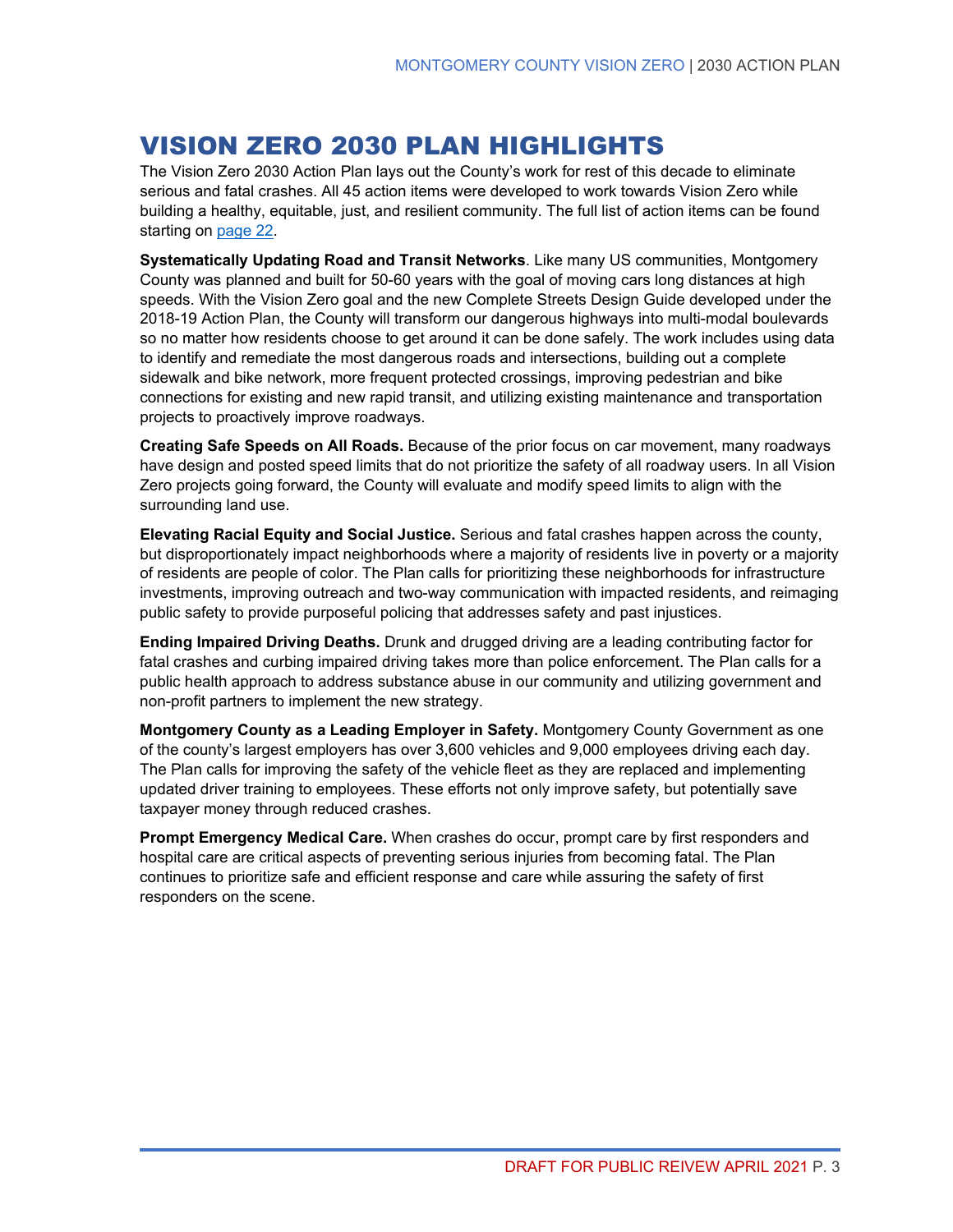# <span id="page-11-0"></span>2018-2020 VISION ZERO OVERVIEW

Montgomery County launched its first Vision Zero Action Plan in November 2017. Highlights from Vison Zero projects and campaigns since Vision Zero was adopted are shown below. Note that year 3 was during the COVID-19 pandemic, which affected all programs but particularly slowed outreach and enforcement campaigns.

Highlights were as follows:

- 4.5 miles of new bikeways. Bikeways mileage includes all bikeways conventional bike lanes, separated bike lanes, bike friendly shoulders, sidewalk bikeways, and paved off road trails.
- 35 new traffic signals and pedestrian beacons.
- 16.5 miles of new sidewalk installed. (Note that data are for fiscal years 2018 to 2020).
- 7.4 miles of highway lane widths reduced to lower travel speeds.
- 26 highway miles with a new lower speed limit.
- 100 percent of County maintained streetlights have been converted to L-E-D.
- 1,921 crosswalks were refreshed.
- 6,423 car seats were installed by trained staff.
- 1,151,806 citations issued by automated speed enforcement. (Note that data are for fiscal years 2018 to 2020).
- 7,421 arrests for driving while impaired.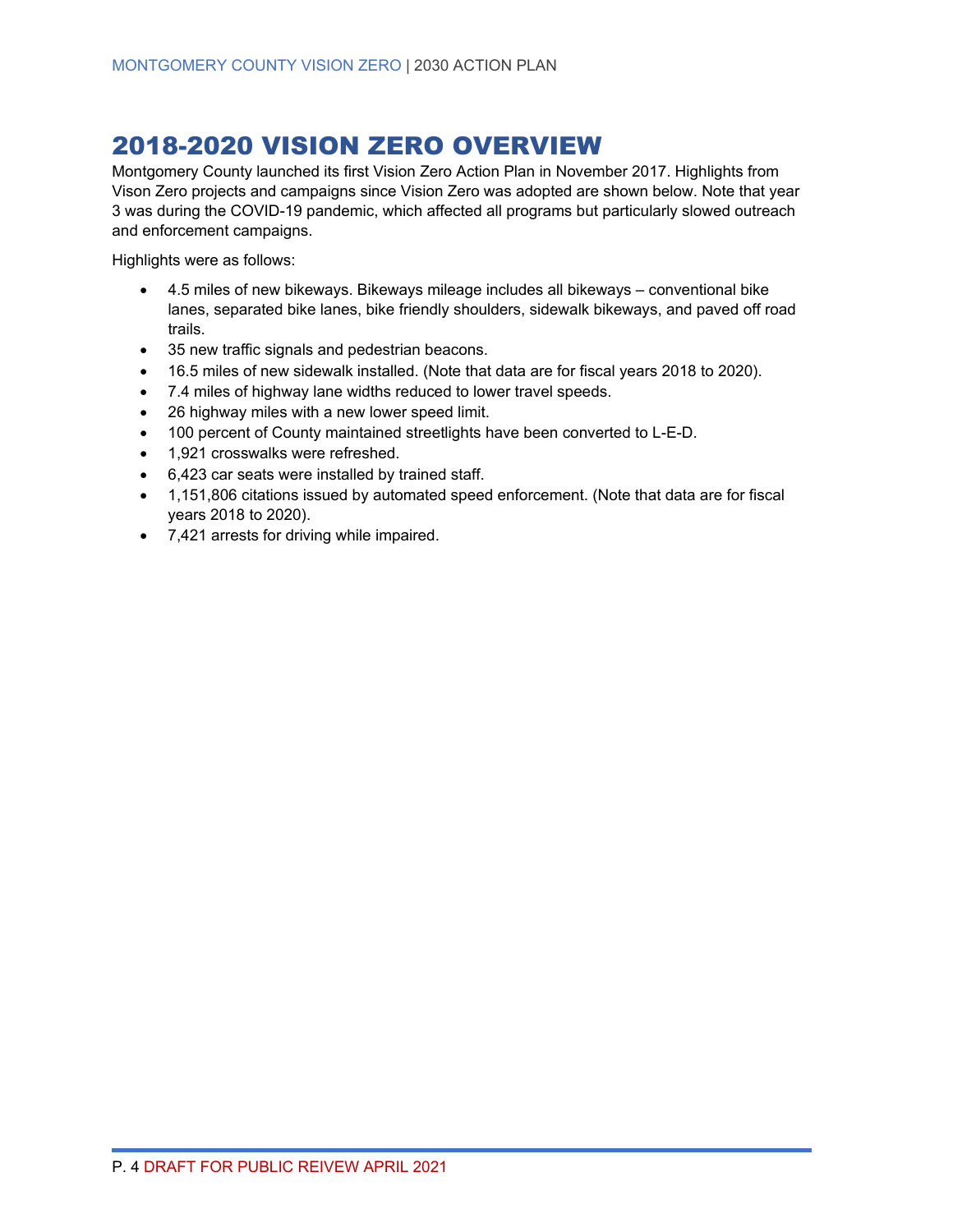# <span id="page-12-0"></span>CURRENT STATE OF ROADWAY SAFETY

### <span id="page-12-1"></span>Crash Frequency and Societal Costs

From 2015 to 2019, over 23,000 collisions each year were reported to Montgomery County's Emergency Communication Center. Below is a crash clock showing the frequency of certain crash types in Montgomery County and the economic and societal costs of those crashes. (Note that the event clock is designed to convey the frequency of crashes in Montgomery County, but should not be taken to imply regularity in the commission of recorded vehicle collisions. The event clock represents the ratio of crashes to a fixed time interval.)

| Event                                           | <b>Occurrence</b>              |
|-------------------------------------------------|--------------------------------|
| <b>Collision</b>                                | 23 minutes                     |
| <b>Collision with Injuries</b>                  | 5 hours, 6 minutes             |
| <b>Collision with Person Walking</b>            | 18 hours, 6 minutes            |
| <b>Collision with Serious or Fatal Injuries</b> | 1 day, 6 hours, 59 minutes     |
| <b>Collision with Person Biking</b>             | 2 days, 15 hours, 53 minutes   |
| <b>Collision with Fatal Injuries</b>            | 12 days, 0 hours, 19 minutes   |
| Person in Motor Vehicle Killed                  | 21 days, 17 hours, 43 minutes  |
| <b>Person Walking Killed</b>                    | 30 days, 22 hours, 47 minutes  |
| <b>Person Biking Killed</b>                     | 202 days, 21 hours, 20 minutes |

A person was seriously injured or killed in a crash on average every 1.25 days.

<span id="page-12-2"></span>Car crashes cost Montgomery County billions of dollars each year. The average loss to the economy was 476 million dollars each year. The costs to society were near 3 billion dollars each year. Economic and comprehensive costs were calculated based on the average cost by injury severity reported by the [National Safety Council](https://injuryfacts.nsc.org/all-injuries/costs/guide-to-calculating-costs/) and the total count of injuries reported to county and municipal police from 2015-2019. Costs were in 2019 dollars.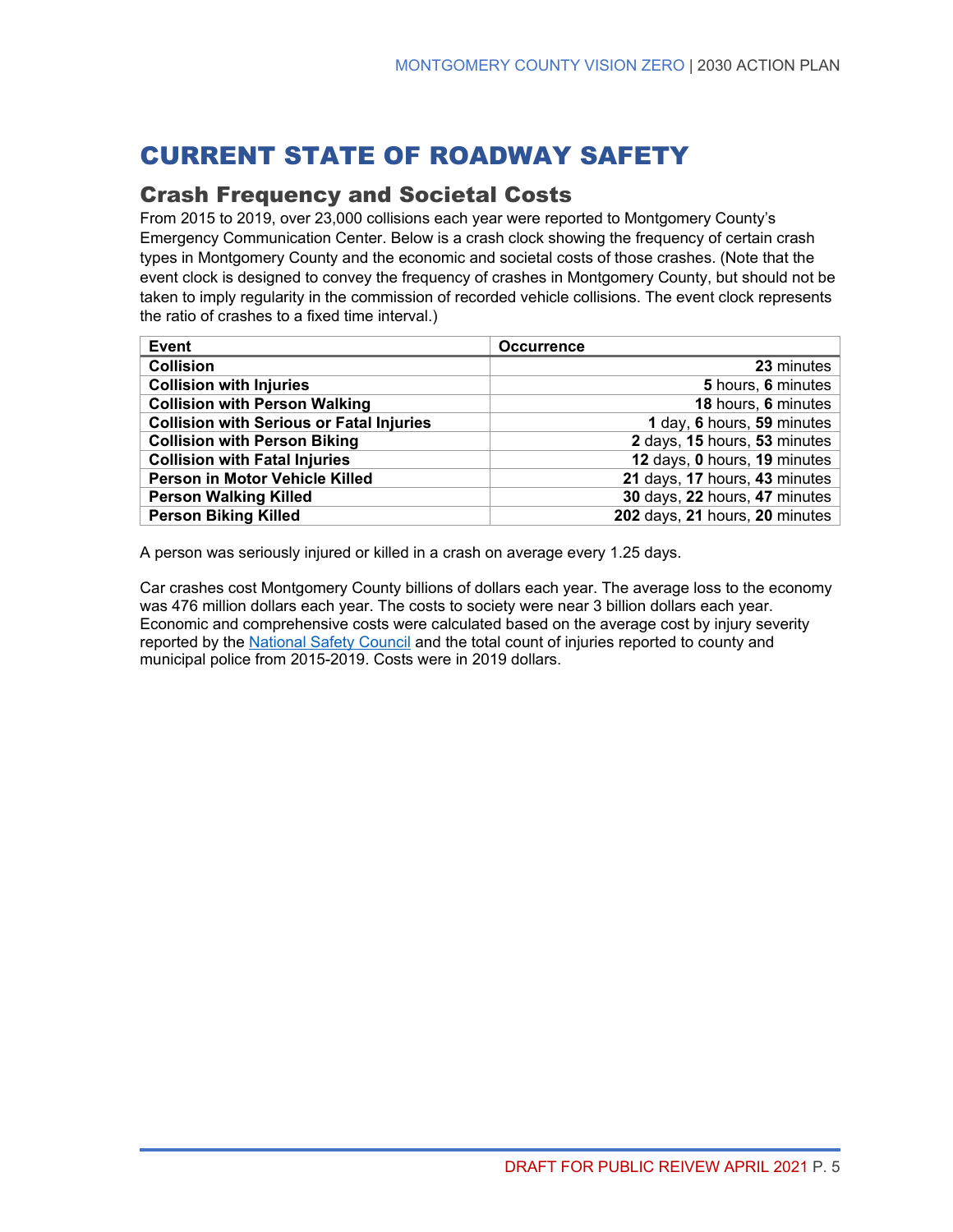# Crash Trends

### Serious and Fatal Collisions 2015-2019

In developing the 2030 Action Plan, collision data covering 2015 to 2019 were analyzed. There were 1,419 collisions that resulted in 1,461 serious injuries and 163 fatalities to drivers, passengers, pedestrians, and bicyclists.

From 2015 to 2019, the number of serious collisions declined 15%, but from 2018 to 2019 were l[a](#page-13-0)rgely unchanged at 236 and 239, respectively.<sup>a</sup> The declines were attributed to improvements for motor vehicle occupants. The number of serious injury crashes for people biking and walking increased from 72 in 2015 to 80 in 2019.

The County averaged 30 fatal collisions a year from 2015 to 2019. Fatal collisions declined from 2015 to 2017, but increased since 2017. People biking and walking represented 45% of fatal collisions, which was significantly higher than the 14% of total injury collisions recorded during the five years.

Note that the crash data presented do not include every collision that occurred in the county during the analysis period. The main areas excluded are the interstates (I-495 and I-270), the Intercounty Connector (MD-200), and roads maintained by the Federal Government. These areas were omitted for two reasons. First, MCPD's records did not include reports from all police departments operating within Montgomery County. Second, the action plan was designed to focus on areas where the County Government has some control over the roadway for design or enforcement.

| <b>Reports Included</b>         | <b>Reports Not Included</b>       |
|---------------------------------|-----------------------------------|
| <b>Montgomery County Police</b> | <b>Maryland State Police</b>      |
| Rockville City Police           | <b>Maryland Transit Authority</b> |
| <b>Gaithersburg Police</b>      | Chevy Chase Police                |
| M-N-C-P-P-C Park Police         | <b>Federal Agencies</b>           |
| Takoma Park Police              |                                   |

### TOTAL SERIOUS AND FATAL COLLISIONS BY YEAR

| Year | <b>Serious</b> | Fatal |
|------|----------------|-------|
| 2015 | 280            | 38    |
| 2016 | 261            | 28    |
| 2017 | 251            | 26    |
| 2018 | 236            | 28    |
| 2019 | 239            | 32    |

<span id="page-13-0"></span>a See the full definition of injury severity levels in the [definitions](#page-3-0) section.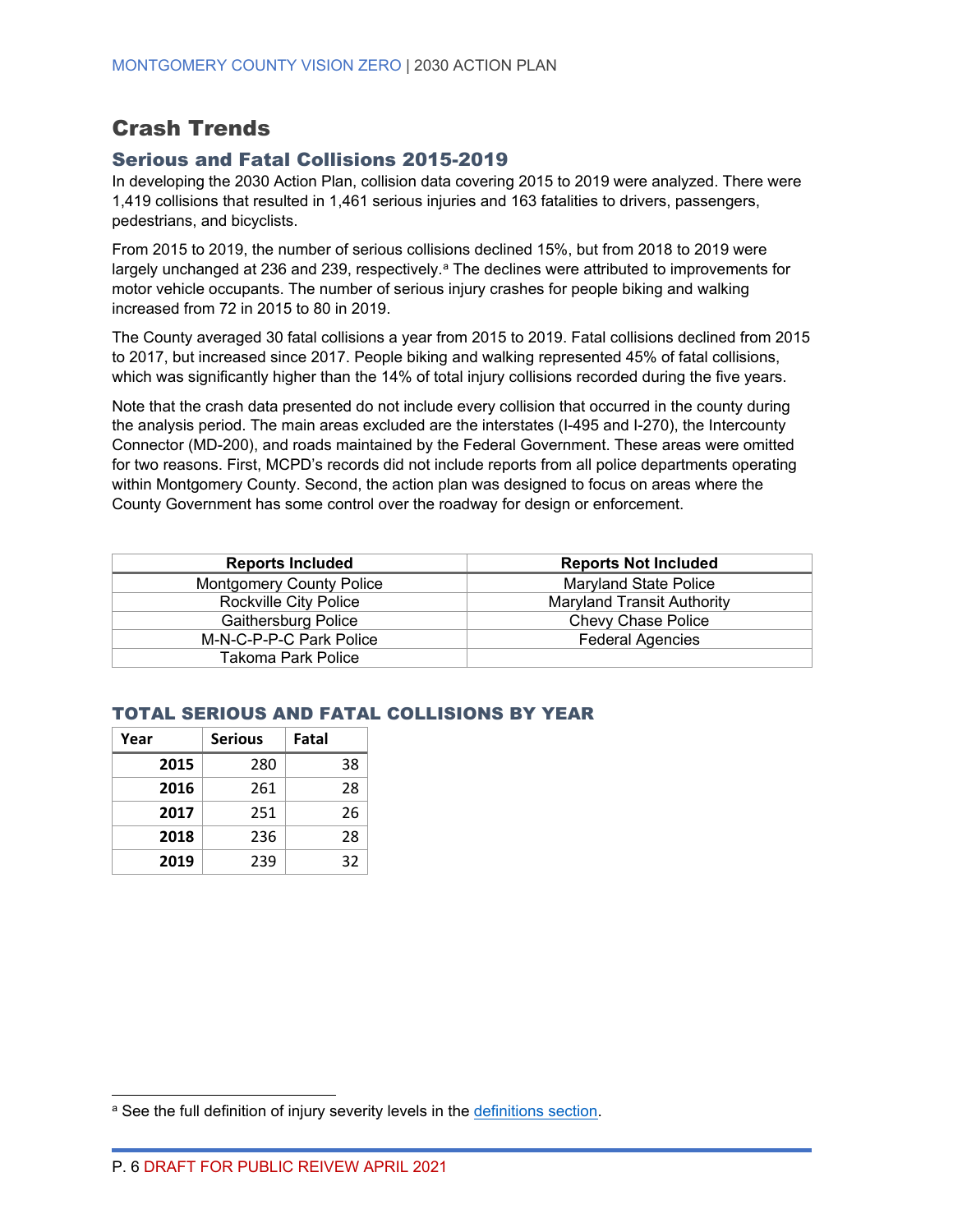| Injury severity     | <b>Percent involving</b><br>pedestrians and cyclists |
|---------------------|------------------------------------------------------|
| No injury           | 0.5%                                                 |
| Possible injury     | 10%                                                  |
| <b>Minor injury</b> | 16%                                                  |
| Serious injury      | 28%                                                  |
| <b>Fatal injury</b> |                                                      |

### PEDESTRIANS AND CYCLISTS AS A PERCENTAGE OF INJURY CRASHES

### SERIOUS COLLISIONS BY ROADWAY USER, 2015-2019

| Year | <b>Vehicle</b><br><b>Occupant</b> | Pedestrian | <b>Cyclist</b> | <b>Total Distinct</b><br><b>Crashes</b> |
|------|-----------------------------------|------------|----------------|-----------------------------------------|
| 2015 | 208                               | 62         | 10             | 280                                     |
| 2016 | 198                               | 47         |                | 261                                     |
| 2017 | 177                               | 62         | 12             | 251                                     |
| 2018 | 169                               | 57         | 12             | 236                                     |
| 2019 | 161                               | 66         | 14             | 239                                     |

Note - Collisions with both fatal and serious injuries are shown in the fatal collisions chart to avoid double counting crashes. There were 1,267 serious crashes, but due to five crashes having more than one type of roadway user seriously injured, the total if adding up all road users was 1,272 serious crashes.

| Year | <b>Vehicle</b><br><b>Occupant</b> | Pedestrian | <b>Cyclist</b> | <b>Total Distinct</b><br><b>Crashes</b> |
|------|-----------------------------------|------------|----------------|-----------------------------------------|
| 2015 | 22                                | 13         |                | 38                                      |
| 2016 | 17                                | 8          | ◠<br>J         | 28                                      |
| 2017 | 14                                | 11         |                | 26                                      |
| 2018 | 13                                | 14         |                | 28                                      |
| 2019 | 18                                | 13         |                | 32                                      |

### FATAL COLLISIONS BY ROADWAY USER, 2015-2019

#### Fatal Crash Rate Comparison

The National Highway Traffic Safety Administration (NHTSA) maintains a census of all motor vehicle crashes with a fatal injury in the United States. (Note: To allow for comparisons across jurisdictions, the Montgomery County rates included all roads in the county (local roads and highways, interstates, and federal roads). Using NHTSA data combined with data on traffic volume allowed for comparing fatality rates across jurisdictions Montgomery County's fatal crash rate was well below national and state averages for 2015 to 2019. The County's fatal crash rate per 100 million vehicle miles travelled was 78% below the national and 55% below the state average.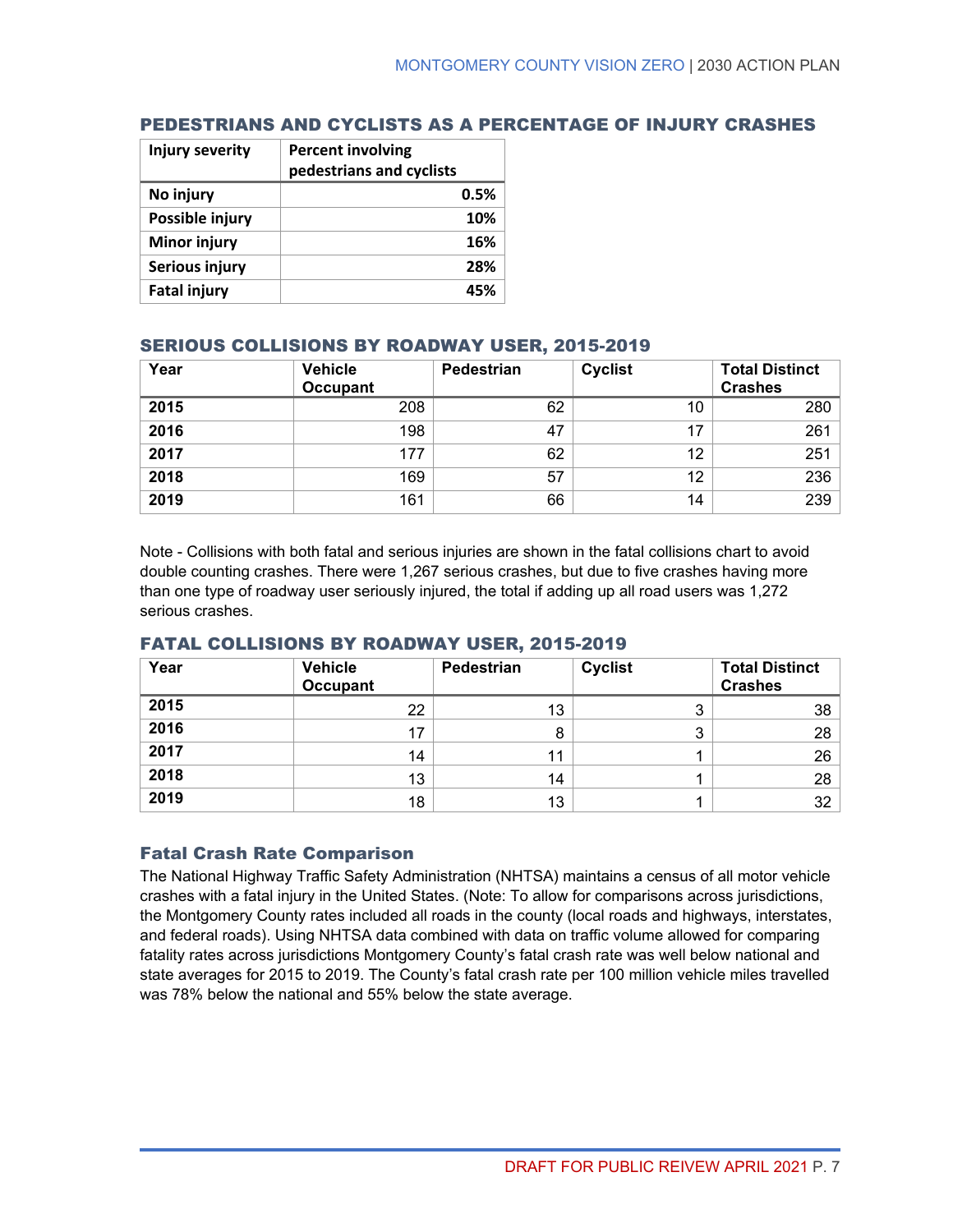### 2015-2019 FATAL CRASH RATE PER 100 MILLION VEHICLE MILES TRAVELED (V-M-T)

| Fatal Crashes per 100 million V-M-T by Jurisdiction | 2015-2019 Average |
|-----------------------------------------------------|-------------------|
| <b>United States</b>                                | 1.07              |
| <b>Prince George's County</b>                       | 0.97              |
| <b>State of Maryland</b>                            | 0.83              |
| <b>Baltimore County</b>                             | 0.74              |
| <b>Montgomery County</b>                            | 0.47              |
| <b>Howard County</b>                                | 0.45              |
| <b>Fairfax County and City</b>                      | 0.39              |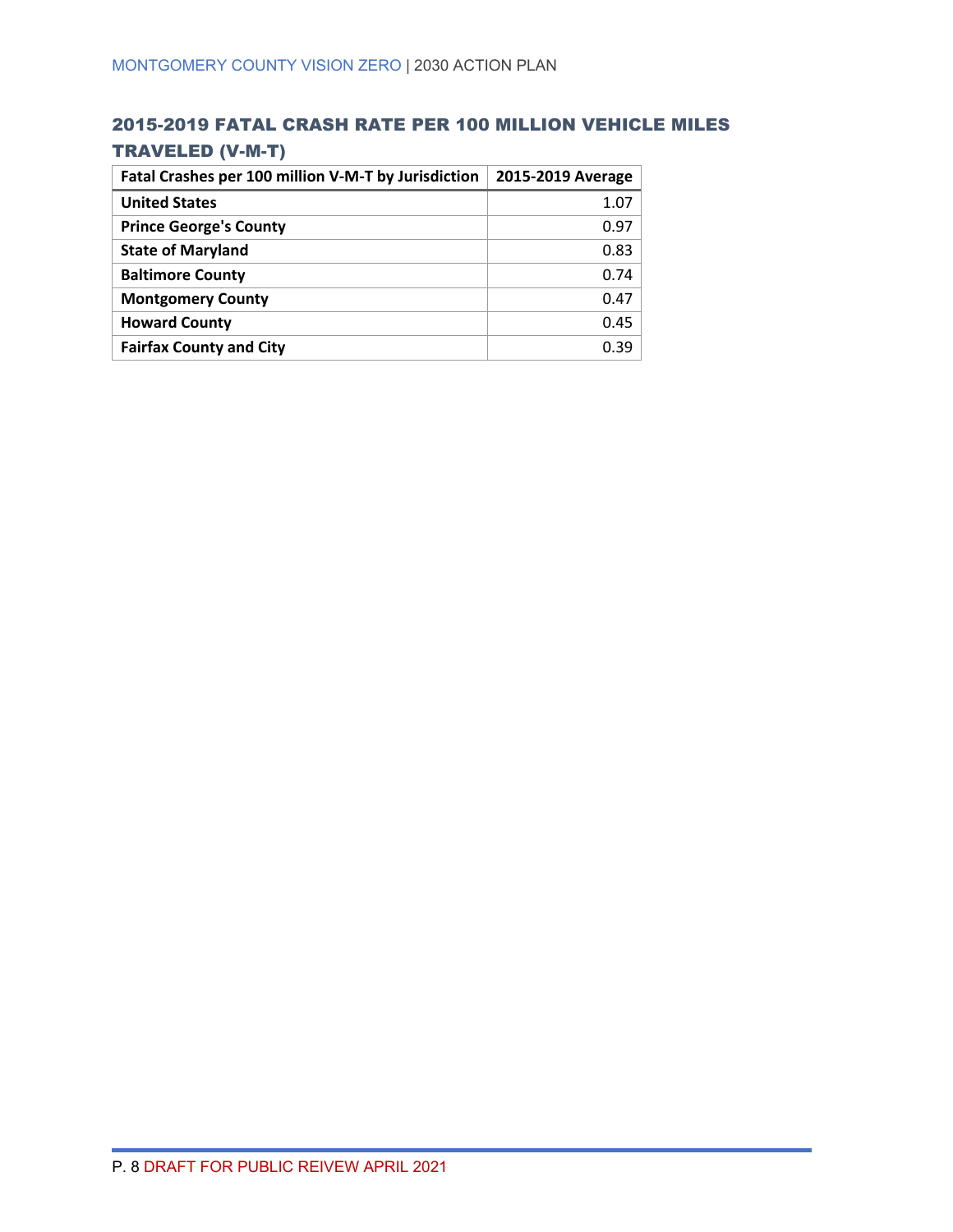### High Injury Network (under construction)

The high injury network (HIN) highlights the roads with the highest serious and fatal crash rates. Prioritizing safety modifications at these high crash locations can help the county in reaching its interim crash reduction targets and its ultimate Vision Zero goal. The high injury network was last updated in 2017 as part of the 2018-19 Vision Zero Two-Year Action Plan using crash data covering 2012 to 2016. An update to the HIN is currently underway and targeted for release on or before the first 2030 Plan listening session on April 28.

While the HIN update is underway, a crash density map is provided below to demonstrate the areas of the county with the highest concentrations of serious and fatal injury crashes from 2015 to 2019. As with the earlier HIN, the highest concentrations of serious and fatal crashes were in Wheaton, Aspen Hill, and Germantown.

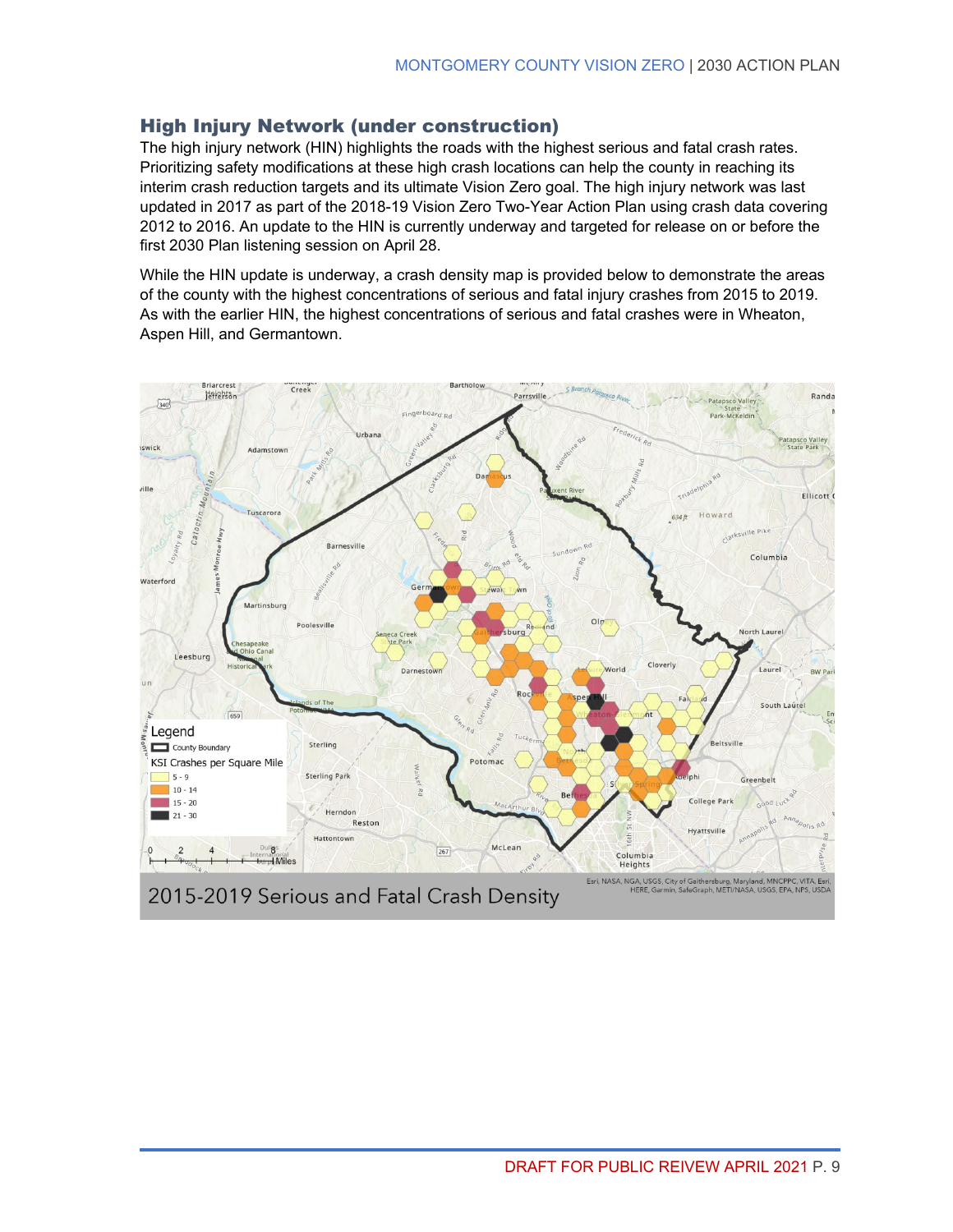### Collision Factors Summary

The following three pages provide a high level summary of some of the top contributing factors for serious and fatal crashes. For a deeper look at the data, see the [data report.](https://www.montgomerycountymd.gov/visionzero/Resources/Files/vz2030-data.pdf)

### Motor Vehicle Occupants

From 2015 to 2019, there were 997 crashes where a motorist was seriously injured or killed. There were 84 fatal crashes with 95 people fatally injured.

#### People and Vehicle Factors

| <b>Factor</b>                                      | <b>Percent of Motorist Fatal</b> | <b>Percent of Motorist Serious</b> |
|----------------------------------------------------|----------------------------------|------------------------------------|
|                                                    | <b>Crashes</b>                   | <b>Crashes</b>                     |
| Motorcycle / Moped                                 | 24%                              | 12%                                |
| Young driver involved (Aged 16<br>to 20)           | 18%                              | 15%                                |
| <b>Older driver involved (Aged 65</b><br>and over) | 24%                              | 20%                                |

#### Crash Location and Type Factors

| Factor                 | <b>Percent of Motorist Fatal Crashes</b> | <b>Percent of Motorist Serious Crashes</b> |
|------------------------|------------------------------------------|--------------------------------------------|
| <b>Single Vehicle</b>  | 40%                                      | 26%                                        |
| Run off the road*      | 38%                                      | 22%                                        |
| Intersection related*  | 48%                                      | 57%                                        |
| State road             | 56%                                      | 58%                                        |
| <b>Hit and Run</b>     | 1%                                       | 3%                                         |
| <b>Nighttime Crash</b> | 44%                                      | 27%                                        |

\*Data shown exclude crashes that did not begin on a roadway (i.e., parking lot or private property crashes).

### Pre-Crash Behavior Factors

| <b>Factor</b>       | <b>Percent of Motorist Fatal</b><br><b>Crashes</b> | <b>Percent of Motorist Serious</b><br><b>Crashes</b> |
|---------------------|----------------------------------------------------|------------------------------------------------------|
| <b>Speeding</b>     | 24%                                                | 14%                                                  |
| <b>Impaired</b>     | 27%                                                | 14%                                                  |
| <b>Distracted</b>   | 9%                                                 | 54%                                                  |
| Occupant            | 33%                                                | 10%                                                  |
| <b>Unrestrained</b> |                                                    |                                                      |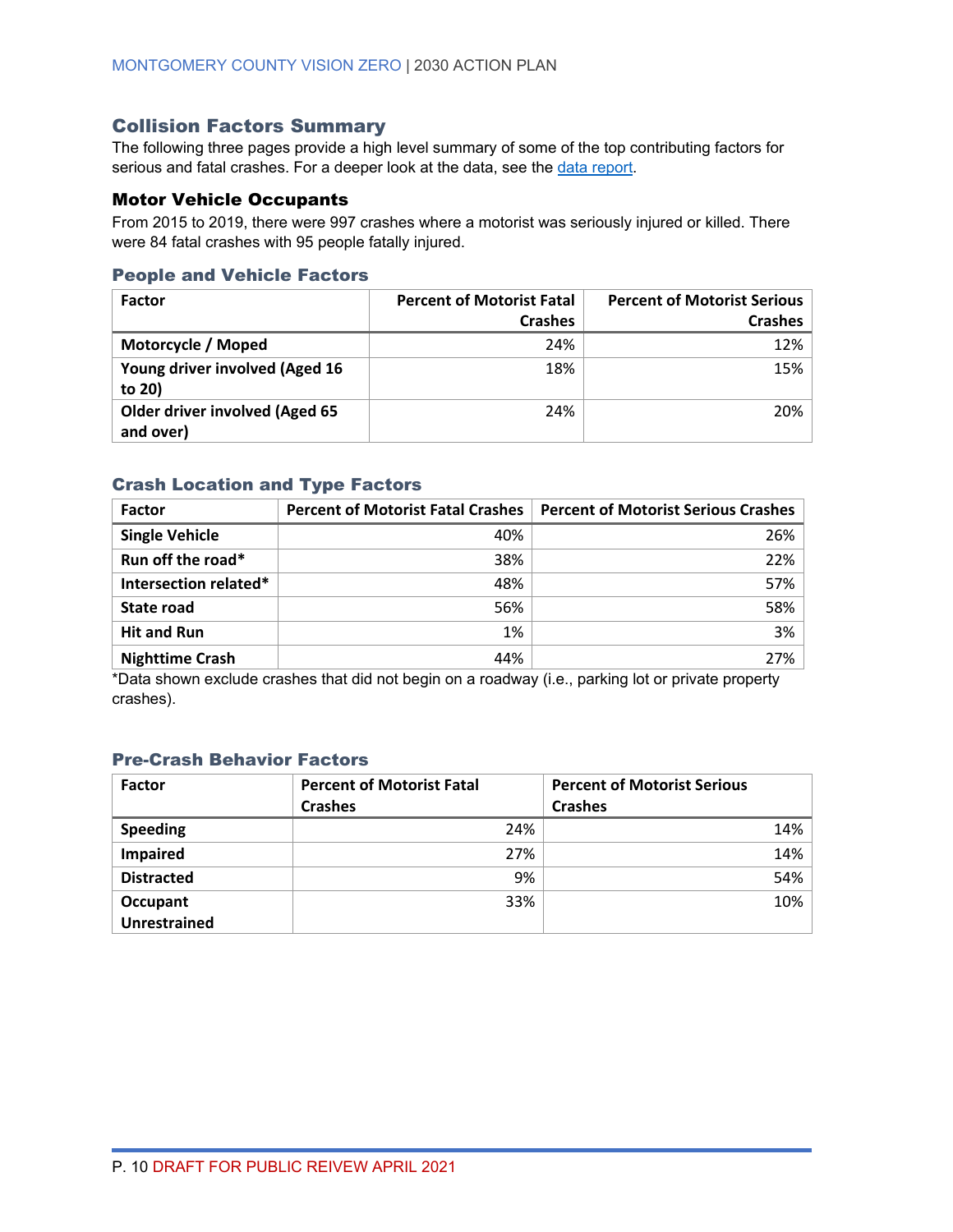### **Pedestrians**

From 2015 to 2019, there were 353 crashes where a pedestrian was seriously injured or killed. There were 59 fatal crashes with 59 pedestrians fatally injured.

### Ages of Drivers and Pedestrians

| <b>Factor</b>                             | <b>Percent of Pedestrian</b> | <b>Percent of Pedestrian</b> |
|-------------------------------------------|------------------------------|------------------------------|
|                                           | <b>Fatal Crashes</b>         | <b>Serious Crashes</b>       |
| Young pedestrian involved (less than      |                              |                              |
| 21 years old)                             | 8%                           | 18%                          |
| <b>Older pedestrian involved (Aged 65</b> |                              |                              |
| and over)                                 | 37%                          | 16%                          |
| Young driver involved (Aged 16 to         |                              |                              |
| 20)                                       | 5%                           | 5%                           |
| Older driver involved (Aged 65 and        |                              |                              |
| over)                                     | 15%                          | 20%                          |

### Crash Location and Type Factors

| <b>Factor</b>                    | <b>Percent of Pedestrian Fatal</b> | <b>Percent of Pedestrian Serious</b> |
|----------------------------------|------------------------------------|--------------------------------------|
|                                  | <b>Crashes</b>                     | <b>Crashes</b>                       |
| <b>Driver Moving at Constant</b> |                                    |                                      |
| <b>Speed</b>                     | 44%                                | 65%                                  |
| <b>Driver Left Turn</b>          | 13%                                | 8%                                   |
| Intersection related*            | 56%                                | 55%                                  |
| <b>State road</b>                | 54%                                | 40%                                  |
| <b>Hit and Run</b>               | 12%                                | 12%                                  |
| <b>Nighttime Crash</b>           | 66%                                | 44%                                  |

\*Data shown exclude crashes that did not begin on a roadway (i.e., parking lot or private property crashes).

### Pre-Crash Behavior Factors

| <b>Factor</b>            | <b>Percent of Pedestrian Fatal</b> | <b>Percent of Pedestrian Serious</b> |
|--------------------------|------------------------------------|--------------------------------------|
|                          | <b>Crashes</b>                     | <b>Crashes</b>                       |
| Driver Speeding**        | 3%                                 | $4\%$                                |
| <b>Driver Impaired</b>   | 12%                                | $2\%$                                |
| Pedestrian               |                                    |                                      |
| <b>Impaired</b>          | 20%                                | 7% l                                 |
| <b>Distracted Driver</b> | 5%                                 | 42%                                  |

\*\*Though a small percentage of drivers were reported exceeding the speed limit or driving too fast for conditions, a driver operating at the speed limit of 35MPH or more can still seriously injure a pedestrian.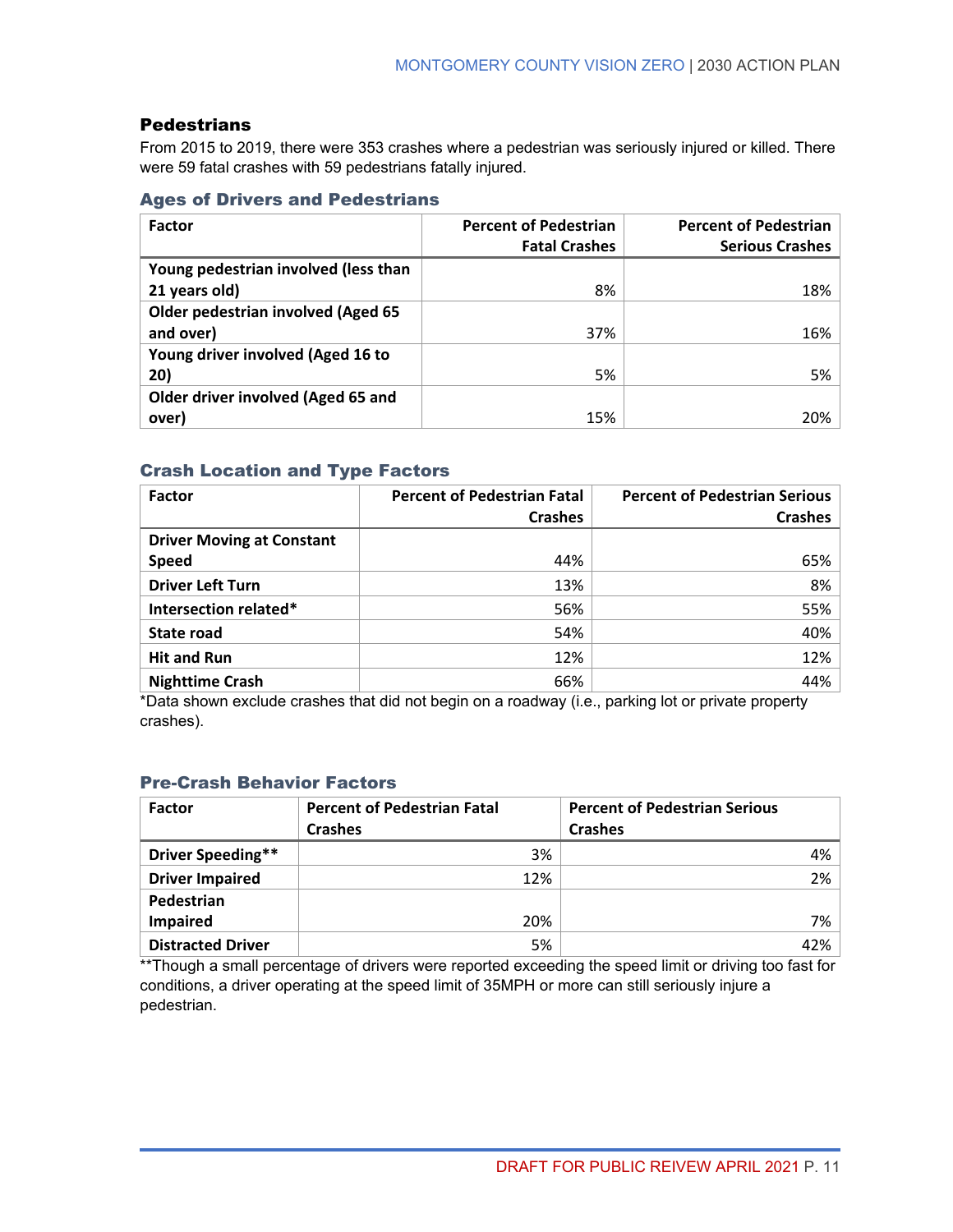### **Cyclists**

From 2015 to 2019, there were 74 crashes where a cyclist was seriously injured or killed. There were 9 fatal crashes with 9 cyclists fatally injured.

#### Ages of Drivers and Cyclists

| <b>Factor</b>                           | <b>Percent of Cyclist Fatal</b> | <b>Percent of Cyclist Serious</b> |
|-----------------------------------------|---------------------------------|-----------------------------------|
|                                         | <b>Crashes</b>                  | <b>Crashes</b>                    |
| Young pedestrian involved (less than 21 |                                 |                                   |
| years old)                              | 33%                             | 23%                               |
| Older pedestrian involved (Aged 65 and  |                                 |                                   |
| over)                                   | 22%                             | 17%                               |
| Young driver involved (Aged 16 to 20)   | 11%                             | 5%                                |
| Older driver involved (Aged 65 and      |                                 |                                   |
| over)                                   | 11%                             | 14%                               |

### Crash Location and Type Factors

| <b>Factor</b>                    | <b>Percent of Cyclist Fatal</b> | <b>Percent of Cyclist Serious</b> |
|----------------------------------|---------------------------------|-----------------------------------|
|                                  | <b>Crashes</b>                  | <b>Crashes</b>                    |
| <b>Driver Moving at Constant</b> |                                 |                                   |
| <b>Speed</b>                     | 78%                             | 30%                               |
| <b>Driver Left Turn</b>          | 0%                              | 28%                               |
| Intersection related*            | 56%                             | 66%                               |
| State road                       | 67%                             | 40%                               |
| <b>Hit and Run</b>               | 0%                              | 12%                               |
| <b>Nighttime Crash</b>           | 44%                             | 18%                               |

\*Data shown exclude crashes that did not begin on a roadway (i.e., parking lot or private property crashes).

### Pre-Crash Behavior Factors

| <b>Factor</b>             |     | Percent of Cyclist Fatal Crashes   Percent of Cyclist Serious Crashes |
|---------------------------|-----|-----------------------------------------------------------------------|
| Driver Speeding**         | 11% | 3%                                                                    |
| <b>Driver Impaired</b>    | 0%  | 0%                                                                    |
| <b>Bicyclist Impaired</b> | 11% | 2%                                                                    |
| <b>Distracted Driver</b>  | 0%  | 46%                                                                   |

\*\*Though a small percentage of drivers were reported exceeding the speed limit or driving too fast for conditions, a driver operating at the speed limit of 35MPH or more can still seriously injure a cyclist.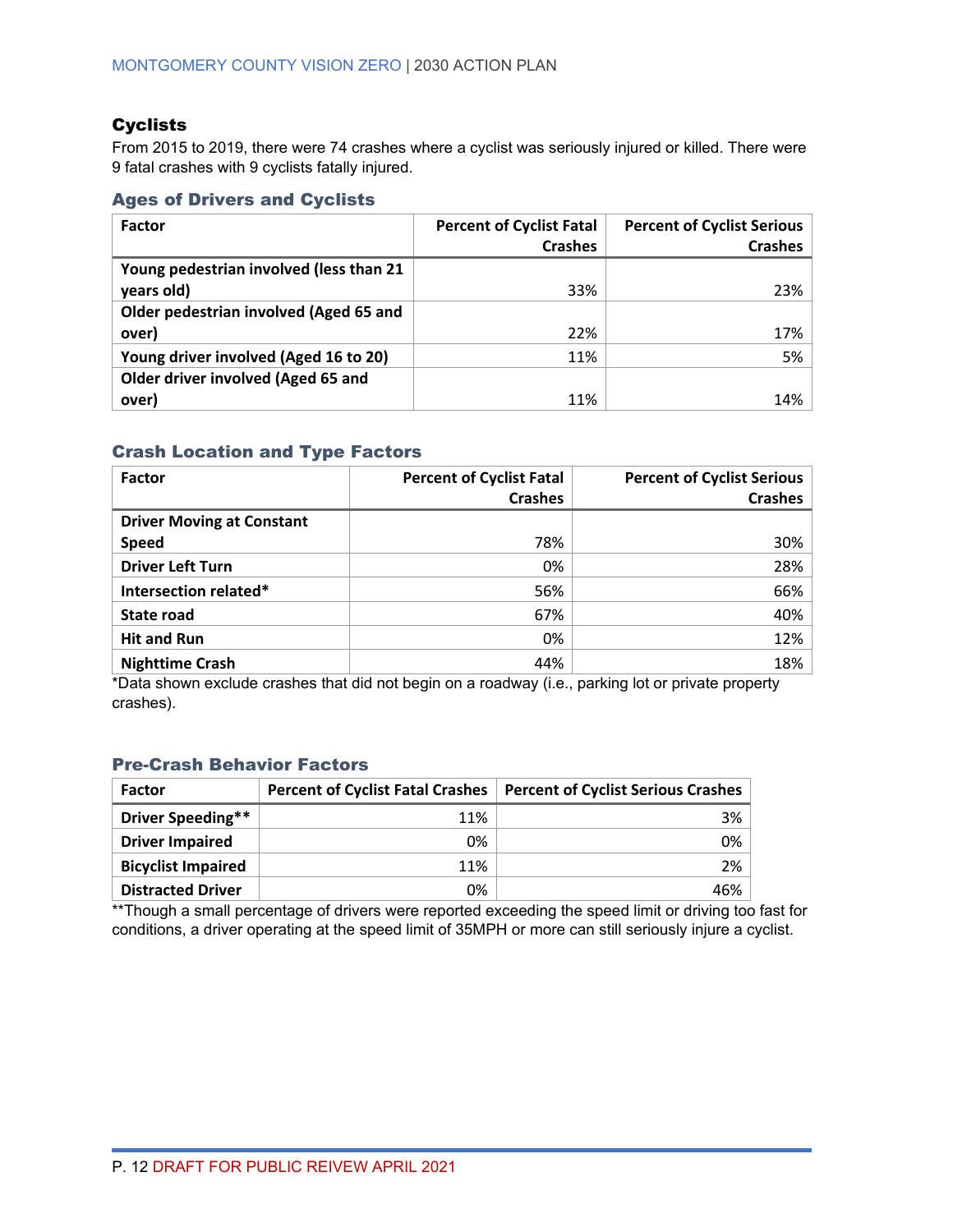# <span id="page-20-0"></span>Equity and Serious and Fatal Collisions

Reaching Vision Zero requires reckoning with and addressing past and present practices that have created disparate outcomes by ethnicity and race, age, and gender. Although anyone can suffer an injury on the roadway, crash, hospital, and vital records show that some neighborhoods and groups of people bear a larger share of the burden than others. Communities with higher proportions of Black, Indigenous, and People of Color suffer more serious injuries and death compared to White, non-Hispanic majority communities. Our youngest and oldest neighbors have higher injury rates compared to middle aged adults. Men have higher fatality rates than women, but women are more likely to visit the emergency room for injuries. Closing these gaps will be crucial to improving roadway safety.

The Vision Zero program hosted an Equity Task Force in 2019 that made a series of recommendations for engineering, education, and enforcement actions to center equity in the development of the 2030 Plan. The task force's recommendations are available on the [Vision Zero](https://www.montgomerycountymd.gov/visionzero/Resources/Files/Equity%20Task%20Force%20Framework%20FINAL.pdf)  [website.](https://www.montgomerycountymd.gov/visionzero/Resources/Files/Equity%20Task%20Force%20Framework%20FINAL.pdf)

### Racial Equity and Vision Zero

### Current Disparities

Across the United States, there are disparate traffic fatality rates by ethnicity and race and Montgomery County mirrors the national trend. An analysis of pedestrian deaths nationwide by Smart Growth America found Black people were struck and killed by drivers at an 82 percent higher rate than White, non-Hispanic Americans.<sup>[6](#page-67-5)</sup> Based on hospital and medical examiner records, there were clear disparities between ethnic and racial groups in Montgomery County. Black and African American Montgomery County residents had an emergency room admission rate for motor vehicle crashes 136% higher than Asian/Pacific Islander residents and 104% higher than White, Non-Hispanic residents. Currently Maryland crash reports do not include a crash participant's ethnicity and race, but hospital and medical examiner records provide a proxy. Data exclude non-Montgomery County residents.

### Emergency Room Visits for Motor Vehicle Crashes by Ethnicity and Race 2015-2019

| <b>Ethnicity and Race</b>         | Age adjusted rate per 100,000 residents | <b>Confidence Interval</b> |
|-----------------------------------|-----------------------------------------|----------------------------|
| <b>Overall</b>                    | 800.2                                   | Plus or minus 7.7          |
| <b>Asian and Pacific Islander</b> | 265.6                                   | Plus or minus 11.0         |
| Non-Hispanic, White               | 437.5                                   | Plus or minus 8.4          |
| <b>Non-Hispanic, Black</b>        | 1,393.6                                 | Plus or minus 23.2         |
| <b>Hispanic</b>                   | 1,082.1                                 | Plus or minus 20.1         |

### Mortality Rate for Motor Vehicle Crashes by Ethnicity/Race 2015-2019

| <b>Ethnicity and Race</b>         | Age adjusted rate per 100,000 residents | <b>Confidence Interval</b> |
|-----------------------------------|-----------------------------------------|----------------------------|
| <b>Overall</b>                    | 5.2                                     | Plus or minus 0.6          |
| <b>Asian and Pacific Islander</b> | 4.4                                     | Plus or minus 1.4          |
| <b>Non-Hispanic, White</b>        | 4.7                                     | Plus or minus 1.5          |
| <b>Non-Hispanic, Black</b>        | 5.7                                     | Plus or minus 1.5          |
| <b>Hispanic</b>                   | 6.4                                     | Plus or minus 1.6          |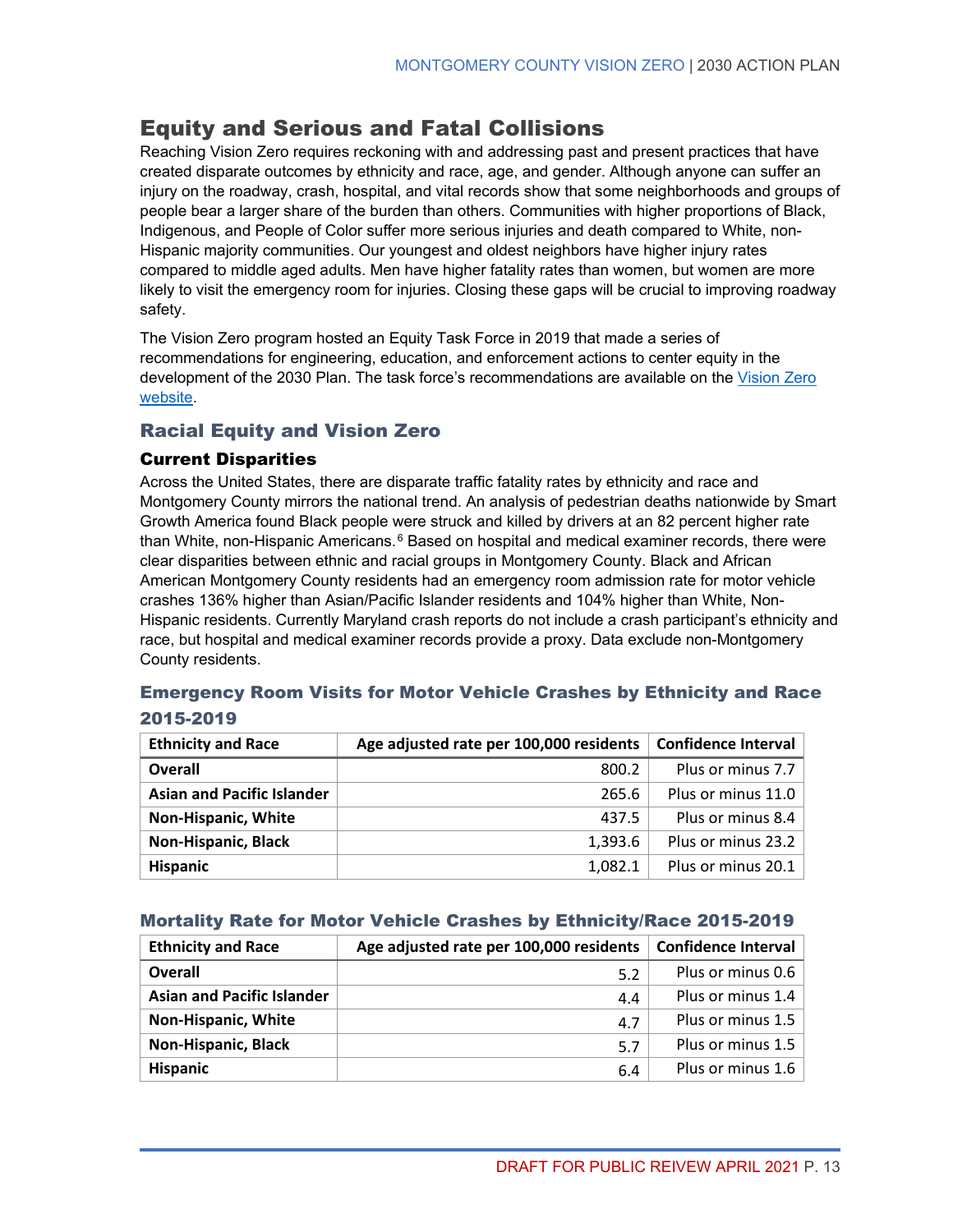Structural racism in prior planning, housing, and transportation polices and investments plays a large role in the racial disparities seen in roadway safety. For nearly 100 years, Black people were locked out of homeownership opportunities due to racially restrictive deed covenants and redlining Black neighborhoods from access to government loans and services. The explicit redlining and racial covenants shaped roads and transit networks. Communities with higher rates of poverty and minority populations, identified as Equity Emphasis Areas by the Metropolitan Washington Council of Governments, surround the County's busiest highways. [7](#page-67-6) Living near busy highways coupled with higher transit use and lower car ownership compared to White, Non-Hispanic residents equates to more exposure and risk of being struck while crossing multilane highways on foot.<sup>[8](#page-67-7)</sup> Studies on behavioral differences between ethnic and racial groups for roadway safety have mixed or inconclusive findings and tend to not account for intersections between race, socioeconomics, gender, age, land use, environment, an individual's risk tolerance, or rely on self-reported behavior. [9,](#page-67-8) [10,](#page-67-9) [11](#page-67-10) Rectifying the explicit and implicit exclusion of Black, Hispanic, and People of Color communities will significantly impact safety outcomes for the whole county.

### Addressing Disparities

While the County Government has taken steps to tackle the ethnic and racial disparities for traffic safety, the Vision Zero 2030 Plan seeks to eliminate the gap by:

- **Examining each action item's impact on racial equity.** Each action item in the Plan was rated for how it addresses the gap and flags items that need additional consideration to avoid expanding the gap.
- **Project selection triage.** A recommendation from the 2019 Vision Zero Equity Task Force was to improve the triaging of incoming project requests to ensure resources are being placed where the need is greatest and address historical disinvestment. The 2030 Plan continues to use a variety of data sources and leading practices to identify high-risk roads and intersections and will evaluate currently request-driven programs to redefine the balance between proactive and community request driven projects.
- **Focused engagement with traditionally underserved neighborhoods.** The Plan identifies resources and opportunities to improve two-way communication between traditionally underserved neighborhoods and the County Government. The Plan includes expansions of our community ambassador program and Safe Routes to School, adding additional communication channels and feedback tools, and improving outreach to limited Englishspeaking residents.
- **Reimagining Public Safety.** The County Government is overhauling its policies and procedures for public safety departments to address implicit bias and institutional racism. As part of this effort, the 2030 Plan continues to implement a recommendation from the Equity Task Force to create a "Focus on the Five" program to focus traffic enforcement efforts on dangerous behaviors, restructuring the Police's Traffic Division to improve communication and accountability, and utilizing automated enforcement.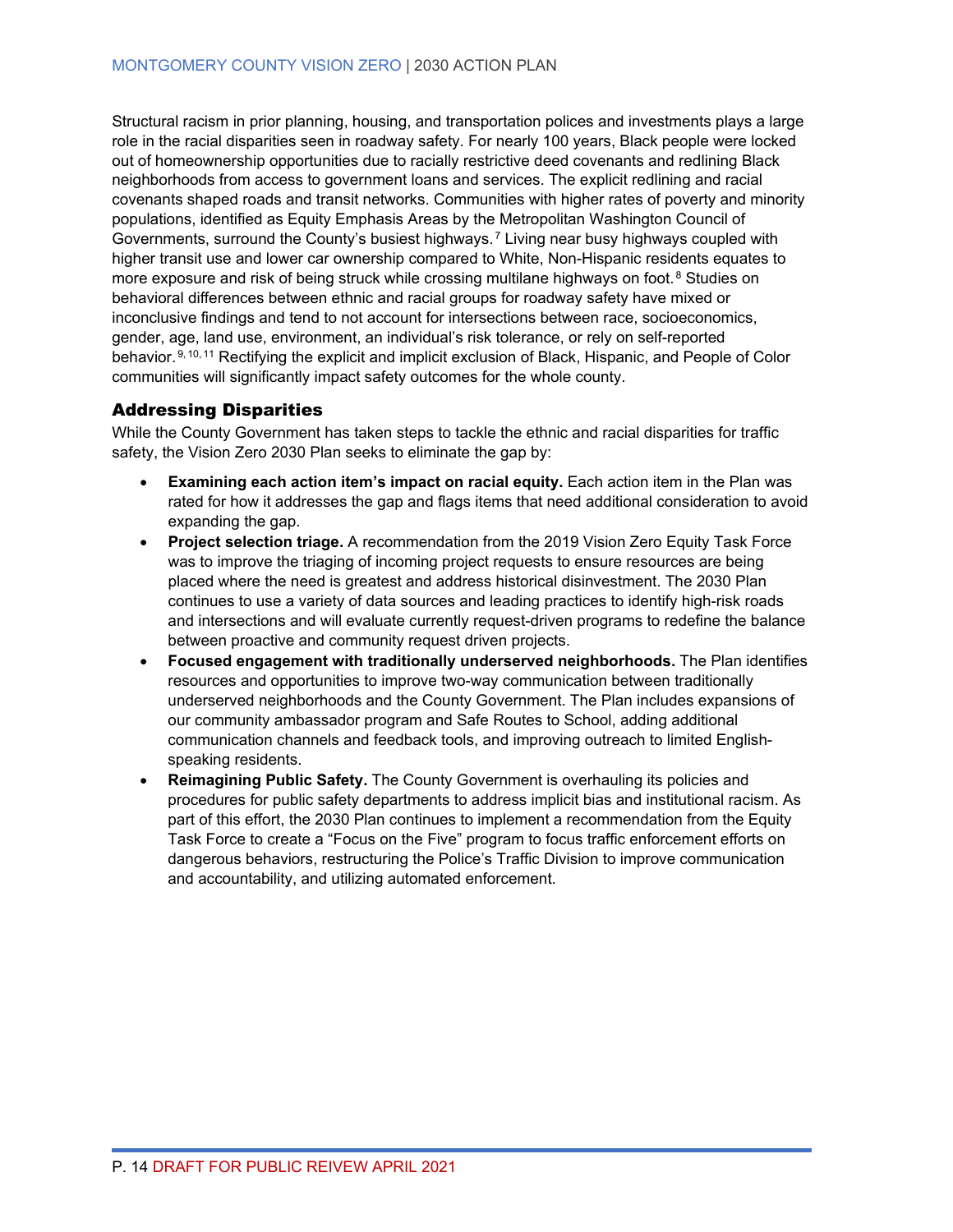### Age and Vision Zero

### Current Disparities

The youngest and oldest people on our roads had higher serious and fatal injury rates compared to other age groups in the county. For drivers, the injury rate declined from the younger to older drivers until the 80+ age group. For pedestrians, the opposite trend emerged as injury rates increased with age, except for pedestrians aged 20-29 which had an injury rate closer to the 70+ groups. For cyclists, the differences in injury rates from ages 10 to 70 were relatively minor with the biggest difference being nine killed or seriously injured (KSI) collisions per 100,000 county residents between those age groups. Within the 10 to 19 age group, 67% were high-school aged (15–18 years old) and there were 3 fatalities, the most of any age group.

Injury rate disparities by age can be attributed to driving experience, ability to recover from crash injuries, and declines in perception/reaction times, vision, and mobility with age. A Governors Highway Safety Association report on teen driving fatalities found the proportion of fatal crashes involving speeding was higher for teen drivers at 43% compared to 30% for other age groups. Teen drivers were inexperienced and unable to recognize and quickly react appropriately to dangerous situations. <sup>[12](#page-67-11)</sup> The human body's ability to withstand the impact of a crash declines with age as a 30year-old pedestrian has a similar risk of serious injury or death at 35 mph as a 70-year-old at 25 mph. <sup>[13](#page-67-12)</sup> Older adults have declines in vision, cognitive functioning, potential complications from medicines, and have slower walking speeds that impact their ability to navigate compared to younger adults. <sup>[14,](#page-67-13) [15](#page-68-0)</sup> Accounting for older adults is critical for Vision Zero as their share of the population is projected to grow from 14% in 2015 to 21% in 2045. [16](#page-68-1)

### Top three age groups killed or seriously injured in crashes

Rates are total collisions per 100,000 registered drivers for drivers and per 100,000 residents for pedestrians and cyclists. Rates exclude people in crashes that lived outside Montgomery County.

#### Motor Vehicle Occupants

- 1. 16 to 19: 256
- 2. 80 and over: 126
- 3. 20 to 29: 139

#### **Pedestrians**

- 1. 80 and over: 48
- 2. 70 to 79: 46
- 3. 20 to 29: 42

#### **Cyclists**

- 1. 70 to 79: 12
- 2. 10 to 19: 11
- 3. 40 to 49: 8

### Addressing Disparities

To support our younger and older roadway users, the Vision Zero 2030 Plan will:

- **Context sensitive design.** As safety projects are implemented, project designs will incorporate the surrounding community's needs such as the existence of a high-density senior population, school zone, or recreation center to set speed limits, roadway configurations, and signal timing to meet those needs.
- **On-bike education for kids.** Teaching children to ride a bike demonstrates how to safely ride and introduces them to an active form of transportation they can use for a lifetime.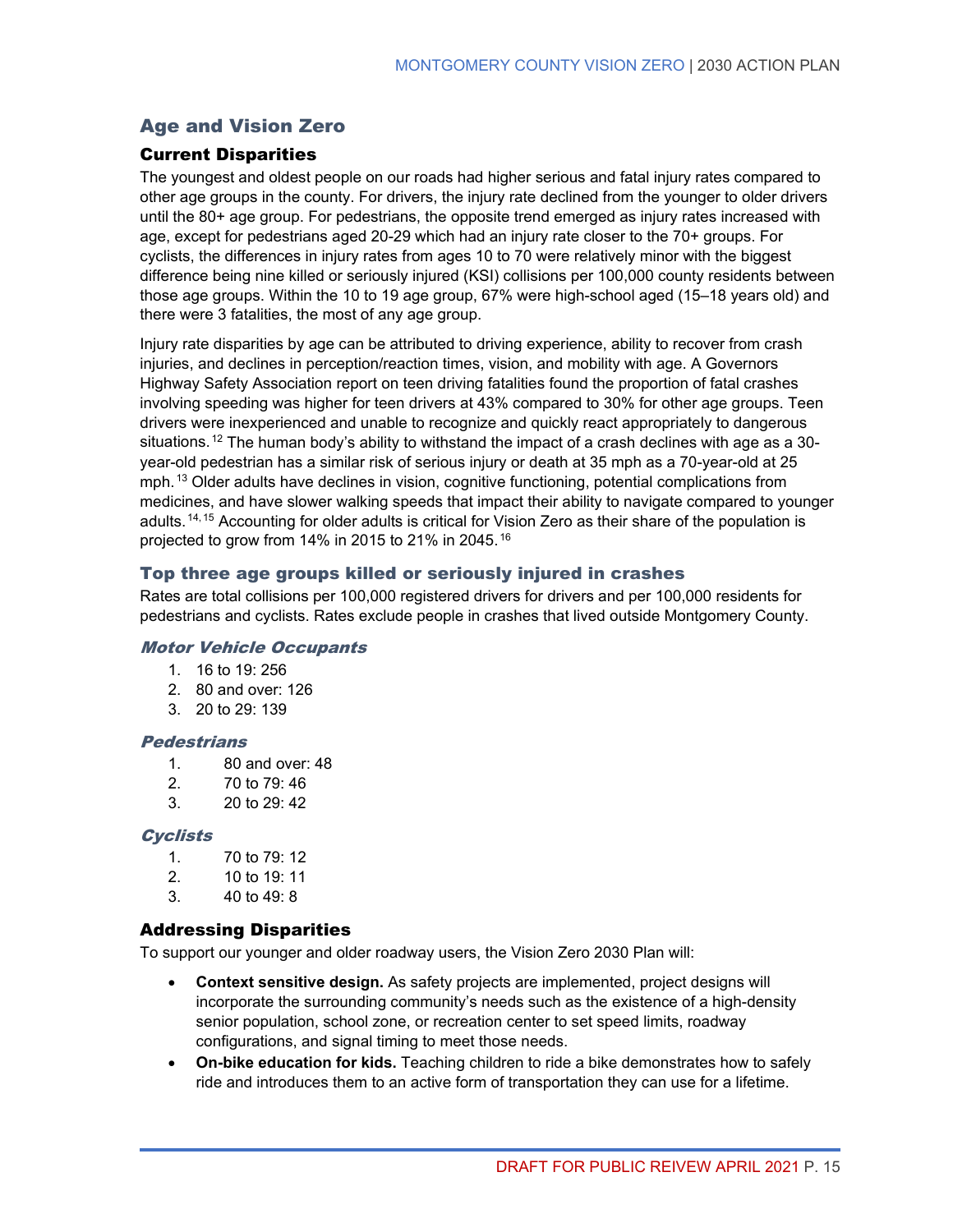- **Partnering with local and national groups for outreach.** Community and national organizations provide relevant experience and knowledge to help address youth and older adult safety.
- **Expansion of community ambassador programs.** Building on the Vision Zero Youth Ambassador program will allow for more county residents regardless of age to champion Vision Zero in their community.
- **Alternative transportation options.** The County offers numerous free and subsidized transportation programs for youth and older adults that residents may not be aware of when they are deciding if they need to have a car.

### Gender and Vision Zero

### Current Disparities

Males made up the majority (60%) of persons killed or seriously injured across all roadway users. By roadway user, men were the majority except for motor vehicle passengers where men were 45%. For fatal injuries, the breakdown was 65% male and 35% female. The gender gap in Montgomery County was similar to the nationwide totals where 71% of people fatally injured in a car crash were male. According to research by the International Institute for Highway Safety, "men typically drive more miles than women and more likely to engage in risky driving practices, including not using safety belts, driving while impaired by alcohol, and speeding." [17](#page-68-2)

| <b>Roadway User</b> | Male | Female | <b>Unknown</b> |
|---------------------|------|--------|----------------|
| <b>Cyclists</b>     | 80%  | 20%    | 0%             |
| <b>Pedestrians</b>  | 55%  | 44%    | 1%             |
| <b>Drivers</b>      | 63%  | 36%    | 1%             |
| <b>Passengers</b>   | 45%  | 54%    | 1%             |

### Addressing Disparities

While the 2030 Plan does not explicitly address the gender disparity in the action items, work on speed management and ending impaired driving deaths will tackle these majority male crash types. Safety campaigns will be designed to address risky behavior and use relevant messaging to reach an audience of young males where appropriate.

Text box. Picture. Group picture at the signing of the Racial Equity and Social Justice Act. Text. In 2019, Montgomery County passed the Racial Equity and Social Justice Act. The act was implemented to eliminate racial disparities and inequities by mandating a racial equity and social justice impact statement for bills and budget proposals, created an Office of Racial Equity and Social Justice, and required a racial equity and social justice action plan to eradicate institutional racism from County policy and operations. Learn more by visiting the **Office of Racial Equity's website**.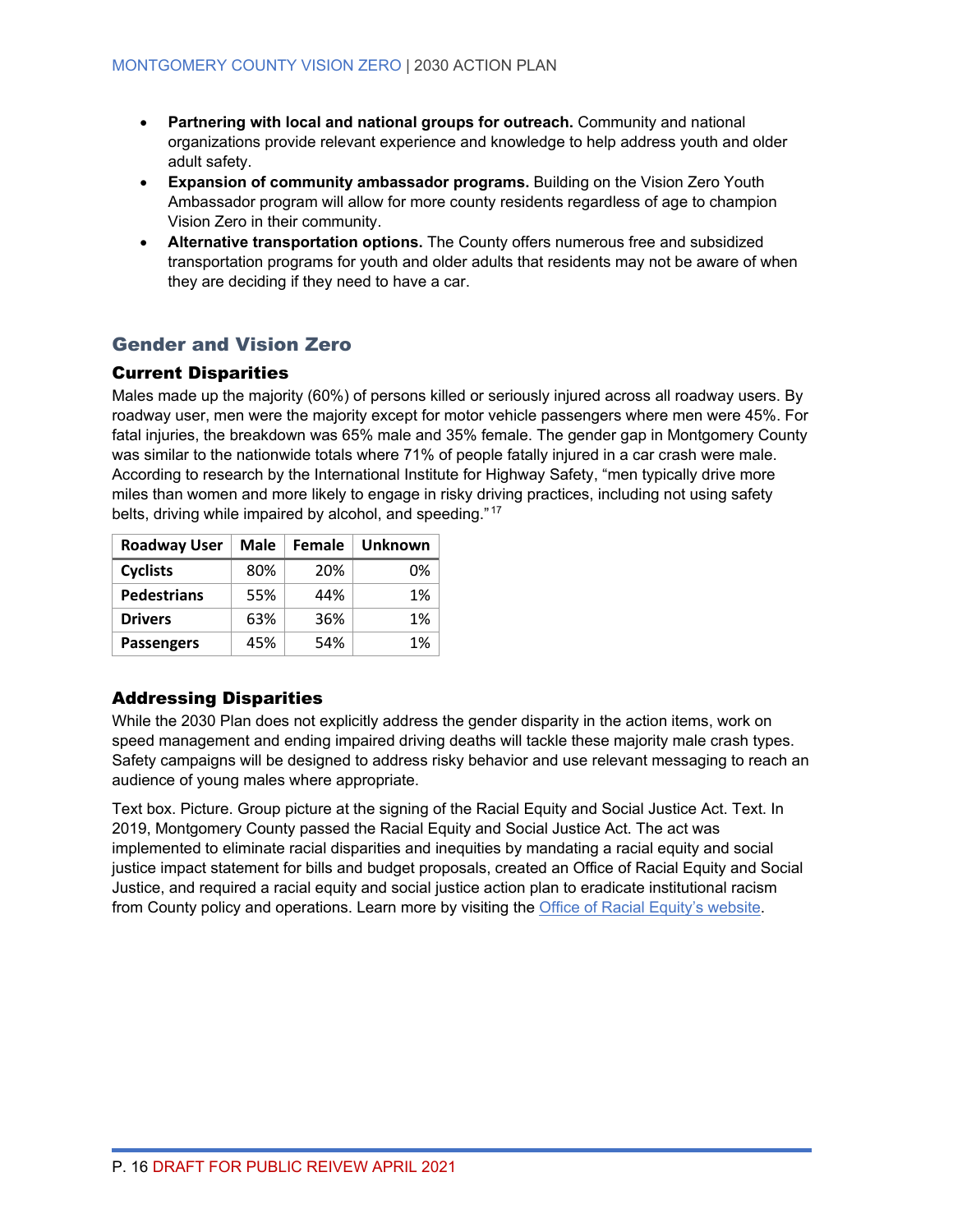# <span id="page-24-0"></span>HIGHLIGHTS FROM COMMUNITY CONVERSATIONS

Over the summer and fall of 2020, the Vision Zero program within the Office of the County Executive sponsored a series of surveys, interviews, meetings, letters to community organizations, and listening sessions (focus groups). The goal was to hear from a diverse array of resident perspectives on the current state of road safety and what they would like to see happen over the next decade to make the county's roads safer. In total, there were 1,577 survey respondents, 208 residents interviewed or participated in a community listening session, and 12 community organizations returned priority letters. The community feedback was summarized and provided to the workgroups developing the Plan during the workgroups' third meetings in November 2020 to incorporate as they developed the Plan's action items. For further details about the different outreach efforts and results, see the [Phase I](https://montgomerycountymd.gov/visionzero/Resources/Files/vz2030-community.pdf)  [Public Outreach Summary report.](https://montgomerycountymd.gov/visionzero/Resources/Files/vz2030-community.pdf)

### Community Priorities

Across all outreach efforts, the following were identified as top priorities for Montgomery County residents to improve road safety.

- **Building new and improving existing sidewalks.** Residents felt unsafe walking around the county because many neighborhoods lack sidewalks. For sidewalks along multi-lane roadways, residents felt unsafe walking on narrow sidewalks located adjacent to fast car traffic and having utility poles and other obstructions further shrinking space for pedestrians. Having more sidewalks with a buffer from car traffic was a common desire across communities, demographics, and outreach efforts.
- **Expanding the bikeway network.** Residents felt biking in the county was the least safe travel mode compared to driving and walking. Those wanting to bike more, but currently felt unsafe to do so, mentioned that bicycle lanes separated from car traffic would encourage them to bike in the county. The expansion of bike lanes next to the curb was a concern for people with disabilities. In conversations with people with disabilities, their top concerns with the new bike lanes were accessibility to the curb and sidewalk and navigation to and from floating bus stops.
- **More safe crossing opportunities for pedestrians and cyclists.** Community members noted that many parts of the county, particularly along highways, have long distances between crossings with a traffic signal or beacon present to stop cars as they attempted to cross. In listening sessions, participants mentioned they would cross outside crosswalks because the distance was too far to the nearest protected crossing.
- **Safer access to and from bus stops.** Transit riders had concerns about access and amenities at bus stops around the county. Bus stops along busy roads are not always located near an intersection or with traffic control device, making access on foot difficult. Riders would like to see more shelters and trees near stops to provide respite from the elements, trash and recycling receptacles, and potentially cameras to address crime.
- **More proactive and intentional engagement from the County Government.** In community interviews and listening sessions, participants mentioned they were not aware or concerned people in their community were not aware of on-going County Government planning efforts and ways to interact with the county to provide feedback or resolve an issue. The County needs to use multiple communication channels (websites, surveys, newsletters, town halls, etc.) and across multiple languages to ensure all voices are heard in the decision-making process.
- **Improving driver behavior for speeding and stopping for pedestrians**. Residents frequently mentioned drivers speeding and not yielding to pedestrians as the top unsafe behaviors on county roads. When ranking priorities in the survey, respondents were more supportive of lowering speed limits than expansion of automated enforcement. There was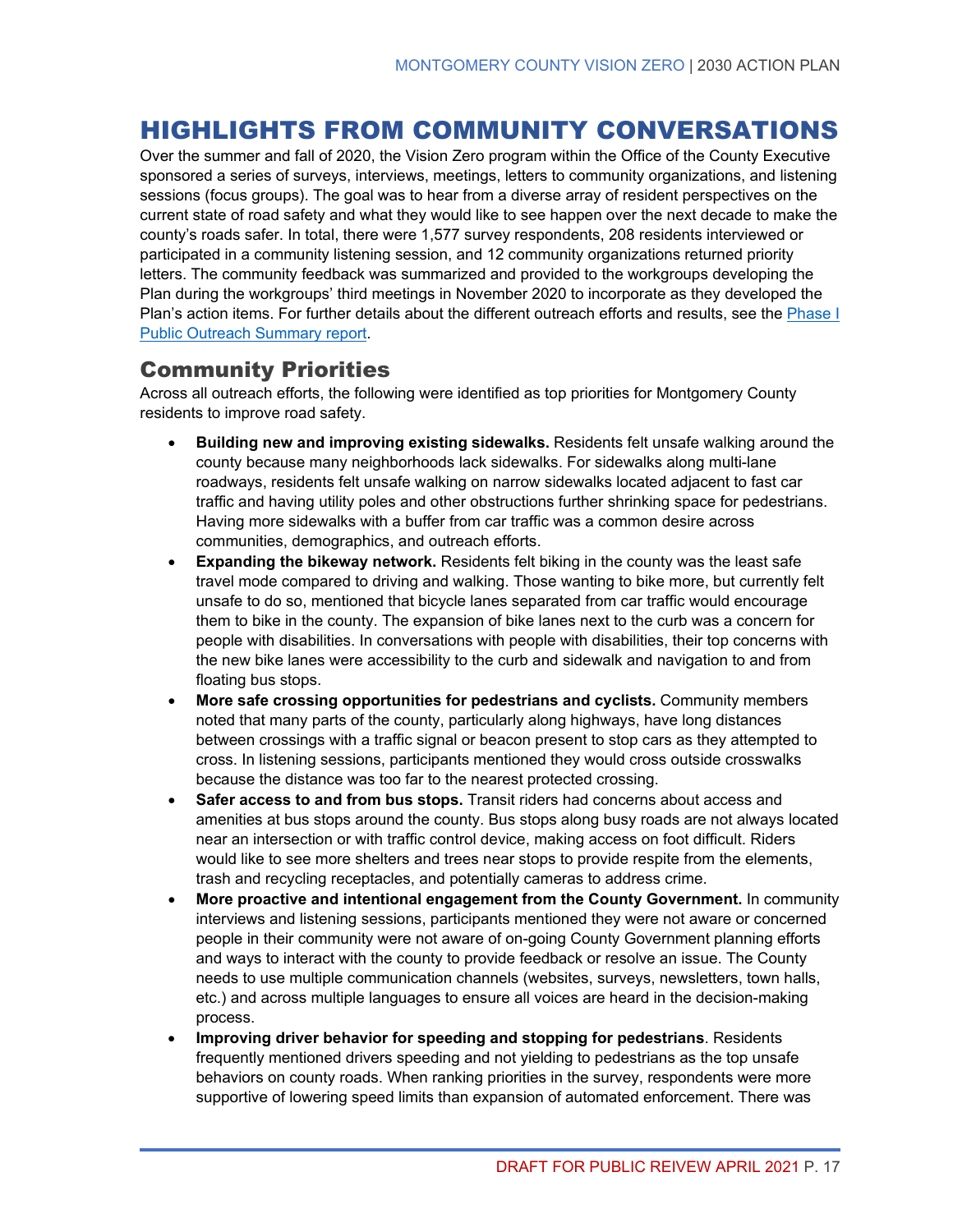more support for automated speed enforcement than against, but perceptions about speed enforcement being about revenue than safety persist.

# <span id="page-25-0"></span>ALIGNING VISION ZERO WITH OTHER INITIATIVES

The Vision Zero 2030 Action Plan was drafted in parallel with other county and state plans that will affect the future of the transportation network: the Maryland 2021-2025 Strategic Highway Safety Plan, the General Plan update (Thrive 2050), and the Climate Action Plan.

### Maryland Strategic Highway Safety Plan

The Maryland Strategic Highway Safety Plan (S-H-S-P) sets the strategies and crash reduction targets for statewide roadway safety over the next five years. The 2021 to 2025 S-H-S-P was the first update since the State adopted Vision Zero in 2019 and incorporated the safe systems approach into the strategies. The implementation of the SHSP is split into six emphasis area teams with statewide participation and Montgomery County employees serve on each team.

The Vision Zero 2030 Plan is Montgomery County's local road safety plan under the S-H-S-P. While the plans were structured differently, there is significant overlap between the S-H-S-P strategies and the 2030 Plan's action items. Montgomery County will not reach Vision Zero without a strong partnership and commitment from the State Government as 53% of the county's serious and fatal collisions were on State maintained roadways.

Read the Strategic Highway Safety Plan for 2021 to 2025 on the [Maryland Highway Safety Office](https://zerodeathsmd.gov/about-us/maryland-strategic-highway-safety-plan/)  [website.](https://zerodeathsmd.gov/about-us/maryland-strategic-highway-safety-plan/)

### General Plan Update (Thrive 2050)

Thrive Montgomery 2050 is a general plan for the county with a 30-year horizon. It sets a vision for the county and encompasses broad, county-wide policy recommendations for land use, zoning, housing, the economy, equity, transportation, parks and open space, the environment, and historic resources. Thrive 2050's recommendations provide guidance for future master plans, county and state capital improvement processes, and other public and private initiatives that influence land use and planning in the county. Thrive 2050 is the first update to the General Plan since 1993. The transportation chapter of Thrive 2050 integrates Vision Zero into the policy and practice recommendations which call for prioritizing non-auto travel modes in the coming decades.

Read the latest version of Thrive 2050 on the [Planning Department's website.](https://montgomeryplanning.org/planning/master-plan-list/general-plans/thrive-montgomery-2050/)

### Climate Action Plan

The Climate Action Plan (C-A-P) is Montgomery County's strategic plan to cut greenhouse gas emissions 80% by 2027 and 100% by 2035 compared to 2005 levels. The C-A-P also details the effects of a changing climate on Montgomery County and includes strategies to reduce climaterelated risk to the County's residents, businesses, and the built and natural environment. The climate actions outlined in the C-A-P outline the path to meet the County's ambitious climate goals while building a healthy, equitable, and resilient community.

Transportation is a key action sector in the C-A-P because 42% of greenhouse gas emissions come from community transportation.<sup>[18](#page-68-3)</sup> Like Thrive 2050, the C-A-P's transportation action items are focused on increasing active transportation options like biking, walking, and micromobility services with the necessary safe and supportive infrastructure to support the mode shift. The C-A-P also includes strategies to electrify private and public transportation options or use other zero emissions power sources by 2035. The County will need to support programs and resources, such as educational campaigns and financing tools, to support Electric Vehicle (E-V) adoption. As expansive,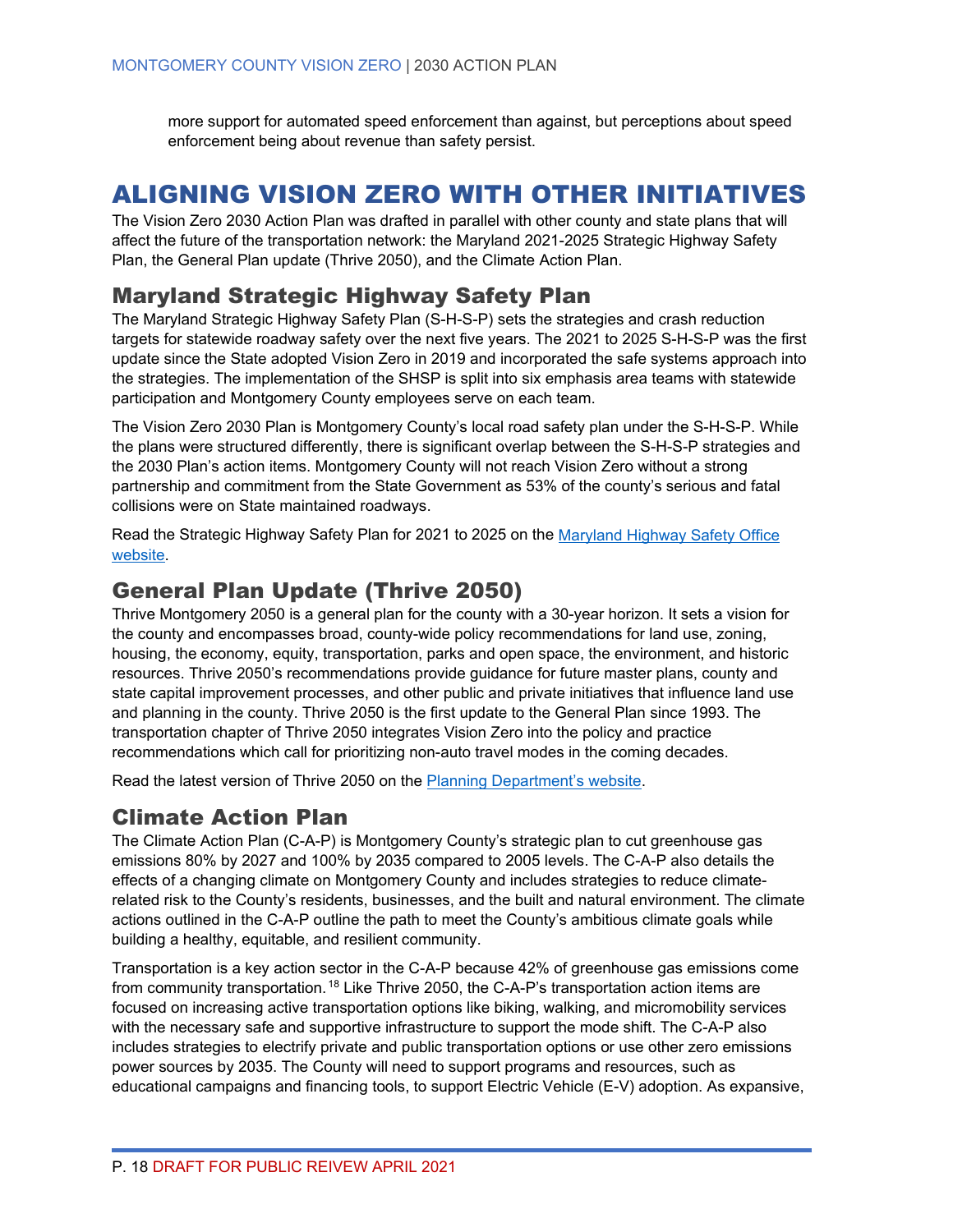accessible public E-V charging infrastructure network will be needed to support widespread E-V adoption.

| Read the Climate Action Plan on the Department of Environmental Protection's website. |  |  |  |
|---------------------------------------------------------------------------------------|--|--|--|
|                                                                                       |  |  |  |

| <b>Sector</b>                                  | Percentage of greenhouse gas emissions |
|------------------------------------------------|----------------------------------------|
| <b>Building and Commercial Building Energy</b> | $50\%$                                 |
| Transportation                                 | $42\%$                                 |
| <b>Other Sources</b>                           | 8% l                                   |

# <span id="page-26-0"></span>ROAD TO ZERO

- **January 2002.** Blue Ribbon Panel Report on Pedestrian and Traffic Safety Released.
- **December 2007.** Pedestrian Safety Initiative Launched. (Full funding started in July 2009).
- **October 2015.** M-C-D-O-T adopts "Moving Forward Together" vision document.
- **February 2016.** County Council adopts Vision Zero Resolution.
- **June 2016.** County Executive establishes Vision Zero Steering Committee.
- **November 2017.** Two-Year Action Plan Approved.
- **January 2020.** 2020 Action Plan Approved.
- **June 2020.** Kickoff Community Meeting for the Vision Zero 2030 Action Plan.
- **April 2021.** Public Draft of Vision Zero 2030 Plan Released.
- **July 2021.** Vision Zero 2030 Action Plan Approved.
- **2022 and Beyond.** Biennial work plan updates.
- **2025.** Review and revise the long-term action items in 2030 Plan.
- **2030.** Zero traffic fatalities and serious injuries.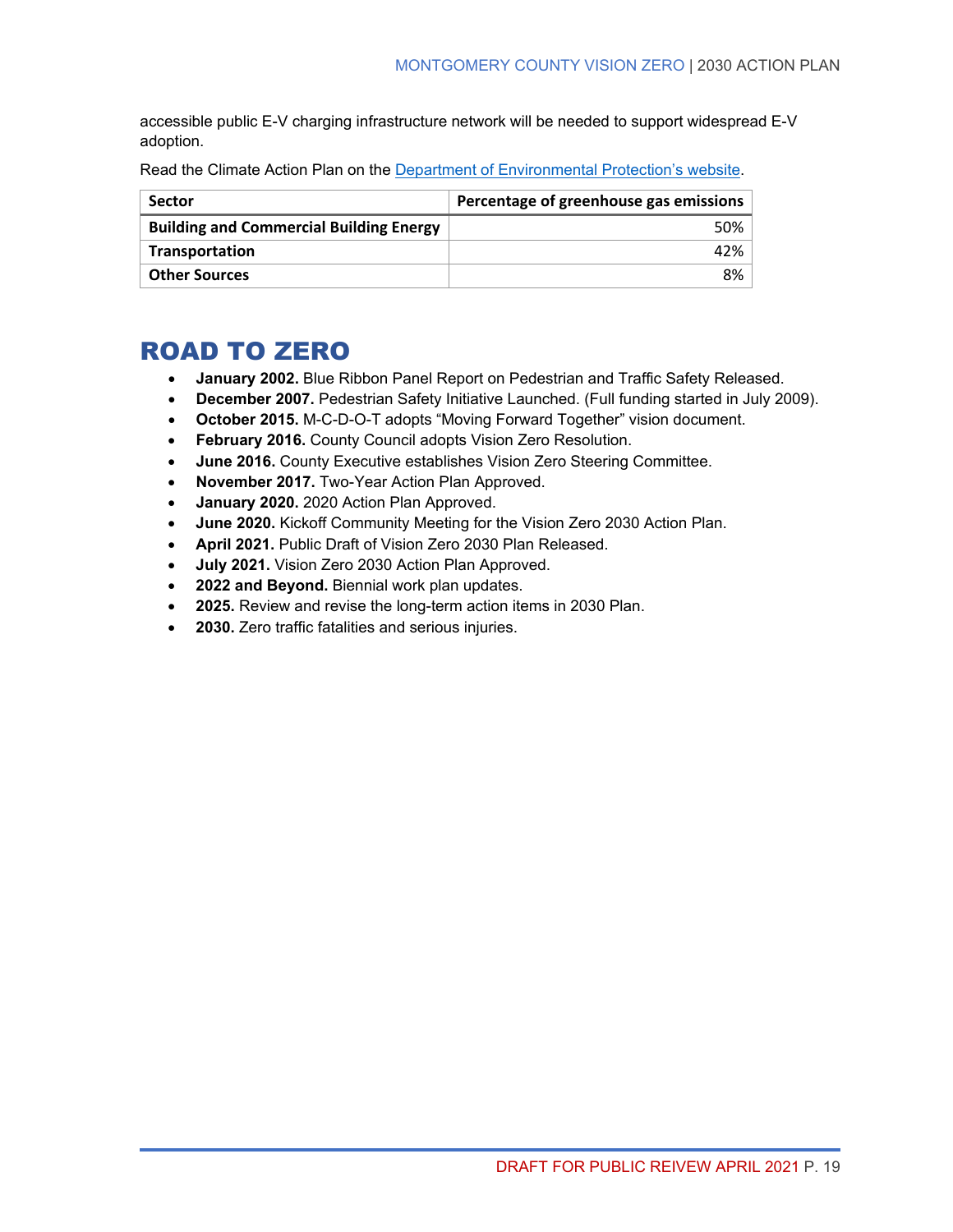# <span id="page-27-0"></span>2030 ACTION PLAN AND FISCAL YEARS 2022-23 WORK PLAN

### <span id="page-27-1"></span>Plan Organization – Pillars and Action Areas

The goal of zero serious and fatal injuries appears impractical, and yet no higher number is acceptable. The 2030 Vision Zero Action Plan sets out an ambitious agenda with 45 actions for the County Government to implement over the next 9 years and detailed work plans for the upcoming two fiscal years. The 2030 Plan includes items that will require new investments, but the real value of Vision Zero lies in the ability to reorient and refocus existing programs and projects with datainformed, systematic, and equitable approaches that make more effective use of current resources.

The Plan's action items and focus areas were based on the World Resource Institute's (W-R-I) "Sustainable and Safe: A Vision and Guidance for Zero Road Deaths" eight action areas for implementing the safe systems approach.<sup>[19](#page-68-4)</sup> The eight action areas were further clustered into three overarching groups based on the overlap between action areas and for assignment to the workgroups developing the action items. The departure from the traditional "3 E's" (engineering, education, and enforcement) approach for traffic safety planning was intentional to highlight the primary role roadway design and operation has on reducing traffic deaths. Enforcement and education remain a critical aspect of the safe system but work as compliments to safe street design.

From W-R-I's action areas, a new key action area hierarchy for implementing Vision Zero in Montgomery County was created. Safe was placed at the beginning of each action area to emphasize that the Plan places safety at the forefront of all transportation planning. The 2030 Action Plan was built around three pillars and seven action areas:

- Complete Streets
	- o Safe Streets
	- o Safe Speeds
- Multimodal Future
	- o Safe Transportation
	- o Safe and Sustainable Communities
	- o Safe Vehicles
- Culture of Safety
	- o Safe People
	- o Safe Post-Crash Emergency Response and Care

### <span id="page-27-2"></span>Collision Reduction Targets

To get to zero serious and fatal collisions on our roadways by 2030, the County has set ambitious interim targets. By the end of the first two year work plan, serious and fatal collisions for all roadway users will be reduced by 10%. By 2026, serious and fatal collisions will be cut by 40%.

The reduction targets were set using the five-year average of serious and fatal collisions from 2015 to 2019 as a baseline. The targets were not adjusted for the COVID-19 pandemic as the full effect of the "new normal" were unknown and traffic volume may return or exceed pre-pandemic levels.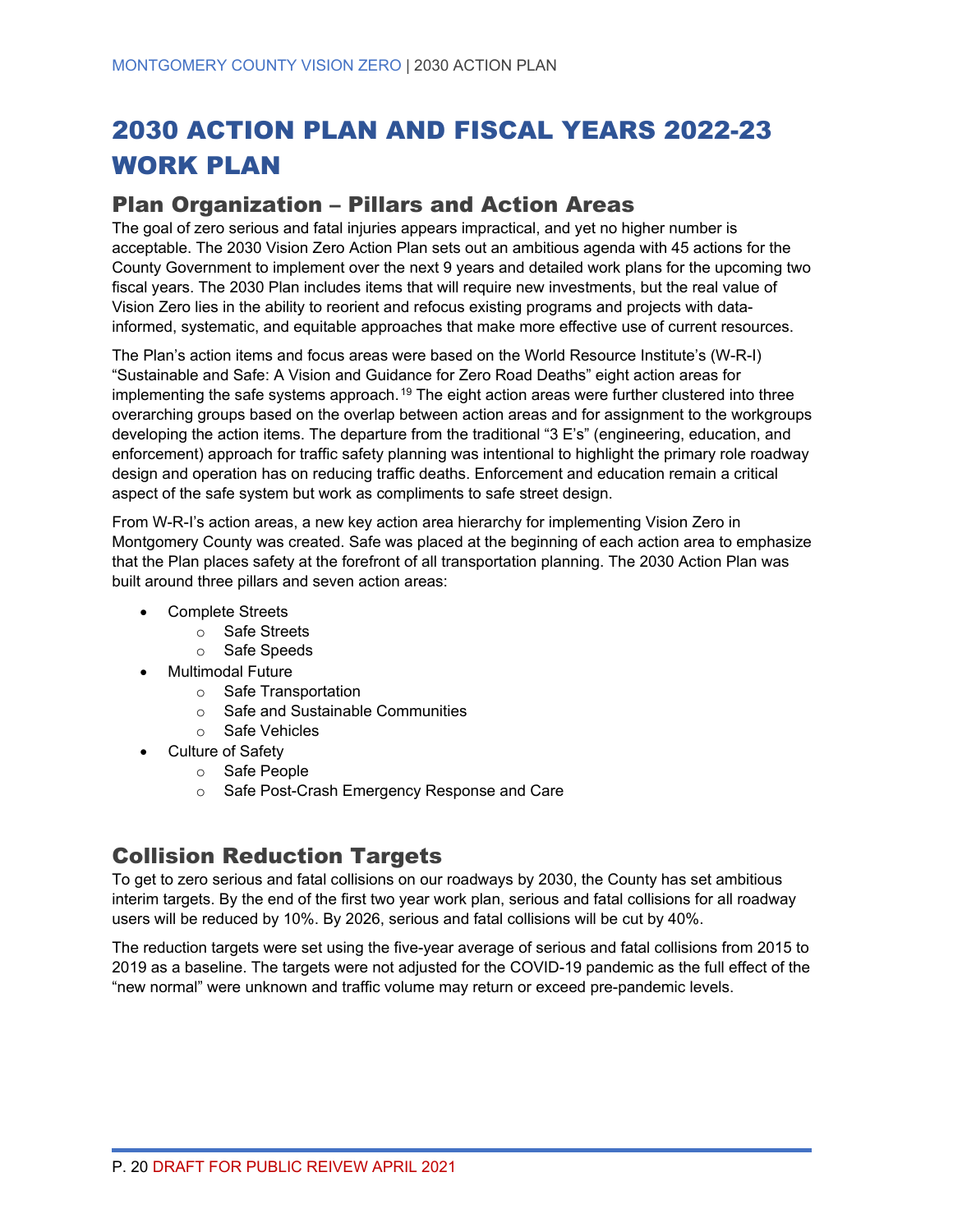| Year | Collision reduction target as a percentage<br>from 2015 to 2019 average of 284 serious<br>and fatal crashes per year |
|------|----------------------------------------------------------------------------------------------------------------------|
| 2021 | $-7%$                                                                                                                |
| 2022 | $-10%$                                                                                                               |
| 2023 | $-15%$                                                                                                               |
| 2024 | $-20%$                                                                                                               |
| 2025 | $-30%$                                                                                                               |
| 2026 | $-40%$                                                                                                               |
| 2027 | $-50%$                                                                                                               |
| 2028 | $-70%$                                                                                                               |
| 2029 | $-80%$                                                                                                               |
| 2030 | $-100%$                                                                                                              |

# <span id="page-28-0"></span>Plan Checkpoints

Acknowledging the need to balance between long-term planning, making immediate improvements, and adjusting as new opportunities and challenges arise, the 2030 Vision Zero Plan has multiple checkpoints to evaluate what is working, integrate new evidence and technologies, and adapt to changing budget and external factors. Implementation of Vision Zero for 2021-2030 will have the following schedule for updates:

- **Every even fiscal year (F-Y 22, F-Y 24, etc.)** the detailed, short-term work plan for the next two fiscal years will be updated. New funding requests will largely be in the second, odd fiscal year of the plan to align with the County's Capital Improvements Program (C-I-P) budgeting process.
- **Fifth year (2025) review action items.** During the year 2025, the County Executive's Office will convene workgroups to evaluate the implementation of Vision Zero and, as necessary, update the long-term action items based on evidence, leading practices, and budget. This update will also align with the update of Maryland's Strategic Highway Safety Plan.

# <span id="page-28-1"></span>Organizational Oversight and Partnerships

Many departments and agencies across all levels of government must work together to achieve Vision Zero. To facilitate the implementation of the 2030 Plan, the Vision Zero Coordinator or County Executive designee will continue to host regularly scheduled coordination and information sharing meetings.

- a. Host a steering committee of key departments that will implement that plan and require coordination of efforts. The steering committee will be chaired by a representative of the County Executive's Office.
- b. Hold larger Vision Zero Partners meetings between departments and agencies to ensure employees across the government are up to date on Vision Zero efforts and can provide ongoing feedback.
- c. The Pedestrian, Bicycle, Traffic Safety Advisory Committee will continue as the County Government's public body to provide public involvement and input for Vision Zero programs. Implementing departments will also work with advisory committees across the county.
- d. Update public tracking of the action plan bi-monthly on the Vision Zero website.

Beyond the County-sponsored meetings, representatives from County Government will participate on state and national planning efforts.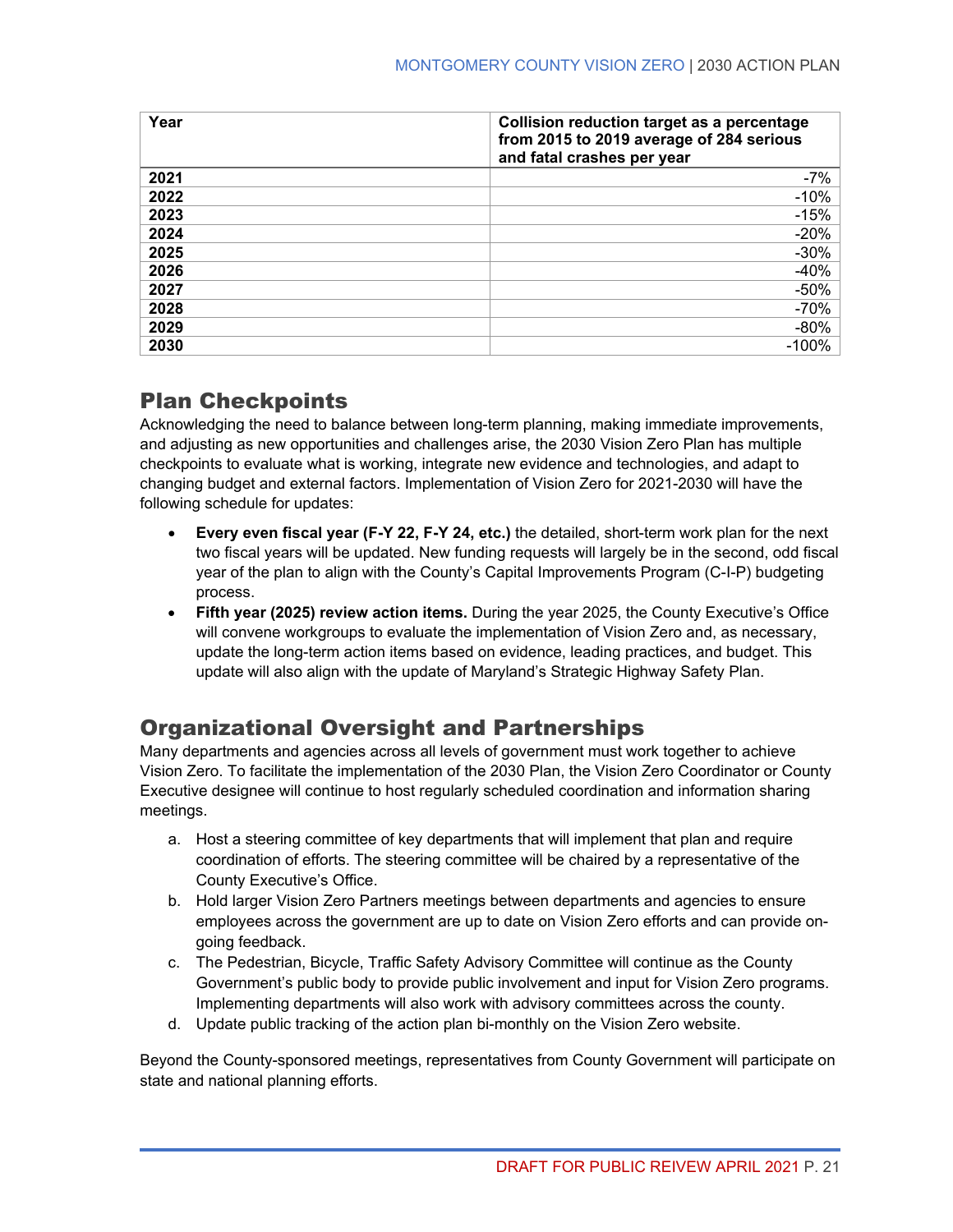- a. County employees will be active participants for the State Strategic Highway Safety Plan's Emphasis Area Teams.
- b. Partner with other Vision Zero communities and organizations like the Road to Zero Coalition to advocate for federal support and policy to achieve Vision Zero.

### <span id="page-29-0"></span>2030 Plan Action Items

### <span id="page-29-1"></span>Priority Action Items

The 2030 Plan sets out an ambitious agenda with 45 recommended actions and funding to achieve Vision Zero over the coming decade. Priority actions listed below have the potential to have the highest impact on reducing serious and fatal injuries, can be applied across the transportation network, and support safe travel for all modes. These actions can be performed in many locations across the County's roadway system or at targeted locations with the highest crash risk. As budgeting and implementation decisions are made, priority should be given to these actions.

| <b>Action Item</b>                       | Why a priority action?                                           |
|------------------------------------------|------------------------------------------------------------------|
| S-1: High Injury Network Projects        | Projects funded under S-1 are directly supporting                |
|                                          | improvements along known high-crash corridors and                |
|                                          | intersections.                                                   |
| M-1: Examine Speed Limit on all          | Speed management is a fundamental factor in reducing             |
| <b>Projects</b>                          | serious and fatal injuries for all road users.                   |
| S-3: Frequent, Protected Crossings       | Providing safe, convenient crossings can improve safety          |
|                                          | for people walking, biking, and driving through                  |
|                                          | intersections and mid-block crossings by providing clear         |
|                                          | right-of-way and controlling vehicle turning movements.          |
| T-1: Pedestrian and Bicycle              | As new transit along high crash highways is implemented,         |
| <b>Infrastructure Improvements Along</b> | it presents a once-in-a-generation opportunity to                |
| <b>New Transportation Projects</b>       | redevelop highways into safer multi-modal boulevards.            |
| S-4: Signal Timing and Phasing           | Signal phasing and timing changes have demonstrated              |
|                                          | safety impacts and can be implemented systematically             |
|                                          | where warranted.                                                 |
| S-7: Separated, Low-Stress Bicycle       | Creating separated spaces for all users of the                   |
| <b>Facilities</b>                        | transportation network in dense, multi-modal areas               |
|                                          | provides for enhanced safety, comfort, and predictability        |
|                                          | for movements.                                                   |
| S-13: Sidewalk Construction and          | The lack of sidewalks was a commonly mentioned safety            |
| <b>Upgrades</b>                          | issue from community interviews and surveys. Sidewalks           |
|                                          | provide separation for pedestrians from general travel<br>lanes. |
| <b>T-2: Transit Stop Safety</b>          | Many transit stops in the County lack a safe and                 |
|                                          | convenient crossings. Pedestrians have been struck and           |
|                                          | killed when walking to and from bus stops in the County.         |
| <b>S-10: Provide Safety Upgrades</b>     | Utilizing planned roadway and tree maintenance projects          |
| <b>During Routine Maintenance</b>        | provides opportunities to implement safety projects across       |
|                                          | the county.                                                      |
| P-4: Ending Impaired Driving             | Impaired driving is a leading contributing factor in fatal       |
| <b>Deaths</b>                            | crashes in Montgomery County and across the world. 28%           |
|                                          | of fatal crashes in the county involve an impaired person.       |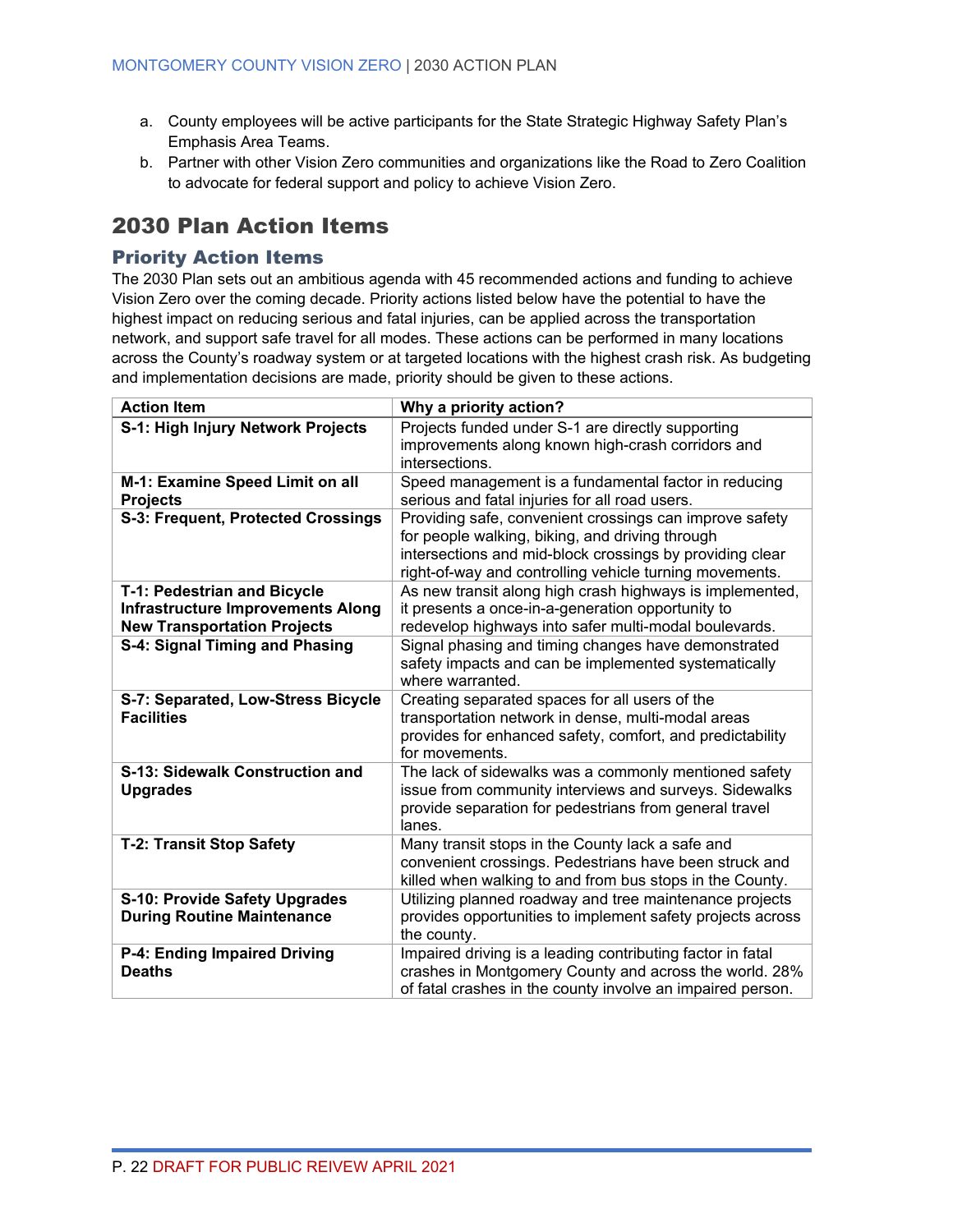### <span id="page-30-0"></span>How to Read the Action Item Descriptions

The action items in the 2030 Plan have the same structure to detail why the item is in the plan, its potential impact on safety, accessibility, equity, and budget, the short-term work planned, and the operating and capital budget programs that support that action item.

- **Section Abbreviation Letter Action Item Number: Action Item Short Name:** 10-year action item description. This describes the ongoing work throughout the plan's lifetime to fully implement the action item.
- **Lead:** Department(s) that will be directly involved and providing resources to implement the action item.
- **Contributor:** Department(s) that have a minor or supporting role and work with the lead department(s) to implement the action item.
- **Crash Reduction Factor:** Rating from 1 to 3, with three being highest, of the percentage decrease in crashes expected based on leading practices and evidence from County or relevant studies.
	- $\circ$  N/A Enabling Step: The action itself will not reduce crashes but will aid the County in implementing Vision Zero.
	- o 1 Limited evidence that the action has a direct impact on reducing crashes or existing evidence show low impact on crashes (<10%).
	- o 2 Existing evidence show medium impact on crashes (11-45%).
	- $\circ$  3 Existing evidence show high impact on crashes (>45%).
- **Accessibility Impact:** Rating from 1 to 3, with three being highest, of the positive impact the action item would have on safe travel for people with disabilities in the County.
	- $\circ$  N/A Enabling Step: The action itself will not impact accessibility but will aid the County in implementing Vision Zero.
	- $\circ$  1 Without careful consideration for accessibility, implementation could negatively harm accessibility for people with disabilities. This includes introduction of new designs to the County.
	- $\circ$  2 Implementation would not largely affect accessibility compared to the current state.
	- $\circ$  3 Implementation would positively affect accessibility compared to the current state.
- **Racial Equity and Social Justice Impact:** Rating from 1 to 3, with three being the highest, of the positive impact the action item would have on reducing the disparate traffic safety outcomes between race and ethnic groups.
	- $\circ$  N/A Enabling Step: The action itself will not impact racial equity but will aid the County in implementing Vision Zero.
	- $\circ$  1 Without careful consideration for racial equity, implementation could further the gap or planned expenditures do not address the existing gap.
	- $\circ$  2 Implementation makes some efforts of closing the gap.
	- $\circ$  3 Implementation addresses existing inequities and works to close the gap.
- **Annual Investment:** Rating from 1 to 3, with three being highest, of the estimated annual impact to the County budget above current funding to implement the action item over the next decade:
	- $\circ$  1 Implementation can be done within current resources or additional costs are low (<\$100k).
	- $\circ$  2 Implementation would have a marginal increase in annual budgets (\$100k to \$1M).
	- $\circ$  3 Implementation would require a substantial increase in annual budgets (>\$1M).
- **Priority Action:** If checked, the action item is a top ten action item for the Action Plan. Priority actions have the potential to have the highest impact on reducing serious and fatal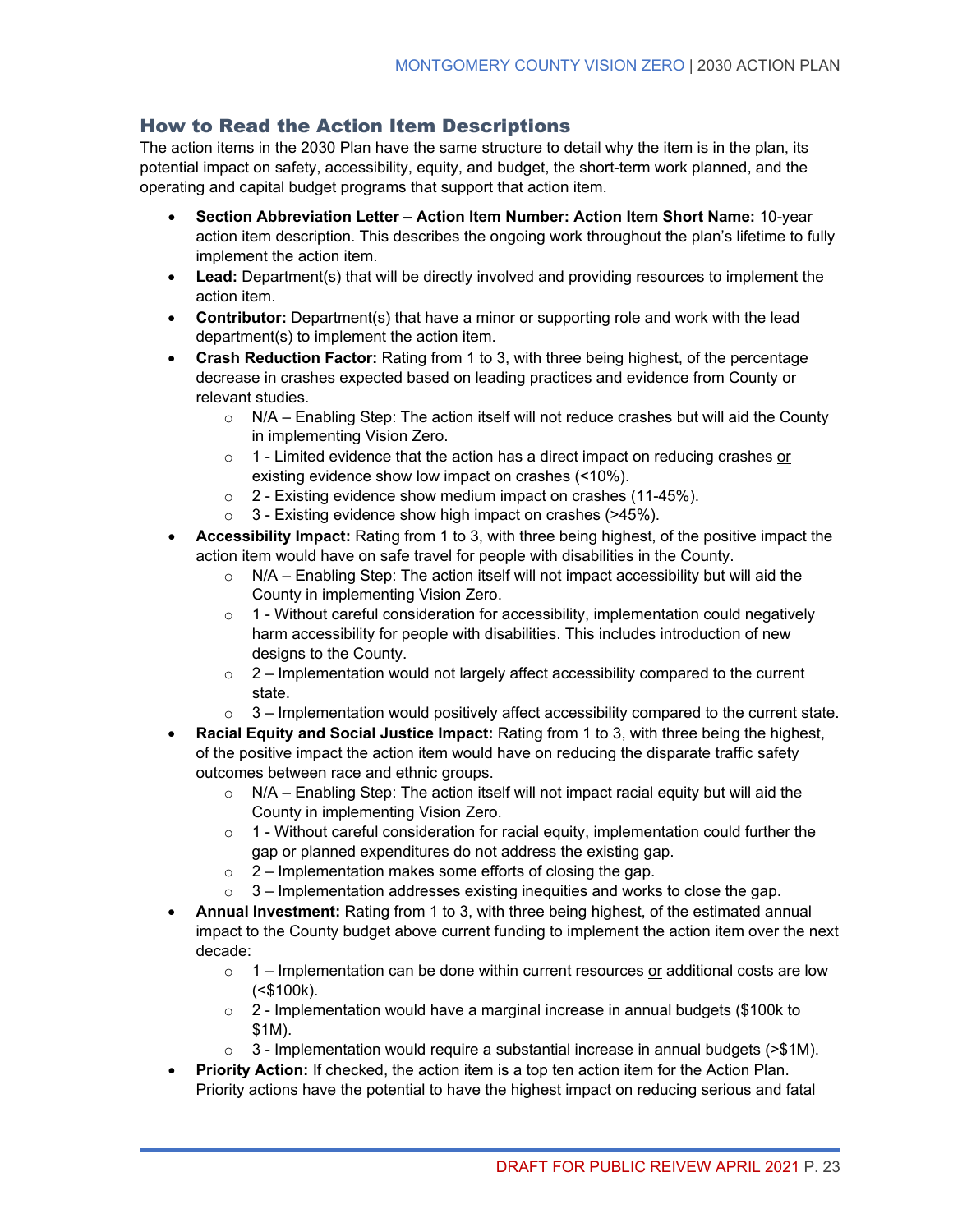injuries, can be applied across the transportation network, and support safe travel for all modes.

- **Why do this?:** An explanation of why this action item is in the Plan and how it is expected to affect traffic safety in the county.
- **Year 1 and Year 2 work plans:** List of work to be performed during the first and second fiscal years. Items in year one are typically within the current scope of existing resources. Year 2 is a full budget update year, so potential new funding requests are here.
- **Budget Sources:** Programs and projects in the operating and capital budgets for the County that will provide resources to complete the action items for the two years of the Plan. If there are outside grant opportunities to support work in the action item, the grant source is listed.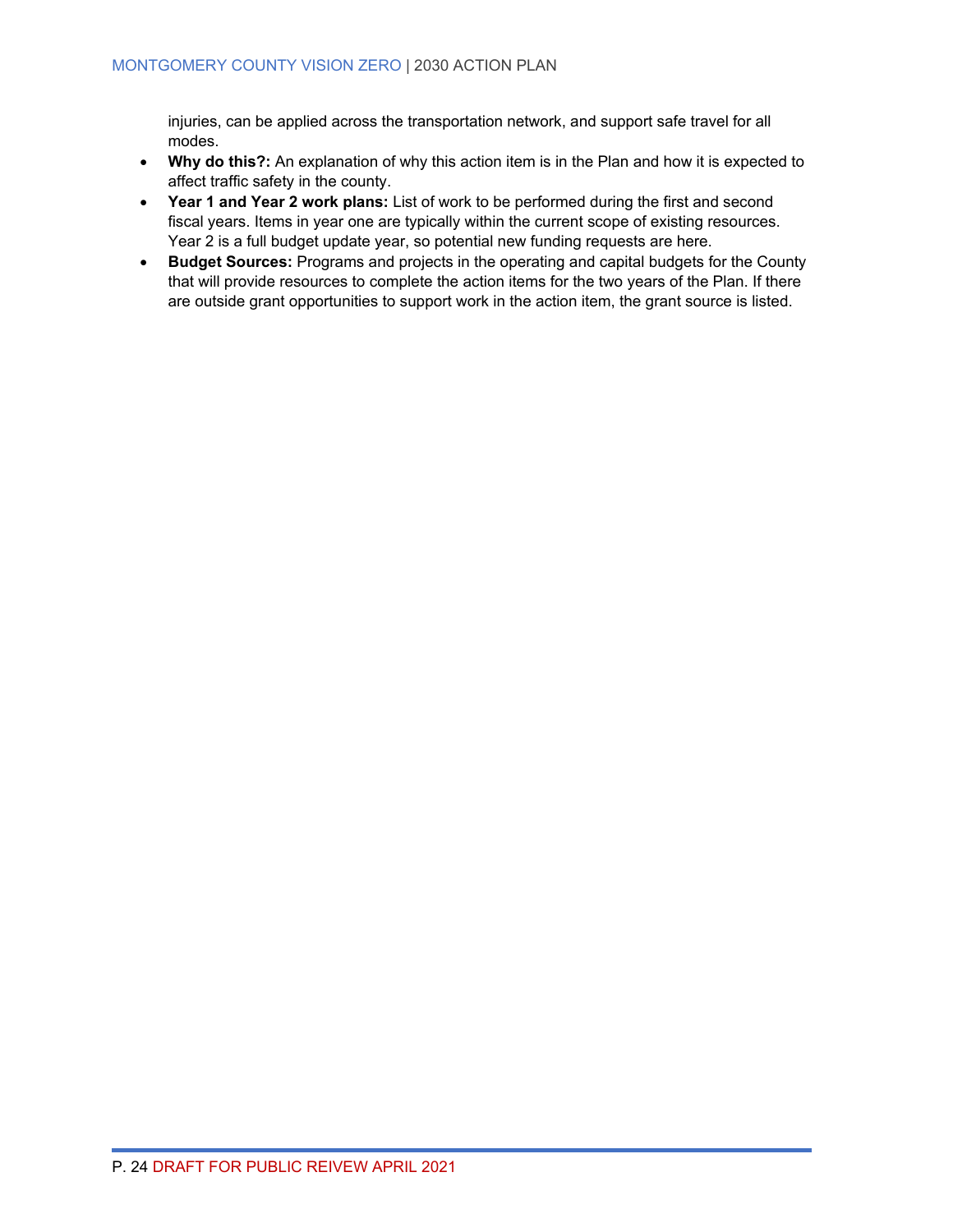### <span id="page-32-0"></span>Complete Streets

As one of the first counties in the United States to adopt the Vision Zero framework for transportation safety, an overarching question when creating the 2018-19 Vision Zero Action Plan was "what does Vision Zero look like in a community that has urban areas with rapid transit options and mixed use development, suburban single family housing neighborhoods, and rural areas with active farms?" Examples of Vision Zero implementation in the United States were largely limited to major cities prior to Montgomery County's adoption, so not all the lessons and plans were applicable to Montgomery County. To blaze a path forward for counties implementing Vision Zero, the 2018-19 Action Plan prioritized updating the County's road design standards and roadway classifications to define what safe and complete streets look like in the county.

The new Complete Streets Design Guide developed in partnership by the Transportation and Planning Departments defined twelve street types to create complete streets that are compatible with the varying road types and land use contexts across the county. These complete streets are "designed and operated to provide safe, accessible, and healthy travel for all users of our roadway system, including pedestrians, bicyclists, transit riders, and motorists. […] Complete Streets function as a system, ensuring that the transportation network as a whole provides safe and efficient access for all roadway users and only provides designated spaces for each mode when needed." <sup>[20](#page-68-5)</sup>

With the new Guide, the Vision Zero 2030 Plan was developed to make those designs come to life and create streets with frequent, protected crossings, adequate space accommodating those walking, biking, using assistive mobility devices, and roadway features to keep all vehicles traveling at safe speeds.

### Tracking Implementation for Complete Streets

The following measures will be used to track progress on transforming the road network.

- Number of serious and fatal injury crashes along the High Injury Network.
- Percentage of High Injury Network Streets with new traffic safety treatments.
- Number of total intersections with new traffic safety treatments.
- Linear feet of sidewalk built.
- Miles of separated bicycle facilities built.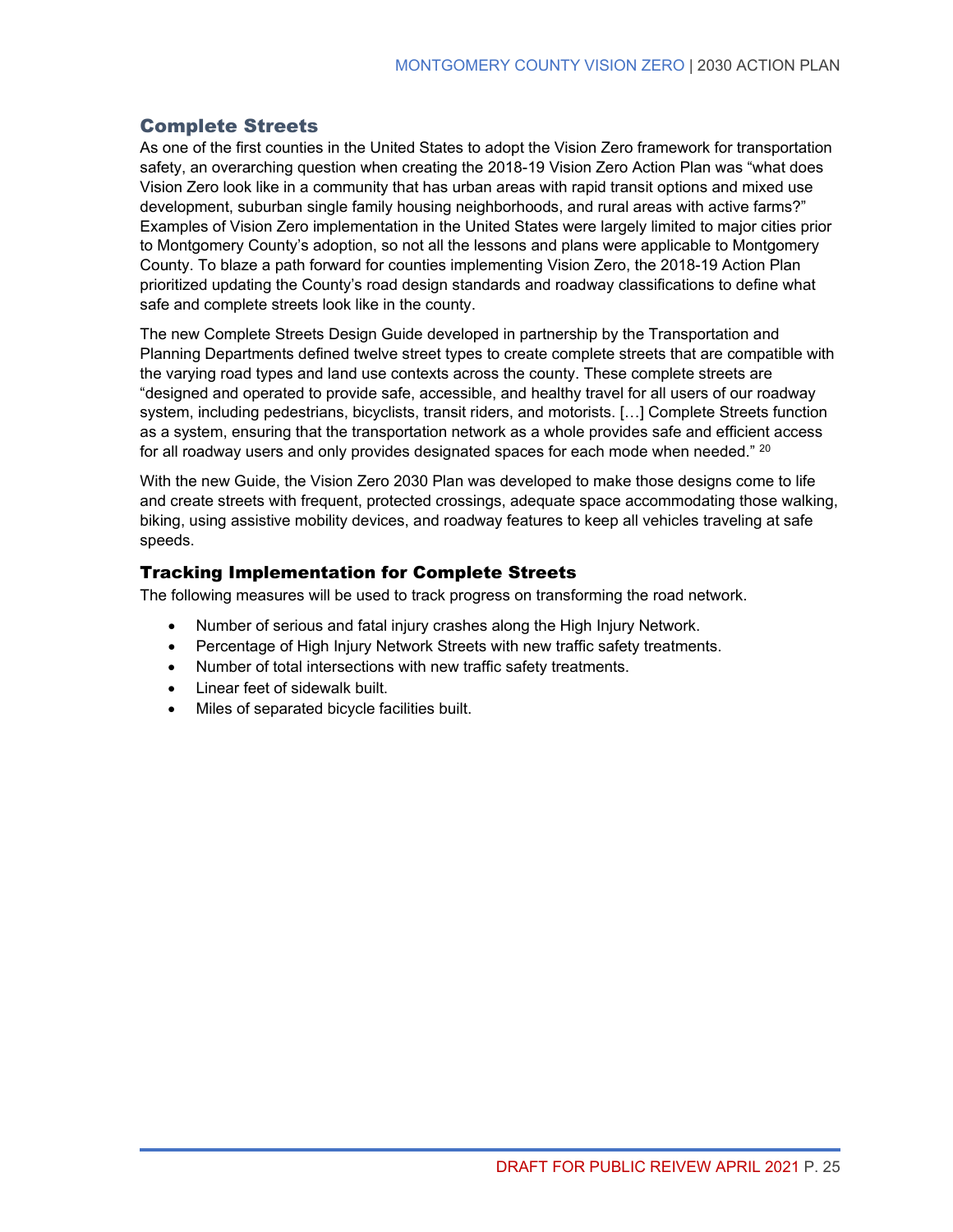| <b>Action</b>                                                      | Lead                                | <b>Contributor</b>               | <b>Priority</b><br><b>Action</b> | On<br>Page # |
|--------------------------------------------------------------------|-------------------------------------|----------------------------------|----------------------------------|--------------|
| S-1: High Injury Network Projects                                  | M-C-D-O-T, S-H-A                    | N/A                              | Yes                              | 27           |
| S-2: Intersection Redesign                                         | $M-C-D-O-T, S-H-A$                  | N/A                              | <b>No</b>                        | 27           |
| S-3: Frequent, Protected<br><b>Crossings</b>                       | M-C-D-O-T, S-H-A                    | Parks                            | Yes                              | 28           |
| S-4: Signal Timing and Phasing                                     | M-C-D-O-T, S-H-A                    | N/A                              | Yes                              | 29           |
| <b>S-5: Corridor Access Management</b>                             | M-C-D-O-T, S-H-A                    | N/A                              | <b>No</b>                        | 29           |
| <b>S-6: Roadway Departure</b>                                      | M-C-D-O-T, S-H-A                    | N/A                              | <b>No</b>                        | 30           |
| S-7: Separated, Low-Stress Bicycle<br><b>Facilities</b>            | M-C-D-O-T, Parks,<br>$S-H-A$        | Planning                         | Yes                              | 30           |
| <b>S-8: Safe Trail Crossings</b>                                   | Parks                               | $M-C-D-O-T$                      | <b>No</b>                        | 31           |
| S-9: Safe Routes to School<br><b>Engineering Projects</b>          | $M-C-D-O-T$ ,<br>M-C-P-S, S-H-A     | Planning                         | <b>No</b>                        | 31           |
| S-10: Provide Safety Upgrades<br><b>During Routine Maintenance</b> | M-C-D-O-T, S-H-A                    | Utility<br>Companies             | Yes                              | 32           |
| S-11: Improved Lighting                                            | $M-C-D-O-T$ ,<br><b>PEPCO</b>       | N/A                              | No                               | 33           |
| S-12: Sidewalk Repair and<br><b>Clearance</b>                      | $M-C-D-O-T$                         | $S-H-A$                          | No                               | 33           |
| S-13: Sidewalk Construction and<br><b>Upgrades</b>                 | M-C-D-O-T                           | $S-H-A$                          | Yes                              | 33           |
| S-14: High Visibility Equipment<br>and Markings                    | M-C-D-O-T, S-H-A                    | N/A                              | No                               | 34           |
| <b>S-15: Shared Streets</b>                                        | M-C-D-O-T, Parks,<br>U-D            | Planning                         | <b>No</b>                        | 34           |
| <b>S-16: Data Informed Decisions</b>                               | MCPD, M-C-D-O-T,<br>Planning, O-M-B | $C-E-X$ ,<br>M-H-S-O,<br>$M-S-P$ | No                               | 35           |
| S-17: Equitable Project Intake and<br><b>Selection</b>             | M-C-D-O-T, O-M-B                    | $C-E-X$                          | No                               | 36           |
| M-1: Examine Speed Limit on all<br><b>Projects</b>                 | M-C-D-O-T, S-H-A                    | N/A                              | Yes                              | 37           |
| <b>M-2: Speed Management Policy</b>                                | M-C-D-O-T, S-H-A                    | N/A                              | No                               | 37           |
| M-3: Enforcement of Speed Limits                                   | $M-C-P-D$                           | $M-C-D-O-T$                      | No                               | 38           |

### Complete Streets Action Items Summary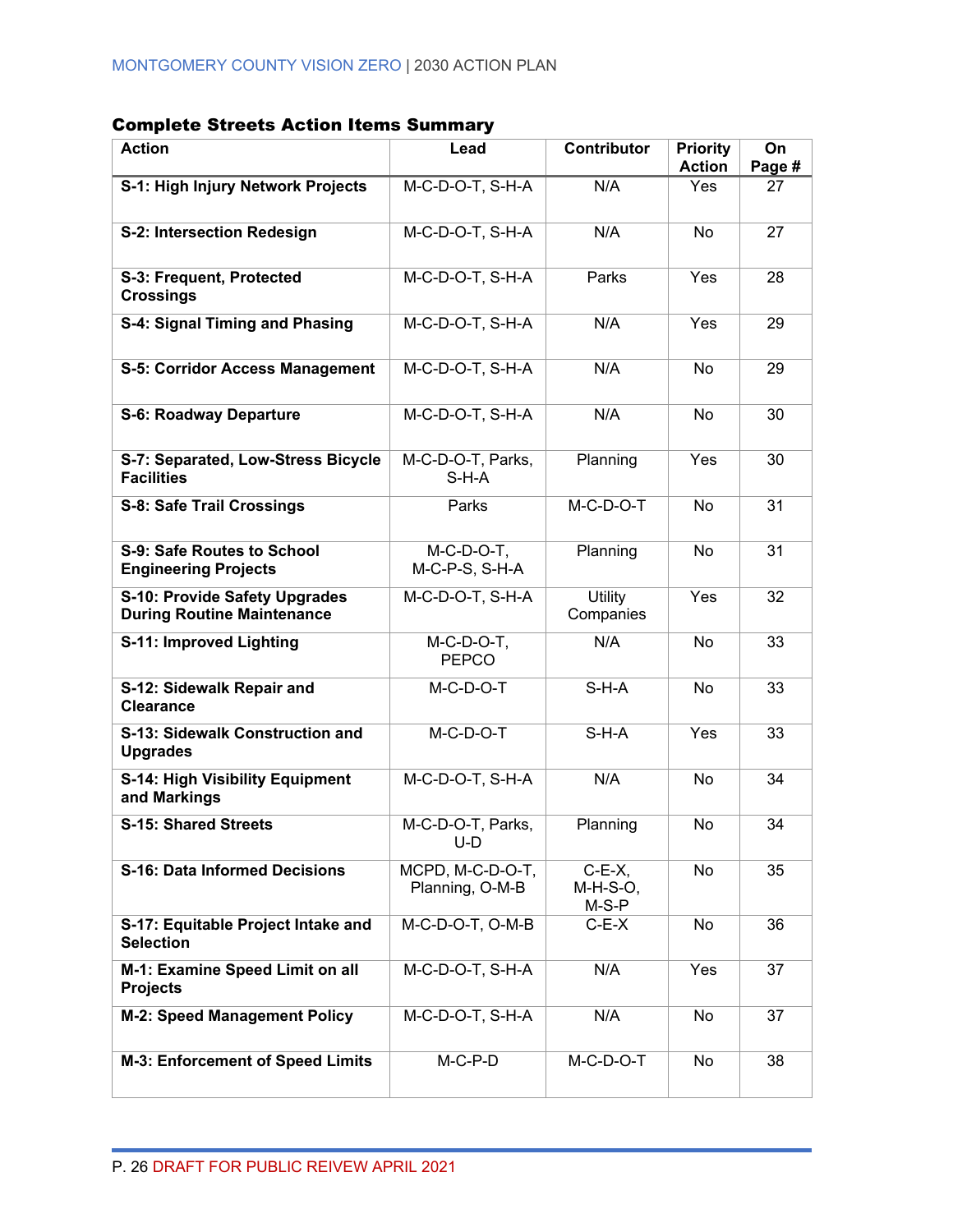### Safe Streets

Montgomery County will utilize the safe systems approach to upgrade our roadways, sidewalks, and bike paths, with priority for projects in high crash risk areas, to prevent serious and fatal injuries.

S-1: High Injury Network Projects**:** Implement safety countermeasures on identified highrisk road segments and intersections. The County must coordinate with the State for state-maintained portions of the network.

- Lead: Transportation, State Highway Admin.
- Contributor: None
- Crash Reduction Factor:  $3^{21,22}$  $3^{21,22}$  $3^{21,22}$  $3^{21,22}$
- Accessibility Impact: 3
- Racial Equity and Social Justice Impact: 3
- Annual Investment: 2
- Priority Action: Yes
- Why do this?: Vision Zero requires a proactive approach in order to place resources in areas with the highest return on safety and more equitable distribution compared to request-driven programming. Road safety audits can reduce crashes upwards of 60%.
- Fiscal Year 2022 Work Plan:
	- o Studies: Aspen Hill (Georgia Ave from Hewitt Avenue to Bel Pre Road and Connecticut Avenue from Georgia Ave to Independence Street), 2 additional High Injury Network corridors.
	- o Design: Randolph Rd from Collie Drive to Hunters Lane, New Hampshire Avenue from the Capital Beltway to Piney Branch Road.
	- o Begin construction: Shady Grove Rd from I-270 to Frederick Road (signal modifications), Crabbs Branch Way from Shady Grove Road to Indianola Drive, Sam Eig Highway from end of I-370 to Diamondback Drive, and Bel Pre Road from Georgia Avenue to Layhill Road (beacons).
- Fiscal Year 2023 Work Plan:
	- o Studies: 3 High Injury Network corridors.
	- o Design: 2 High Injury Network corridors.
	- o Begin construction: Randolph Rd H-I-N.
- Budget Sources: P-500333 Pedestrian Safety, P-507017 Intersection and Spot Improvements. Grant opportunities – M-W-C-O-G Regional Safety Program (study and design only), M-D-O-T S-H-A Highway Safety Improvement Program.

Text box: Photo - Before and after photo showing extended curbs, new signs, and crosswalk paint. Text - Curb bump outs for pedestrian safety. Above is an example of a smaller scale change to the roadway made by M-C-D-O-T as part of a pedestrian road safety audit along Lockwood Drive to the west of New Hampshire Avenue. By bumping out the sidewalks, adding high visibility crosswalk markings, and signs, pedestrians now have less exposure to traffic and higher visibility from people driving.

S-2: Intersection Redesign**:** Shorten crossing distances for pedestrians and cyclists and slow down the turning speed of vehicles through intersection modifications. Utilize quick build materials where appropriate.

- Lead: Transportation, State Highway Admin.
- Contributor: None
- Crash Reduction Factor: 3<sup>[23](#page-68-8)</sup>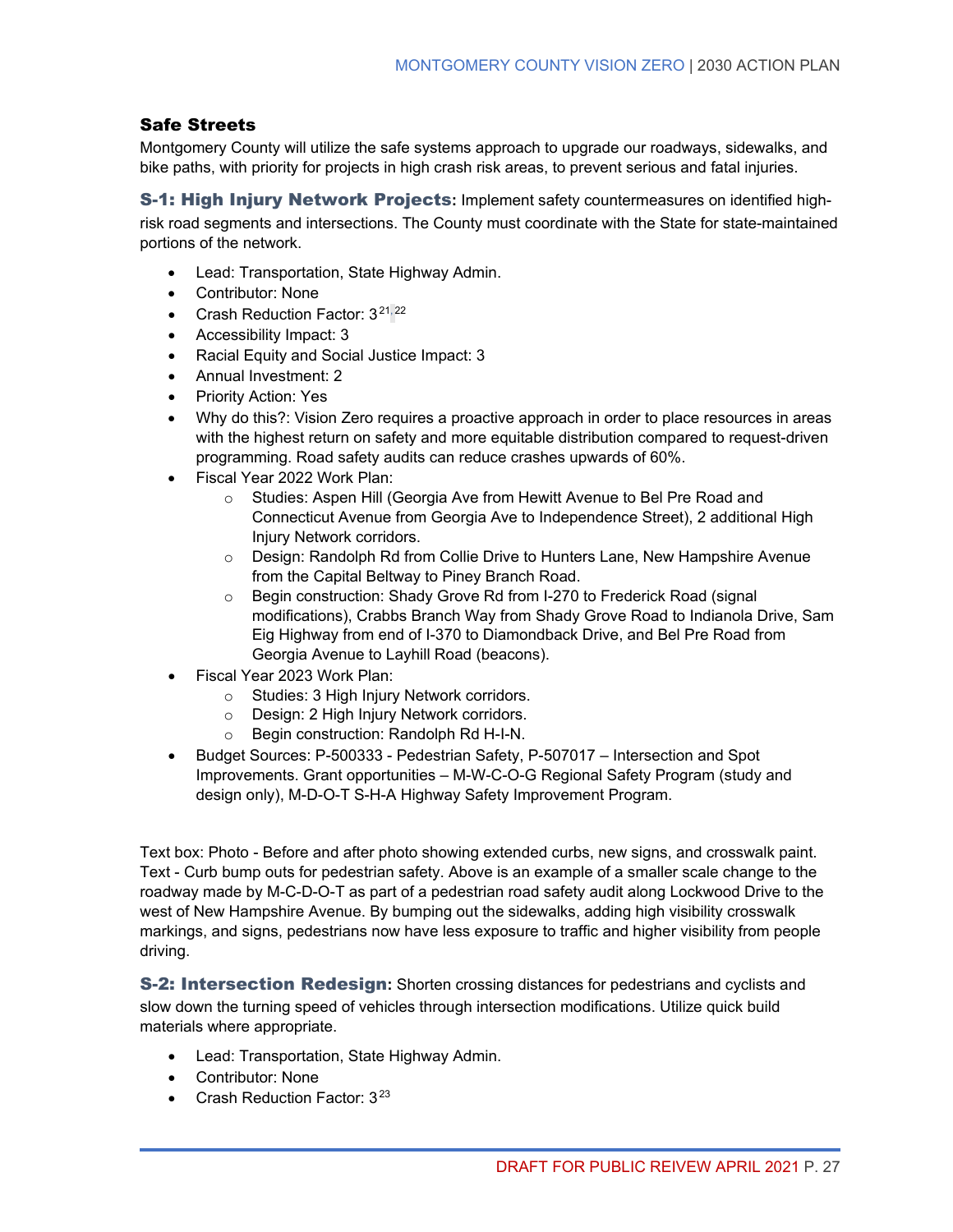- Accessibility Impact: 3
- Racial Equity and Social Justice Impact: 2
- Annual Investment: 2
- Priority Action: No
- Why do this?: Reducing pedestrian exposure and slowing turning vehicles can prevent crashes and serious injuries. 56% of serious and fatal injuries occurred at or related to intersections.
- Fiscal Year 2022 Work Plan:
	- 1. Inventory all free right turns/"porkchops" on County and State roadways. Identify priority intersections for safety upgrades (complete removal, install raised crosswalk, signage, etc.)
	- 2. Utilize quick build materials (flex posts, quick curb, signage, and paint) for interim safety treatments.
	- 3. Design reconfiguration of Old Georgetown Road and Rockville Pike intersection with removal of hot right turn lanes.
- Fiscal Year 2023 Work Plan:
	- 1. Begin construction Randolph Road H-I-N intersection improvements.
	- 2. 2) Construct reconfiguration of Old Georgetown Road and Rockville Pike intersection with removal of hot right turn lanes.
	- 3. Construct Old Georgetown Road and Tilden Lane intersection improvements.
	- 4. Begin construction of Tower Oaks and Montrose Road intersection improvements.
	- 5. Begin construction of Seneca Road and Esworthy Road intersection improvements.
- Budget Sources: P-500333 Pedestrian Safety, P-507017 Intersection and Spot Improvements, P-502106 - White Flint Metro Station Access Improvements.

S-3: Frequent, Protected Crossings**:** Provide additional protected crossing locations by installing new traffic signals and beacons, with priority installations in high crash risk areas with infrequent crossing opportunities.

- Lead: Transportation, State Highway Admin.
- Contributor: Parks
- Crash Reduction Factor: 3<sup>[24](#page-68-9)</sup>
- Accessibility Impact: 3
- Racial Equity and Social Justice Impact: 2
- Annual Investment: 2
- Priority Action: Yes
- Why do this?: Provide safe, convenient crossings to reduce crossing outside of crosswalks. Pedestrian hybrid beacons can reduce pedestrian-involved crashes by 55%.
- Fiscal Year 2022 Work Plan:
	- 1. Three pedestrian hybrid beacons along Bel Pre Road between Georgia Avenue and Aspen Hill Road.
	- 2. Install pedestrian hybrid beacon at Westlake Drive & Lakeview Drive.
	- 3. Install two pedestrian hybrid beacons along Fenton Street at Roeder Road and Whole Foods Driveway.
	- 4. Install pedestrian hybrid beacon at Randolph Road & Randolph Village.
	- 5. Install new traffic signal at Sangamore Road & Walhonding Road.
- Fiscal Year 2023 Work Plan: Install at minimum three signals and beacons.
- Budget Sources: P-507154 Traffic Signals, P-500333 Pedestrian Safety, P-507017 Intersection and Spot Improvements.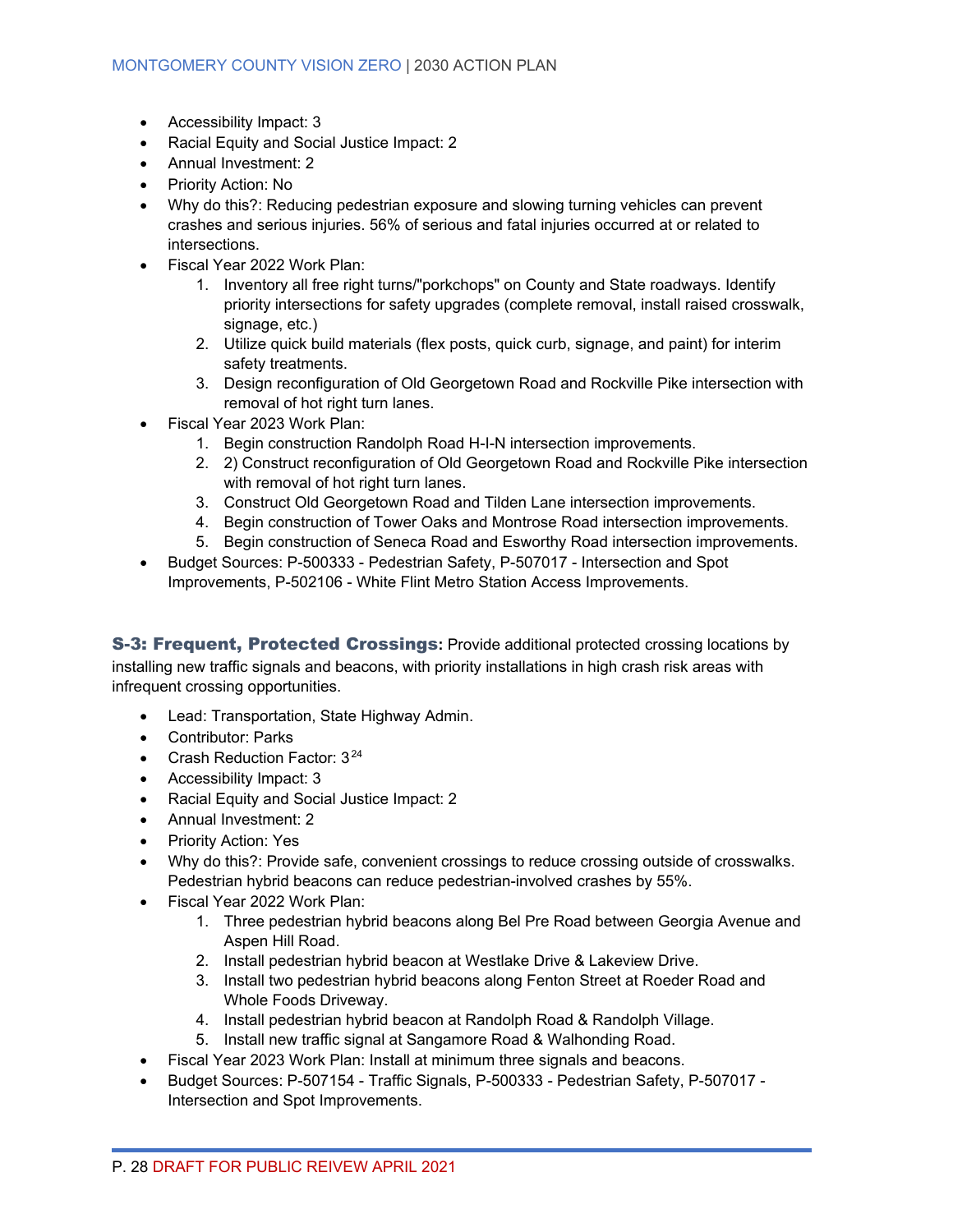S-4: Signal Timing and Phasing**:** Where appropriate, modify signal phasing and timing to provide protection for all road users.

- Lead: Transportation, State Highway Admin.
- Contributor: None
- Crash Reduction Factor: 2<sup>[25,](#page-68-10)[26](#page-68-11)</sup>
- Accessibility Impact: 3
- Racial Equity and Social Justice Impact: 2
- Annual Investment: 2
- Priority Action: Yes
- Why do this?: 56% of serious and fatal injuries occurred at or related to intersections. Signal phasing changes, such as providing pedestrians 3-7 seconds to cross roadways before vehicles can turn can lower pedestrian-vehicle crashes by 13% at intersections.
- Fiscal Year 2022 Work Plan:
	- 1. Develop updated signal policy and guidelines for expansion of No Turn on Red, Lead Pedestrian Intervals, auto pedestrian recall, pedestrian/ vehicle detection equipment, overnight traffic signal flash operations, exclusive vs permissive phasing for left turns across more than two lanes, and priority corridors for new signals and beacons.
	- 2. Signal phasing and timing changes along H-I-N corridors moving to construction in S-1.
- Fiscal Year 2023 Work Plan:
	- 1. Begin implementation of new signal policy.
	- 2. Signal phasing and timing changes along HIN corridors moving to construction in S-1.
- Budget Sources: P-507154 Traffic Signals, P-500333 Pedestrian Safety, P-507017 Intersection and Spot Improvements.

S-5: Corridor Access Management**:** Assess and remediate left turn safety issues posed by uncontrolled turning movements to and from arterial and collector roads to neighborhoods and driveways with direct access.

- Lead: Transportation, State Highway Admin.
- Contributor: None
- Crash Reduction Factor:  $2^{27}$  $2^{27}$  $2^{27}$
- Accessibility Impact: 3
- Racial Equity and Social Justice Impact: 2
- Annual Investment: 2
- Priority Action: No
- Why do this?: 20% of serious and fatal crashes that occurred at or was related to an intersection or interchange had no traffic control device or person present.
- Fiscal Year 2022 Work Plan: Evaluate signalized and unsignalized left turns across more than two lanes for potential safety issues in High Injury Network corridors.
- Fiscal Year 2023 Work Plan:
	- 1. Implement safety improvements to address identified left turn issues at 5 intersections.
	- 2. Explore new grant and funding opportunities to support work in this action item.
- Budget Sources: P-507154 Traffic Signals, P-507017 Intersection and Spot Improvements.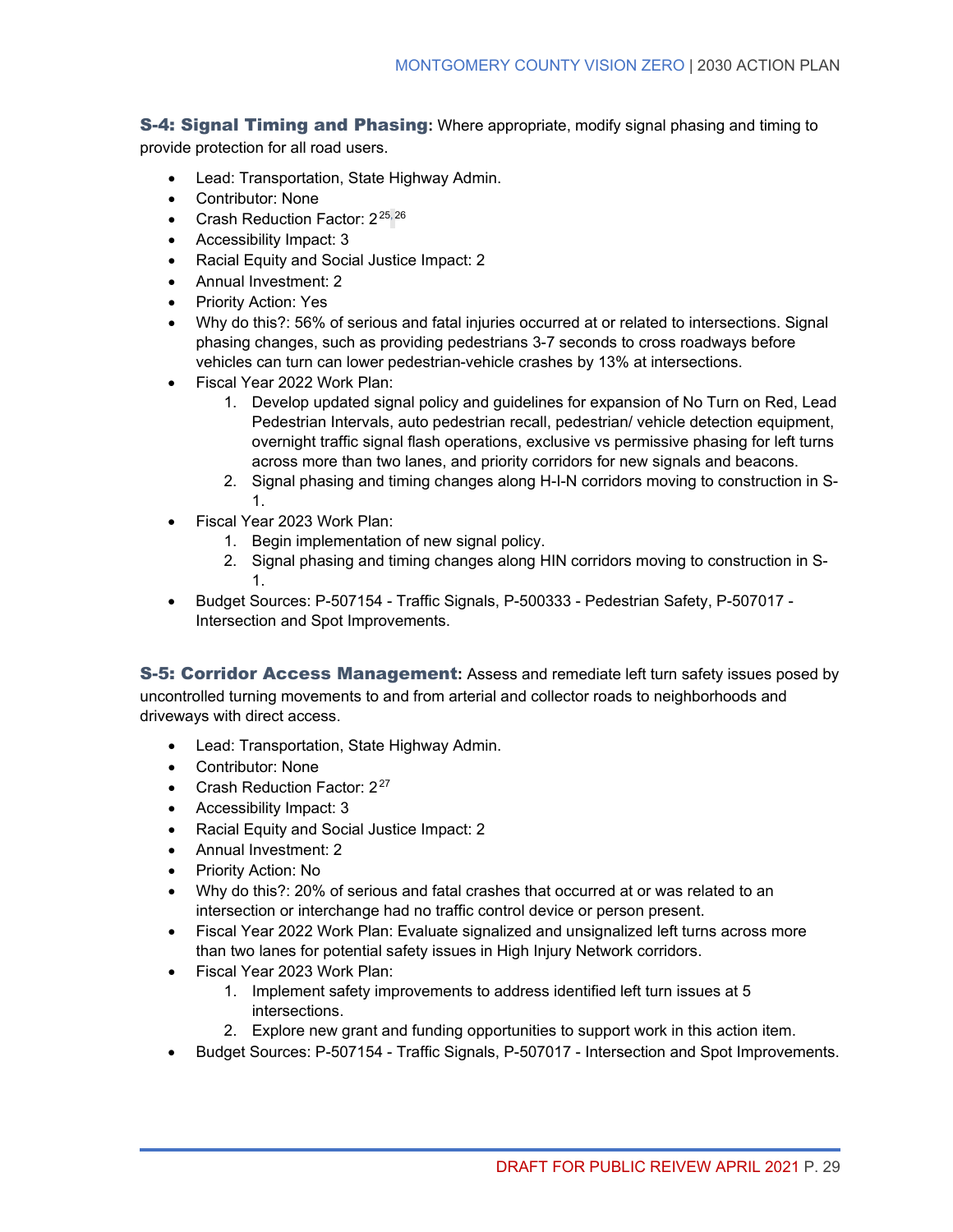Text box: Photo - Pedestrian hybrid beacon on Aspen Hill Road. Text - Pedestrian hybrid beacons are traffic control devices to stop vehicular traffic for pedestrians crossing at unsignalized locations where a full traffic signal may not be necessary. These devices are particularly useful for providing more mid-block protected crossings.

S-6: Roadway Departure**:** Improve roadways where run off the road crashes are prevalent, at

curves and along country roads, utilizing repaving and safety programs. Prevent run-off-the-road events using higher friction road surface materials and guardrails, reduce serious collisions by removing fixed objects and using breakaway poles.

- Lead: Transportation, State Highway Admin.
- Contributor: None
- Crash Reduction Factor:  $2^{28,29}$  $2^{28,29}$  $2^{28,29}$  $2^{28,29}$
- Accessibility Impact: 2
- Racial Equity and Social Justice Impact: 2
- Annual Investment: 2
- Priority Action: No
- Why do this?: 24% of serious injury or fatal crashes for drivers and passengers involve running off the road and 34% of driver or passenger fatalities occur at curves in the road.
- Fiscal Year 2022 Work Plan: Identify road sections with high risk for run-off-the-road crashes and prioritize needed improvements.
- Fiscal Year 2023 Work Plan:
	- 1. Utilize paving and safety programs to begin systematically upgrading dangerous roadway segments using proven countermeasures such as rumble strips, signage, high friction pavement, safety curb, etc.
	- 2. Explore grant and funding opportunities to support work in this action item.
- Budget Sources: P-508113 Guardrail Projects. Explore grant and funding opportunities to support work in this action item.

S-7: Separated, Low-Stress Bicycle Facilities**:** Build bikeways identified as the Tier 1 network of the Bicycle Master Plan. Prioritization of any bike facility projects must also prioritize upgrading known high crash risk roads. Tier 2 and 3 should be considered when opportunities arise such as redevelopment, repaving, or would increase safety on a high crash risk road.

- Lead: Transportation, Parks, State Highway Admin.
- Contributor: Planning
- Crash Reduction Factor: 1
- Accessibility Impact: 2
- Racial Equity and Social Justice Impact: 2
- Annual Investment: 3
- Priority Action: Yes
- Why do this?: Creating separated spaces for all users of the transportation network in dense, multi-modal areas provides for enhanced safety, comfort, and predictability for movements.
- Fiscal Year 2022 Work Plan:
	- o Design:
		- 1. Capital Crescent Surface Trail Phase II
		- 2. Fenton Street Cycletrack
		- 3. Dale Drive Shared Use Path
		- 4. Marinelli Road (Phase II)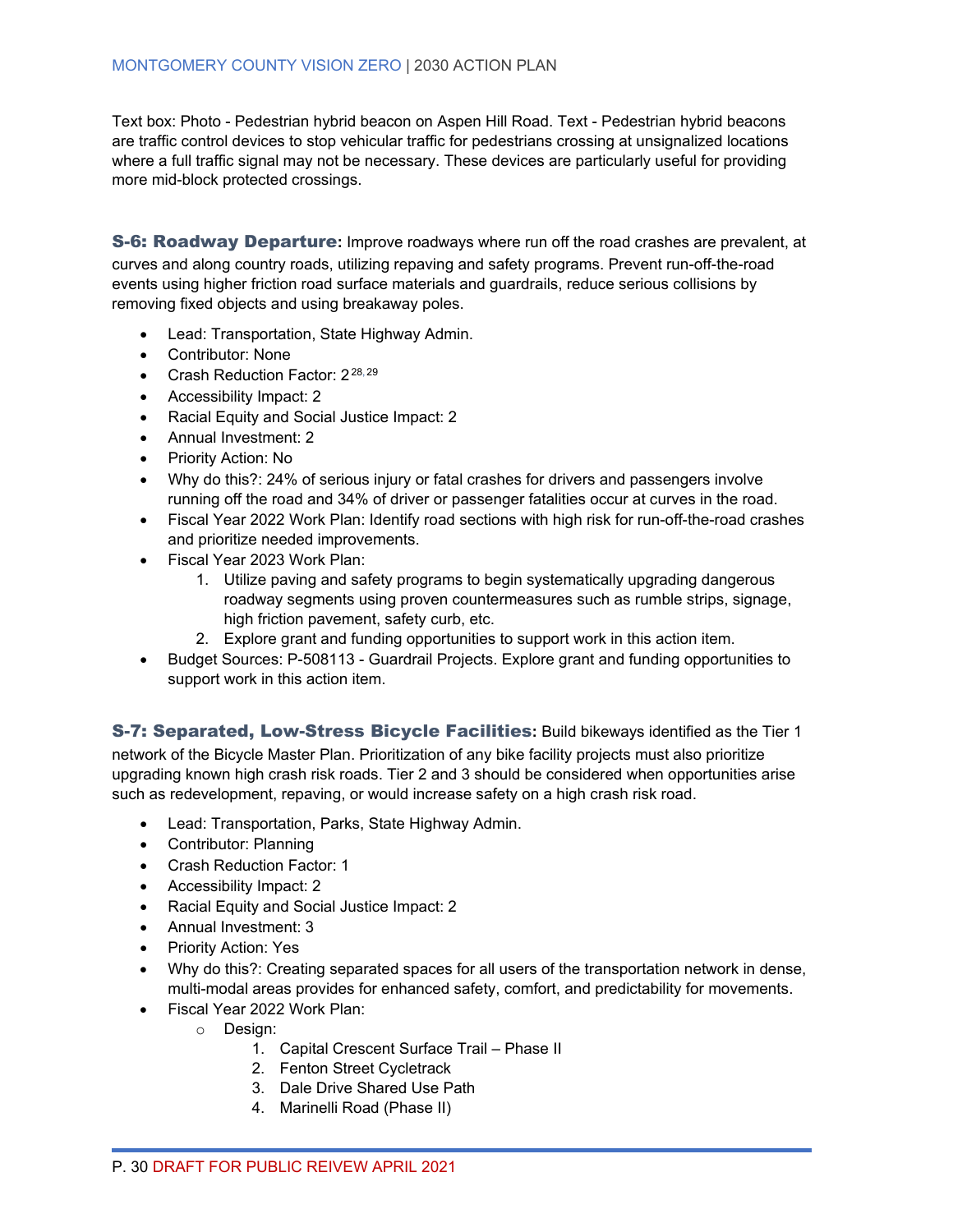- o Construction starting or continuing on:
	- 1. B-i-P-P-A Wheaton CBD
	- 2. Glenmont and Aspen Hill Neighborhood Greenway
	- 3. Grove St Neighborhood Greenway Pilot
	- 4. Metropolitan Branch Trail
	- 5. Marinelli Road (Phase I)
- Fiscal Year 2023 Work Plan:
	- o Design:
		- 1. Bethesda Loop (phase II & III projects)
		- 2. Washington Grove Connector
		- 3. Sandy Spring Bikeway
	- o Construction starting or continuing on:
		- 1. Capital Crescent Trail along Purple Line
		- 2. B-i-P-P-A Purple Line
		- 3. B-i-P-P-A Veirs Mill Rd/Randolph Rd
		- 4. Marinelli Road (Phase II)
		- 5. Bethesda Loop (phase II projects)
		- 6. Fenton Street and Philadelphia Avenue intersection improvements
			- 7. MacArthur Boulevard (Segment I)
- Budget Sources: P-502002 B-i-P-P-A Improvements Wheaton CBD, P-507596 Bikeway Program Minor Projects, P-502003 – B-i-P-P-A Improvements - Veirs Mill/Randolph, P-502004 – B-i-P-P-A Improvements - Purple Line, P-501532 – B-i-P-P-A Improvements (Countywide), P-500119 - Bethesda Bikeway and Pedestrian Facilities, P-501316 - Capital Crescent Trail, P-501110 – Metropolitan Branch Trail, P-502001 – Fenton Street Cycletrack. Grant opportunities: M-D-O-T Kim Lamphier Bikeways Network Program, M-W-C-O-G Transportation Land-Use Connections Program.

S-8: Safe Trail Crossings**:** Systematically upgrade the 156 trail crossings for safety improvements. Create standalone CIP projects for larger improvements such as C-C-T at Little Falls Parkway.

- Lead: Parks
- Contributor: Transportation
- Crash Reduction Factor:  $2^{30}$  $2^{30}$  $2^{30}$
- Accessibility Impact: 2
- Racial Equity and Social Justice Impact: 2
- Annual Investment: 1
- Priority Action: No
- Why do this?: Park trails cross 156 intersections in the County and create conflict points between trail users and cross traffic.
- Fiscal Year 2022 Work Plan: Continue systematic upgrades of trail crossings at 8-12 crossings per year.
- Fiscal Year 2023 Work Plan: Continue systematic upgrades of trail crossings at 8-12 crossings per year.
- Budget Sources: P-871905 Vision Zero (Parks).

S-9: Safe Routes to School Engineering Projects: Ensure MCPS school walksheds have the infrastructure necessary to encourage students to safely walk to school (sidewalks, protected crossings, crossing guards, appropriate speed limits, etc.)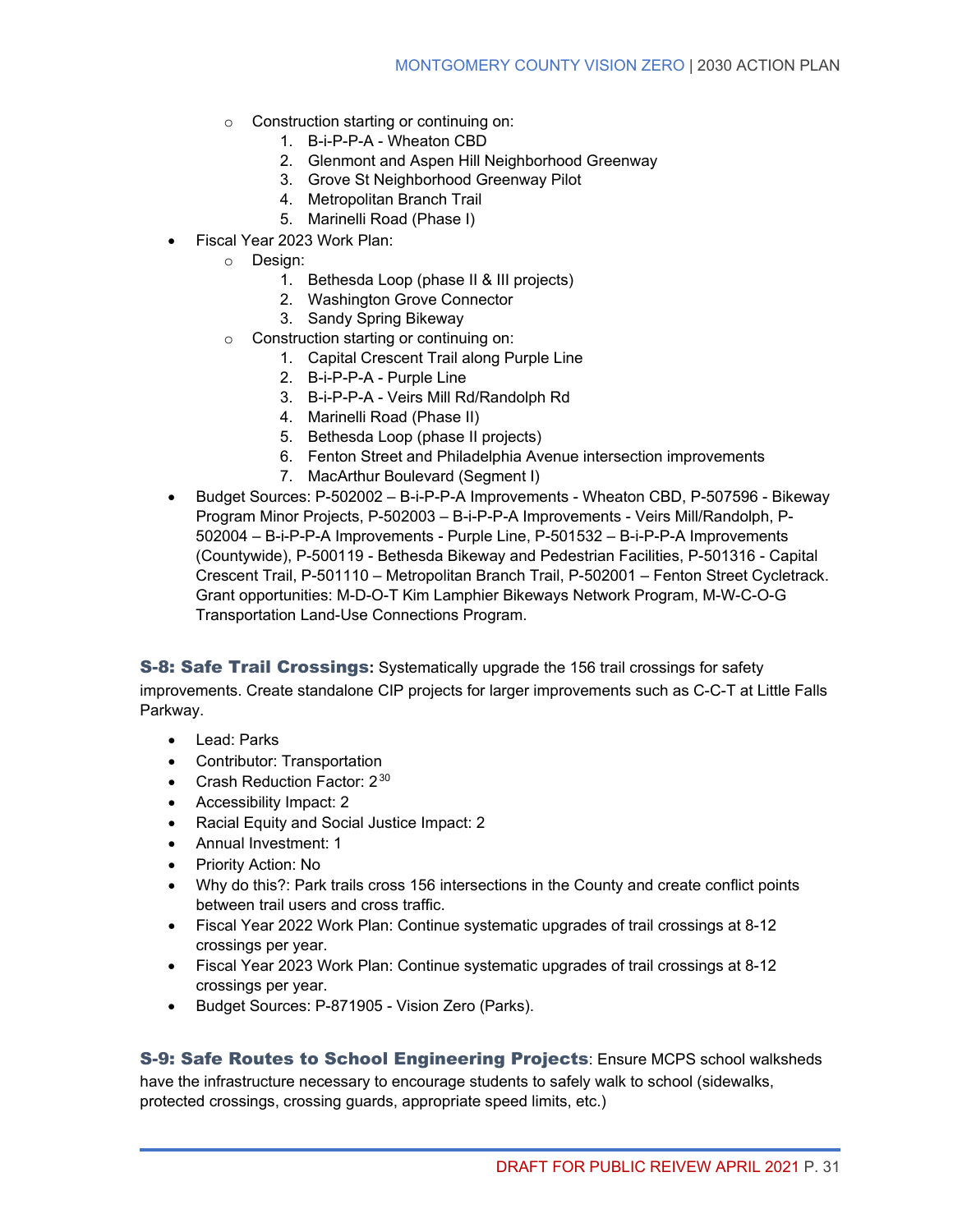- Lead: Transportation, State Highway Admin., Public Schools
- Contributor: Planning
- Crash Reduction Factor: 3<sup>[31](#page-69-1)</sup>
- Accessibility Impact: 3
- Racial Equity and Social Justice Impact: 2
- Annual Investment: 1
- Priority Action: No
- Why do this?: Road safety audits proactively identify small, medium, and long-term changes necessary to improve safety at intersections and along corridors. Crashes after safety audits can be reduced between 10-60%.
- Fiscal Year 2022 Work Plan:
	- 1. Implement new requirement for new construction or major reconstruction at school site to perform road safety audit.
	- 2. Perform five walkability audits.
	- 3. Construct short and mid-term recommendations for at minimum five school walksheds.
	- 4. Construct three spot improvements within school walksheds.
- Fiscal Year 2023 Work Plan:
	- 1. Reduce speed limits on targeted roadways around priority schools.
	- 2. Evaluate C-S-D-G to consider how transit corridors, school zones and walksheds should be incorporated as an overlay for the new street types.
	- 3. Perform five walkability audits.
	- 4. Construct short and mid-term recommendations for at minimum five school walksheds.
	- 5. Construct three spot improvements within school walksheds.
- Budget Sources: P-509036 Transportation Improvements for Schools, P-500333 Pedestrian Safety, P-509337 – Facility Planning-Transportation, Operating Budget Program – Community/Transportation Safety.

### S-10: Provide Safety Upgrades During Routine Maintenance: Utilize repaving,

tree pruning, and other maintenance schedules to provide lane widths, pedestrian and bicycle infrastructure, and other safety countermeasures as described in the C-S-D-G that will bring the design speed closer to the speed limit and clear sightlines and walking paths from overgrowth.

- Lead: Transportation, State Highway Admin.
- Contributor: Utility companies
- Crash Reduction Factor:  $2^{32}$  $2^{32}$  $2^{32}$
- Accessibility Impact: 3
- Racial Equity and Social Justice Impact: 2
- Annual Investment: 2
- Priority Action: Yes
- Why do this?: Utilizing planned roadway and tree maintenance projects provides opportunities to implement safety projects across the county.
- Fiscal Year 2022 Work Plan:
	- 1. Develop and implement a new project workflow and checklist to aid in coordinating projects for annual paving season.
	- 2. Kensington Parkway shoulder improvements.
- Fiscal Year 2023 Work Plan: Explore resources in M-C-D-O-T to assist in coordinating and implementing projects across government, development, and utilities.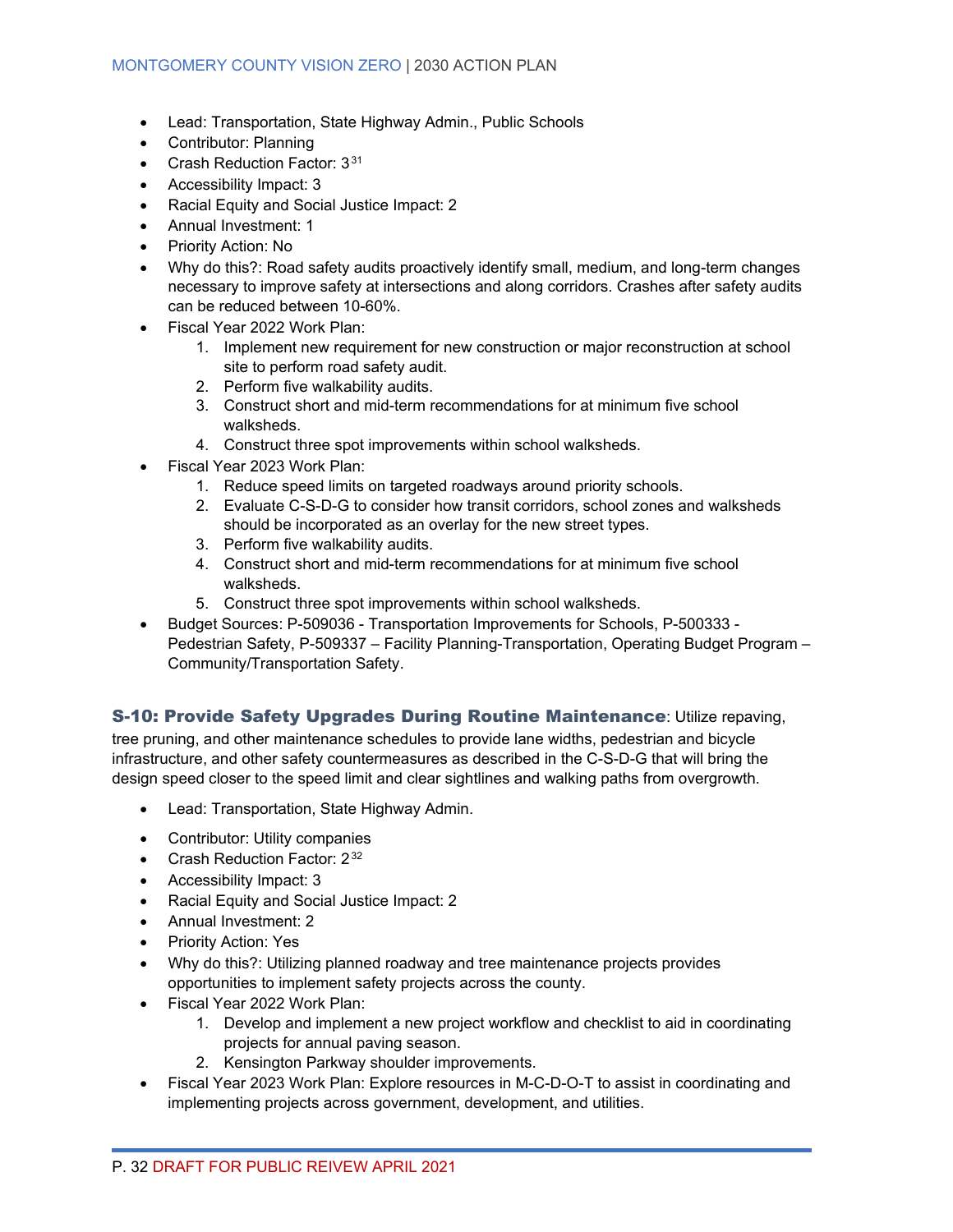• Budget Sources: P-508527 - Resurfacing: Primary/Arterial, P-500511 - Resurfacing: Residential/Rural Roads, P-500700 – Street Tree Preservation.

**S-11: Improved Lighting**: Improve nighttime illumination through utilizing leading practices for illumination and lighting, regular identification and replacement dark or dim streetlight luminaires, and installing lighting in areas with high crash risk and high pedestrian crossing locations.

- Lead: Transportation, PEPCO
- Contributor: None
- Crash Reduction Factor:  $2^{33}$  $2^{33}$  $2^{33}$
- Accessibility Impact: 2
- Racial Equity and Social Justice Impact: 2
- Annual Investment: 1
- Priority Action: No
- Why do this?: Two-thirds of pedestrian fatalities occurred in the dark.
- Fiscal Year 2022 Work Plan:
	- 1. Update the County's streetlight policy with emphasis on improving safety at intersections and high pedestrian and bicycle traffic areas.
	- 2. Encourage use of M-C-3-1-1 and streetlight apps to report burnt out lights.
	- 3. Bethesda CBD upgrades thru F-Y-26.
	- 4. Infill lighting projects based on crash and safety data.
- Fiscal Year 2023 Work Plan:
	- 1. Bethesda CBD upgrades thru F-Y-26.
	- 2. Infill lighting projects based on crash and safety data.
- Budget Sources: P-507055 Streetlighting, P-500512 Streetlight Enhancements CBD/Town Center.

S-12: Sidewalk Repair and Clearance**:** Ensure sidewalks are in good repair, free from obstructions, and exceed the Americans with Disabilities Act (ADA) requirements. Continue to update sidewalk survey to proactively address trip and other hazards from uneven or blocked sidewalks.

- Lead: Transportation
- Contributor: State Highway Admin.
- Crash Reduction Factor: 1
- Accessibility Impact: 3
- Racial Equity and Social Justice Impact: 2
- Annual Investment: 2
- Priority Action: No
- Why do this?: Moving sidewalk repairs to a more proactive repair model will identify and fix problems without a community request, but will still allow for requests.
- Fiscal Year 2022 Work Plan: Utilize sidewalk survey to prioritize fixes and repairs for critical maintenance issues.
- Fiscal Year 2023 Work Plan: Utilize sidewalk survey to prioritize fixes and repairs for critical maintenance issues.
- Budget Sources: P-508182 Sidewalk and Curb Replacement.

**S-13: Sidewalk Construction and Upgrades: Construct and reconstruct sidewalks with** proper clearance and street buffer zones as recommended in the Complete Streets Design Guide. Leverage temporary measures, such as walking lanes, on low traffic volume roads.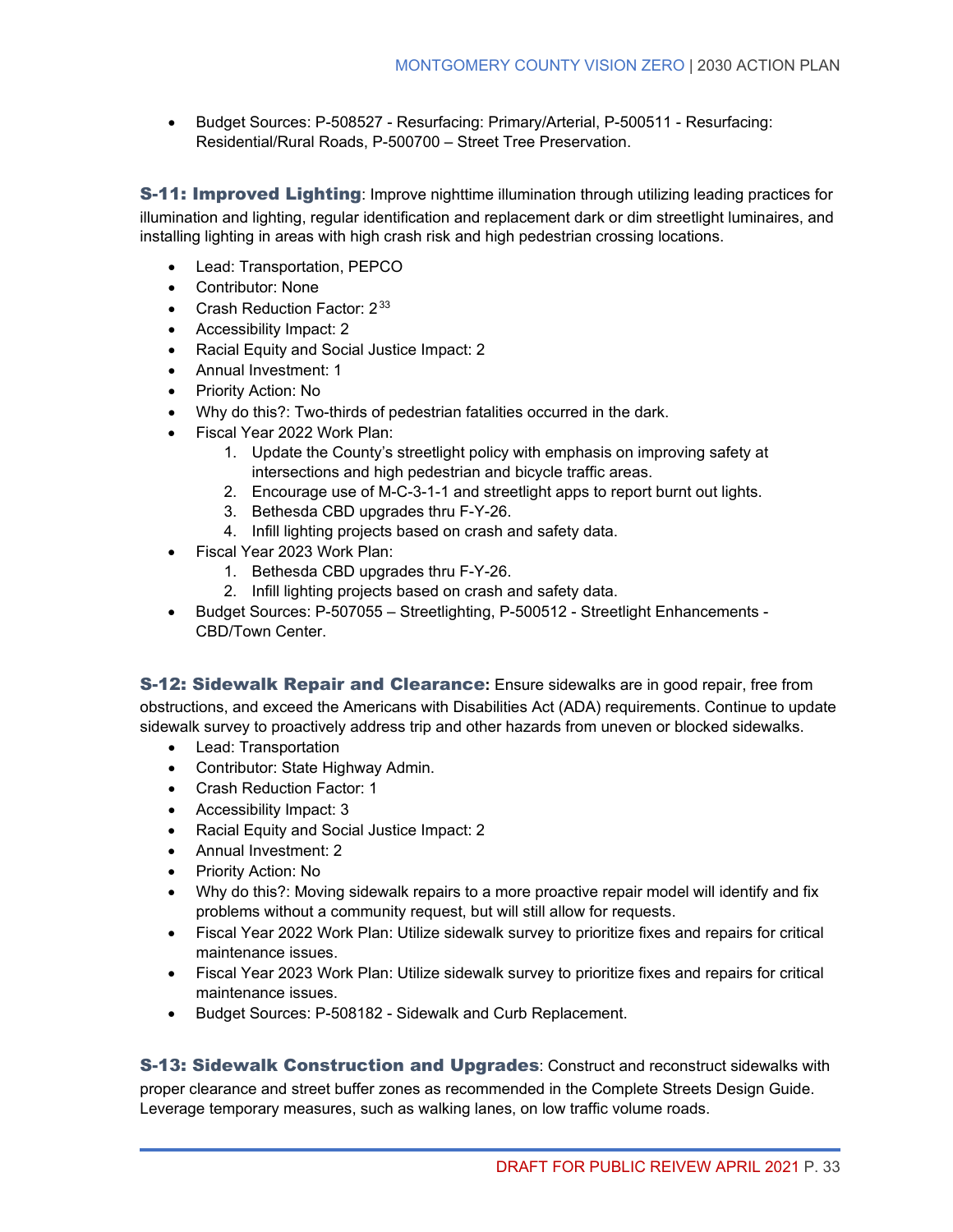- Lead: Transportation
- Contributor: State Highway Admin.
- Crash Reduction Factor: 2<sup>[34](#page-69-4)</sup>
- Accessibility Impact: 3
- Racial Equity and Social Justice Impact: 2
- Annual Investment: 1
- Priority Action: Yes
- Why do this?: Providing separation between pedestrians and motor vehicles creates room for error (roadway departures and falls) and encourages active transportation options.
- Fiscal Year 2022 Work Plan:
	- 1. Planning for Veirs Mill Rd B-i-P-P-A.
	- 2. Grove St Walking Lane Pilot Treatment .
	- 3. Construct sidewalk upgrades along MD355 in White Flint.
	- 4. Construct Oak Drive Sidewalk.
	- 5. Sidewalk program minor projects construct 24,000 LF of sidewalk.
- Fiscal Year 2023 Work Plan:
	- 1. New shared use path: Good Hope Rd.
	- 2. Sidewalk program minor projects construct 24,000 LF of sidewalk.
- Budget Sources: P-506747 Sidewalk Program Minor Projects, P-502106 White Flint Metro Station Access Improvements, P-501908 – Oak Drive/MD 27 Sidewalk.

S-14: High Visibility Equipment and Markings**:** Continue using regular maintenance to upgrade traffic signals to have retroreflective borders and refresh/install new crosswalks with continental striping.

- Lead: Transportation, State Highway Admin.
- Contributor: None
- Crash Reduction Factor: 2<sup>[35,](#page-69-5)[36](#page-69-6)</sup>
- Accessibility Impact: 3
- Racial Equity and Social Justice Impact: 2
- Annual Investment: 1
- Priority Action: No
- Why do this?: Improving visibility of traffic signals, signs, and crosswalks can improve driver compliance.
- Fiscal Year 2022 Work Plan:
	- 1. Refresh / install at minimum 500 crosswalks with continental striping.
	- 2. Install at minimum 10 retroreflective borders at new / existing signalized / P-H-B intersections.
- Fiscal Year 2023 Work Plan:
	- 1. Refresh / install at minimum 500 crosswalks with continental striping.
	- 2. Install at minimum 10 retroreflective borders at new / existing signalized / P-H-B intersections.
- Budget Sources: Operating Program M-C-D-O-T Community/Transportation Safety, P-507154 - Traffic Signals.

S-15: Shared Streets**:** Develop a permanent version of the Shared Streets program created in 2020 to rethink how public right-of-way is used that can prioritize non-motorist travel and provide benefits to businesses and residents.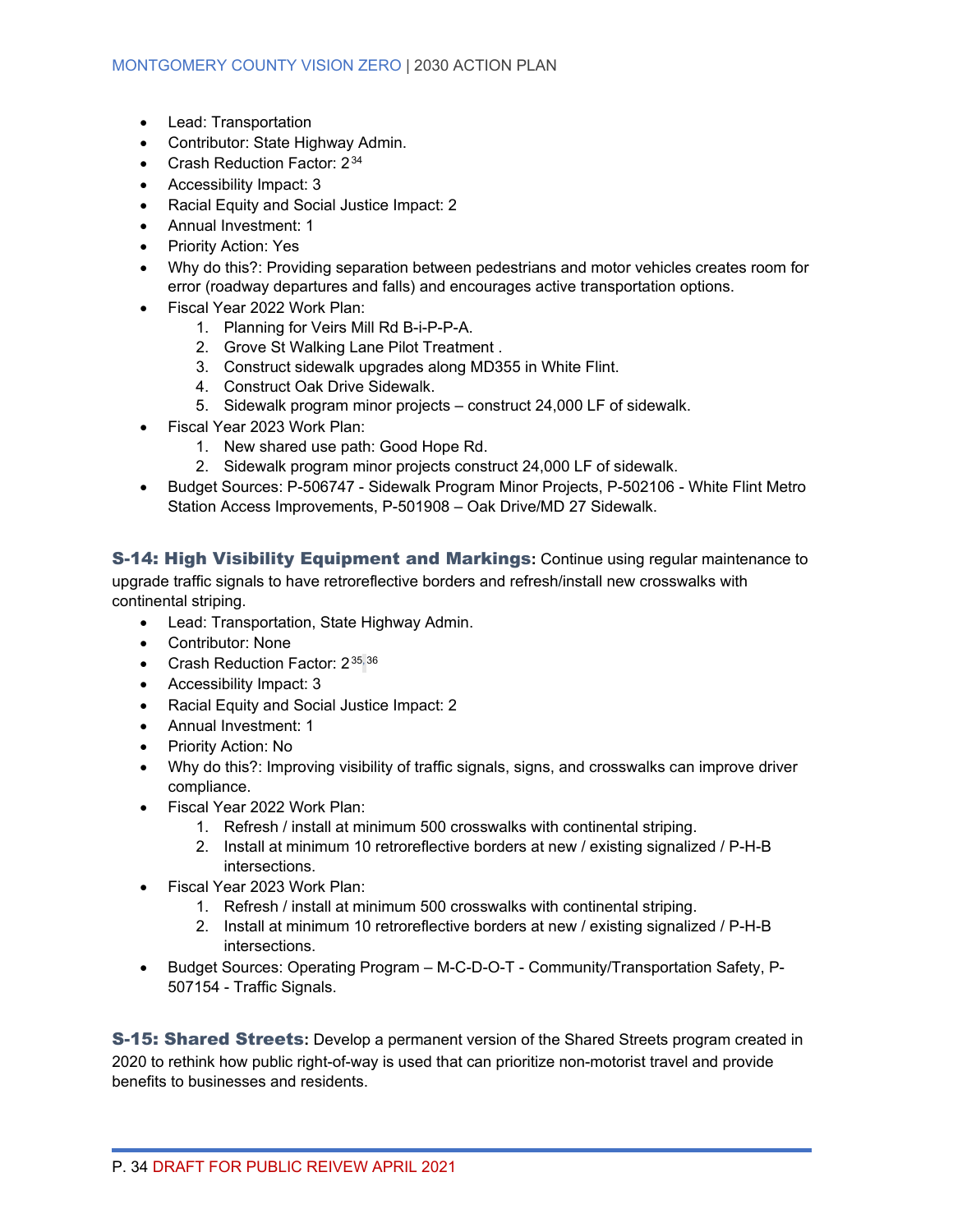- Lead: Transportation, Parks, Urban Districts
- Contributor: Planning
- Crash Reduction Factor: 1
- Accessibility Impact: 2
- Racial Equity and Social Justice Impact: 2
- Annual Investment: 1
- Priority Action: No
- Why do this?: The Shared Streets program created during the COVID-19 pandemic provided a model to make quick changes to the roadway to benefit restaurants, retail, walking, and cycling.
- Fiscal Year 2022 Work Plan:
	- 1. Continue Shared Streets programs during the public health emergency and explore future applications of lessons learned for permanent application.
	- 2. Apply for M-W-C-O-G grant to develop a neighborhood greenway design toolkit to aid in converting existing temporary greenways to permanent treatments and future expansion.
- Fiscal Year 2023 Work Plan:
	- 1. Update neighborhood block party permit to account for new shared streets when public health emergency is lifted.
	- 2. Develop a strategic plan for the possible continuation and expansion of Shared Streets model.
- Budget Sources: Operating Program M-C-D-O-T Community/Transportation Safety, P-507596 - Bikeway Program Minor Projects (for greenways). Grant opportunities: M-D-O-T Kim Lamphier Bikeways Network Program, M-W-C-O-G Transportation Land-Use Connections Program

S-16: Data informed decisions**:** Utilize and combine data sources regarding crashes, infrastructure, land use, traffic volume, etc. to identify high crash risk areas and potential countermeasures. Infuse data in the budget and decision-making process to improve safety and equitable outcomes.

- Lead: Police, Planning, Transportation, Management and Budget
- Contributor: Vision Zero Coordinator, Maryland Highway Safety Office, Maryland State Police
- Crash Reduction Factor: N/A Planning Step
- Accessibility Impact: N/A Planning Step
- Racial Equity and Social Justice Impact: N/A Planning Step
- Annual Investment: 1
- Priority Action: No
- Why do this?: Vision Zero requires a proactive approach in order to place resources in areas with the highest return on safety and more equitable distribution compared to request-driven programming.
- Fiscal Year 2022 Work Plan:
	- 1. Planning Dept. will complete the predictive safety analysis that identifies corridors and intersections with the highest potential for certain crash types.
	- 2. Vision Zero Coordinator along with M-C-P-D will create fatal and serious crash dashboard on Vision Zero website to provide regular updates to the public.
	- 3. M-C-D-O-T will develop staff training for developing standardized estimates for a project's safety impact.
	- 4. M-C-P-D will implement updated refresher training for Sergeants approving reports.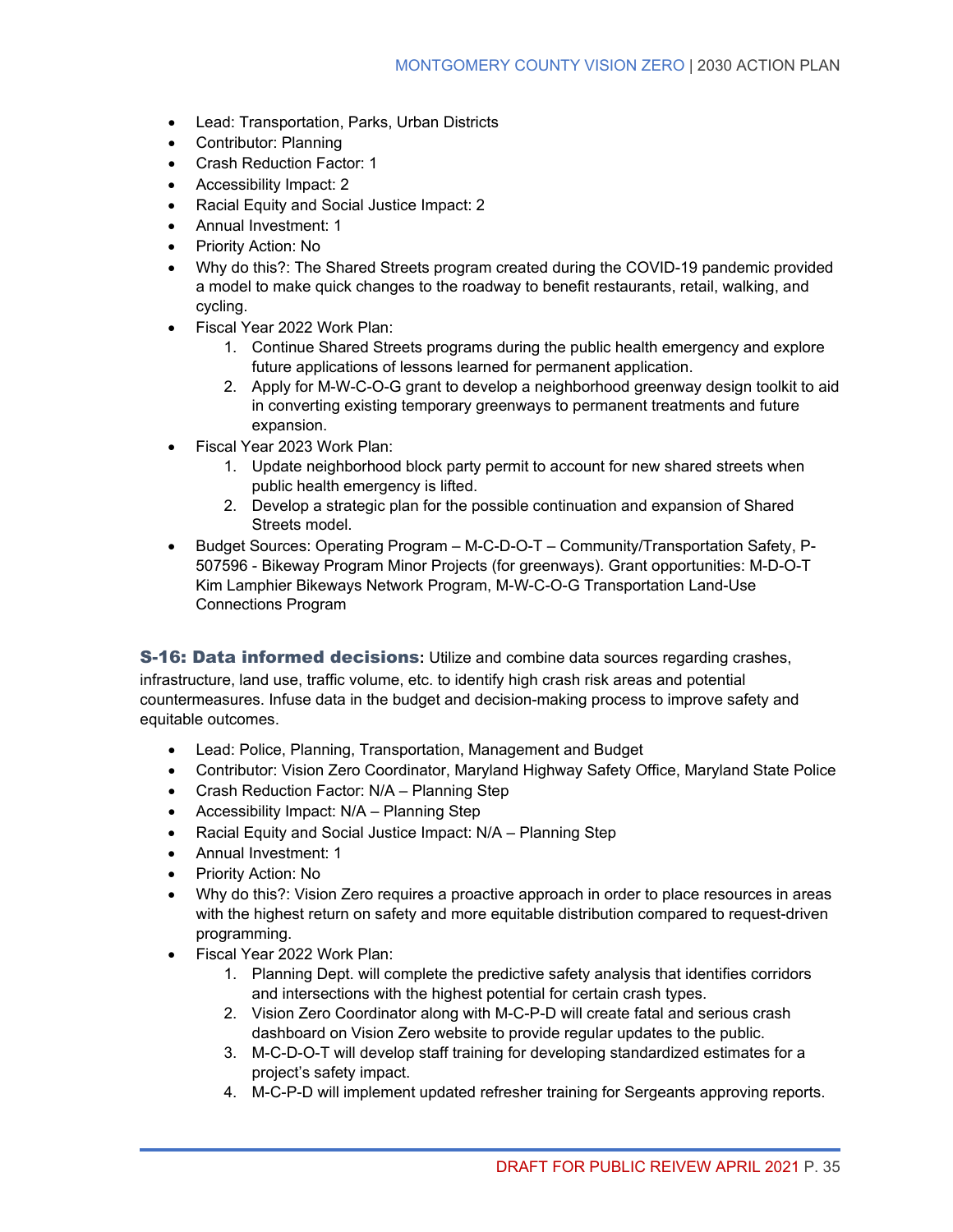- Fiscal Year 2023 Work Plan:
	- 1. The Office of Management and Budget will update the Pedestrian Safety Impact Statement for C-I-P projects to new Vision Zero statement.
	- 2. The Office of Management and Budget, Transportation, and Police will provide for all standalone C-I-P projects linked to Vision Zero provide past crash history and expected crash reduction from project implementation in its project description form.
	- 3. M-C-D-O-T to explore implementation of changes to their current asset management system to allow for easier tracking of changes to the network and interoperability between divisions.
- Budget Sources: Operating Program Vision Zero Non-Departmental Account, Operating Program – M-C-D-O-T – Community/Transportation Safety.

### S-17: Equitable Project Intake and Selection**:** Regularly review program intake

processes to ensure resources are being used equitably, meeting community needs, and working towards Vision Zero.

- Lead: Transportation, Management and Budget
- Contributor: Vision Zero Coordinator
- Crash Reduction Factor: N/A Planning Step
- Accessibility Impact: N/A Planning Step
- Racial Equity and Social Justice Impact: N/A Planning Step
- Annual Investment: 1
- Priority Action: No
- Why do this?: Implementing Vision Zero requires all traffic safety programs to be data informed, proactive, and equitable, which may come from County identification of issues and resident requests. Improving the triage of incoming requests was a priority recommendation from the Equity Task Force.
- Fiscal Year 2022 Work Plan:
	- 1. Review program intake process to ensure resources are based on equity, safety, need, and data: sidewalk minor projects program.
	- 2. Review program intake process to ensure resources are based on equity, safety, need, and data: requests to Traffic Engineering and Operations.
- Fiscal Year 2023 Work Plan: Review program intake process to ensure resources are based on equity, safety, need, and data: bicycle minor projects program.
- Budget Sources: Operating Program Vision Zero Non-Departmental Account.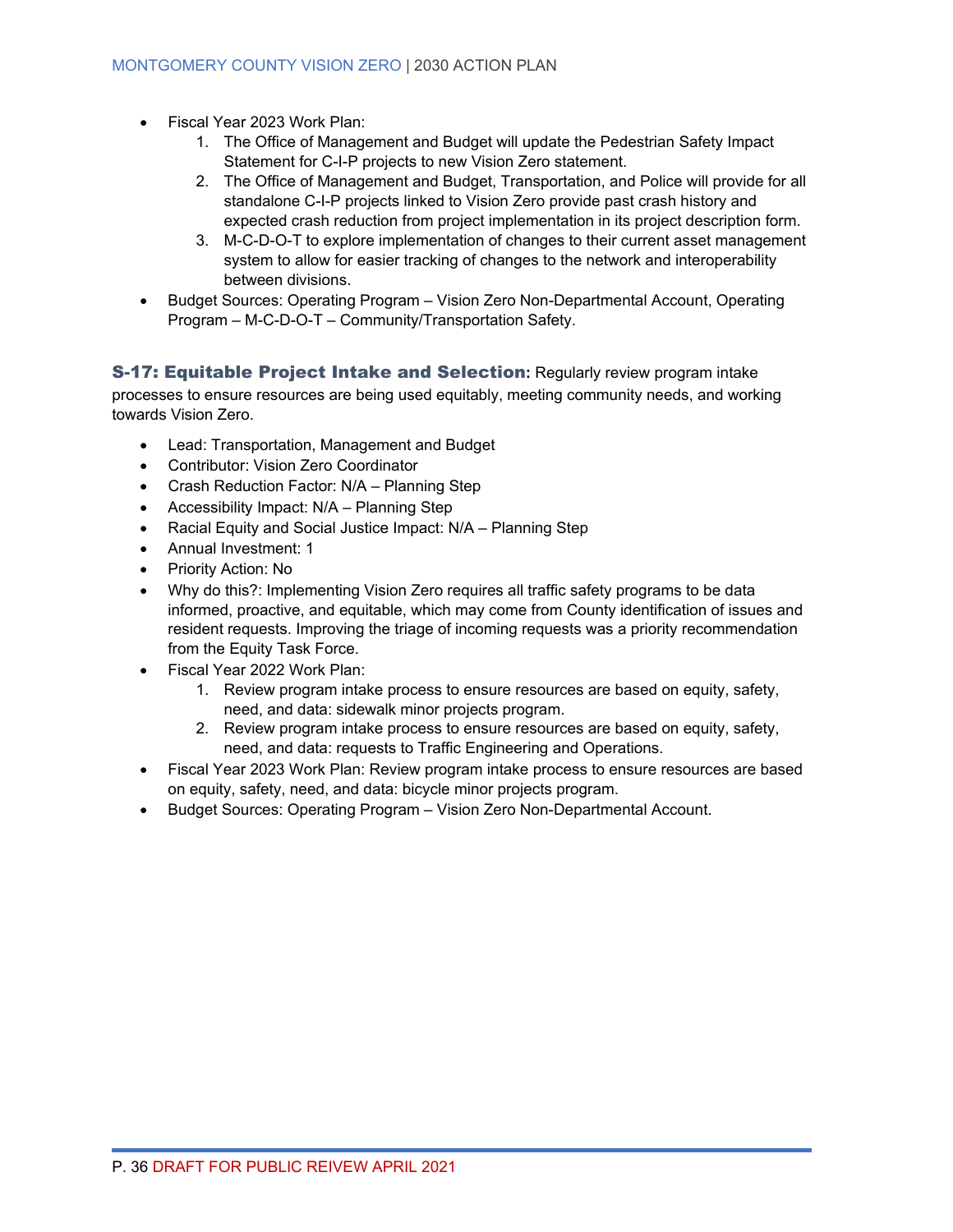### Safe Speeds

Montgomery County will use planned projects to align the recommended safe speed for the roadway and land use context with the design of the roadway. The County will utilize outreach and enforcement efforts to explain the dangers of speeding and enforce the speed limit.

M-1: Examine Speed Limit on all Projects: On all safety and maintenance projects, use the opportunity to modify the roadway design to bring the design speed in line with the desired target and posted speed limit.

- Lead: Transportation, State Highway Admin.
- Contributor: None
- Crash Reduction Factor:  $2^{37}$  $2^{37}$  $2^{37}$
- Accessibility Impact: 2
- Racial Equity and Social Justice Impact: 3
- Annual Investment: 1
- Priority Action: Yes
- Why do this?: Speed management is a fundamental factor in reducing serious and fatal injuries for all road users.
- Fiscal Year 2022 Work Plan:
	- 1. Implement 20 is Plenty pilot project.
	- 2. Update County and State laws and policies to allow setting speeds as recommended in the C-S-D-G.
- Fiscal Year 2023 Work Plan: Implement speed limit reductions along roads receiving safety and maintenance treatments as appropriate.
- Budget Sources: P-509523 Neighborhood Traffic Calming, P-509036 Transportation Improvements for Schools, P-500333 - Pedestrian Safety.

M-2: Speed Management Policy**:** Utilize leading, evidence-based practices for setting context sensitive speed limits that align with Vision Zero and the safe systems approach.

- Lead: Transportation, State Highway Admin.
- Contributor: None
- Crash Reduction Factor: N/A Planning Step
- Accessibility Impact: N/A Planning Step
- Racial Equity and Social Justice Impact: N/A Planning Step
- Annual Investment: 1
- Priority Action: No
- Why do this?: Speed management is a fundamental factor in reducing serious and fatal injuries for all road users.
- Fiscal Year 2022 Work Plan: Update internal policies for reviewing and setting speed limits and use tools such as USLIMTS2 and safe systems to determine appropriate and contextsensitive speeds.
- Fiscal Year 2023 Work Plan: Update County and State laws and policies to allow setting speeds as recommended in the C-S-D-G.
- Budget Sources: Operating Program M-C-D-O-T Community/Transportation Safety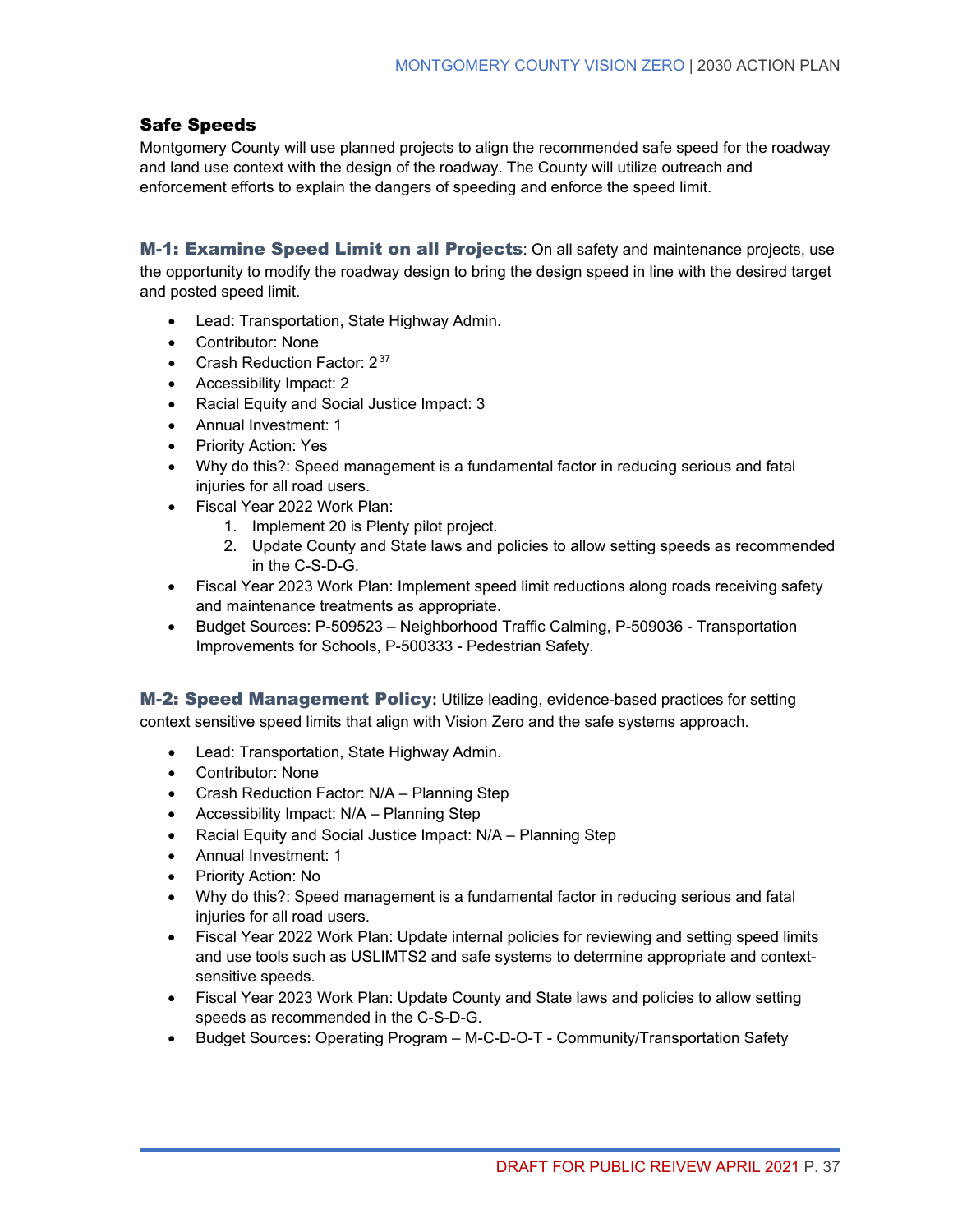M-3: Enforcement of Speed Limits**:** Utilize hybrid (automated and officer initiated) approach for keeping vehicles at or below the speed limit.

- Lead: Police
- Contributor: Transportation
- Crash Reduction Factor: 2<sup>[38](#page-69-8)</sup>
- Accessibility Impact: 2
- Racial Equity and Social Justice Impact: 1
- Annual Investment: 1
- Priority Action: No
- Why do this?: High Visibility Enforcement is a proven countermeasure and universal trafficsafety approach designed to create deterrence and change unlawful and risky driving behaviors.
- Fiscal Year 2022 Work Plan: Continue using County and M-H-S-O funding for saturation patrols against speeding and aggressive drivers.
- Fiscal Year 2023 Work Plan: Continue using County and M-H-S-O funding for saturation patrols against speeding and aggressive drivers.
- Budget Sources: Operating Program MCPD Field Services. Grant opportunity: M-H-S-O Grants and Projects for Safety (G-P-S).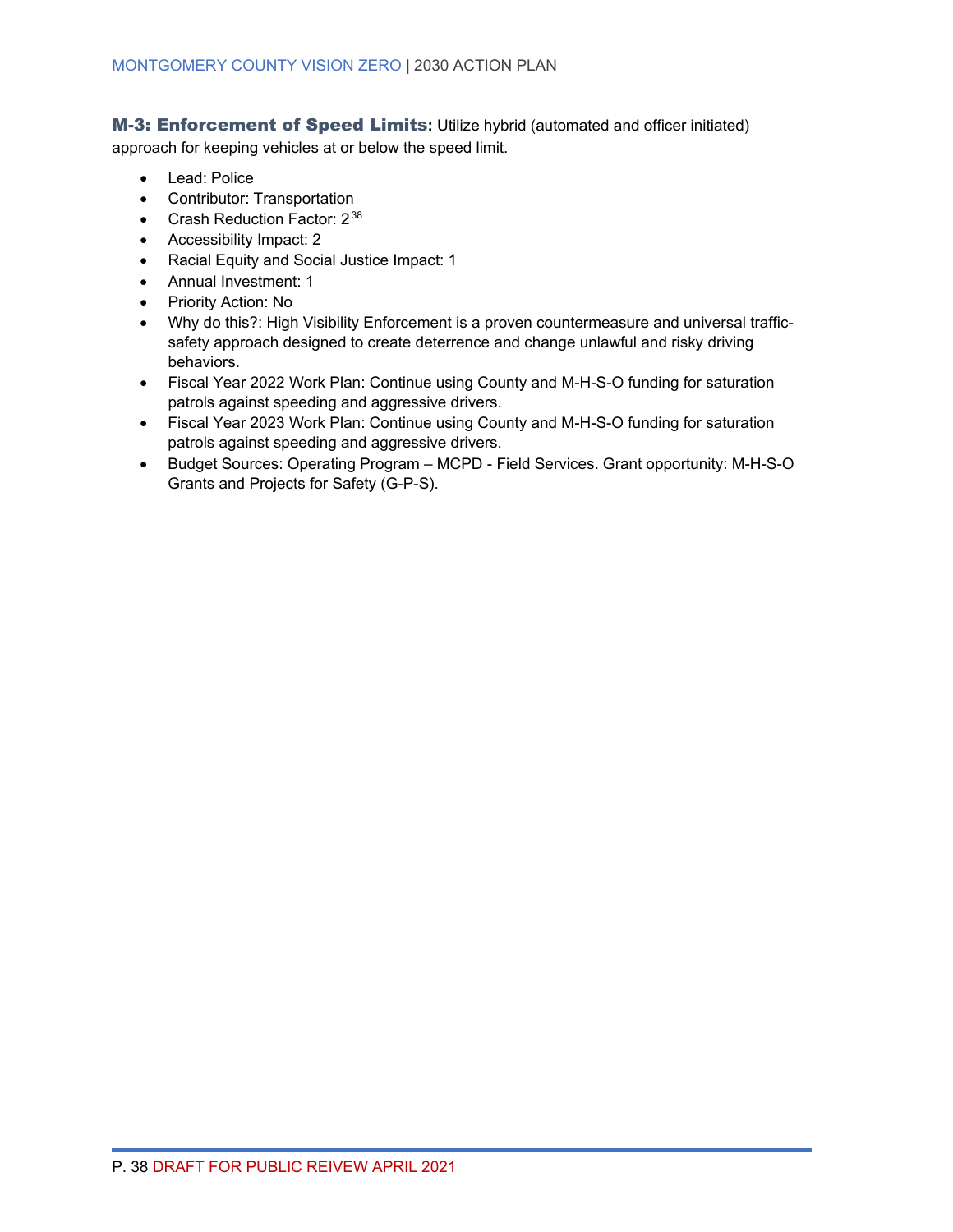### <span id="page-46-0"></span>Multimodal Future

The Montgomery County of the future will have many safe and efficient travel options including Metrorail, Purple Line, commuter rail (MARC), bus rapid transit, regional and local buses, and a network of sidewalks and bikeways. New technologies such as autonomous vehicles, improved telepresence options, and micromobility (e-scooters and e-bikes) emerge.<sup>[39](#page-69-9)</sup> With the robust transit and cycling networks, the number of people required to drive to reach their destination will decline. The changes will aid in reaching Vision Zero with fewer drivers on the road and people taking safer transit options, upgraded bikeways and sidewalks are intuitive and low-stress for most people to use, and vehicles have multiple crash avoidance technologies built in.<sup>[40](#page-69-10)</sup>

The 2030 Vision Zero Plan does not repeat the many important land use actions recommended in Thrive 2050 and the Climate Action Plans necessary to build this multimodal future. The plan focuses on the safety aspects to ensure that the design, construction, and operation of existing or new travel options do not create hazards and work to remove existing ones.

### Tracking Implementation for Multimodal Future

The following measures will help track progress on transforming the transportation network.

- Annual vehicle miles traveled.
- Travel mode split.
- Percentage of transit stops along multi-lane roads located at or near a protected crossing.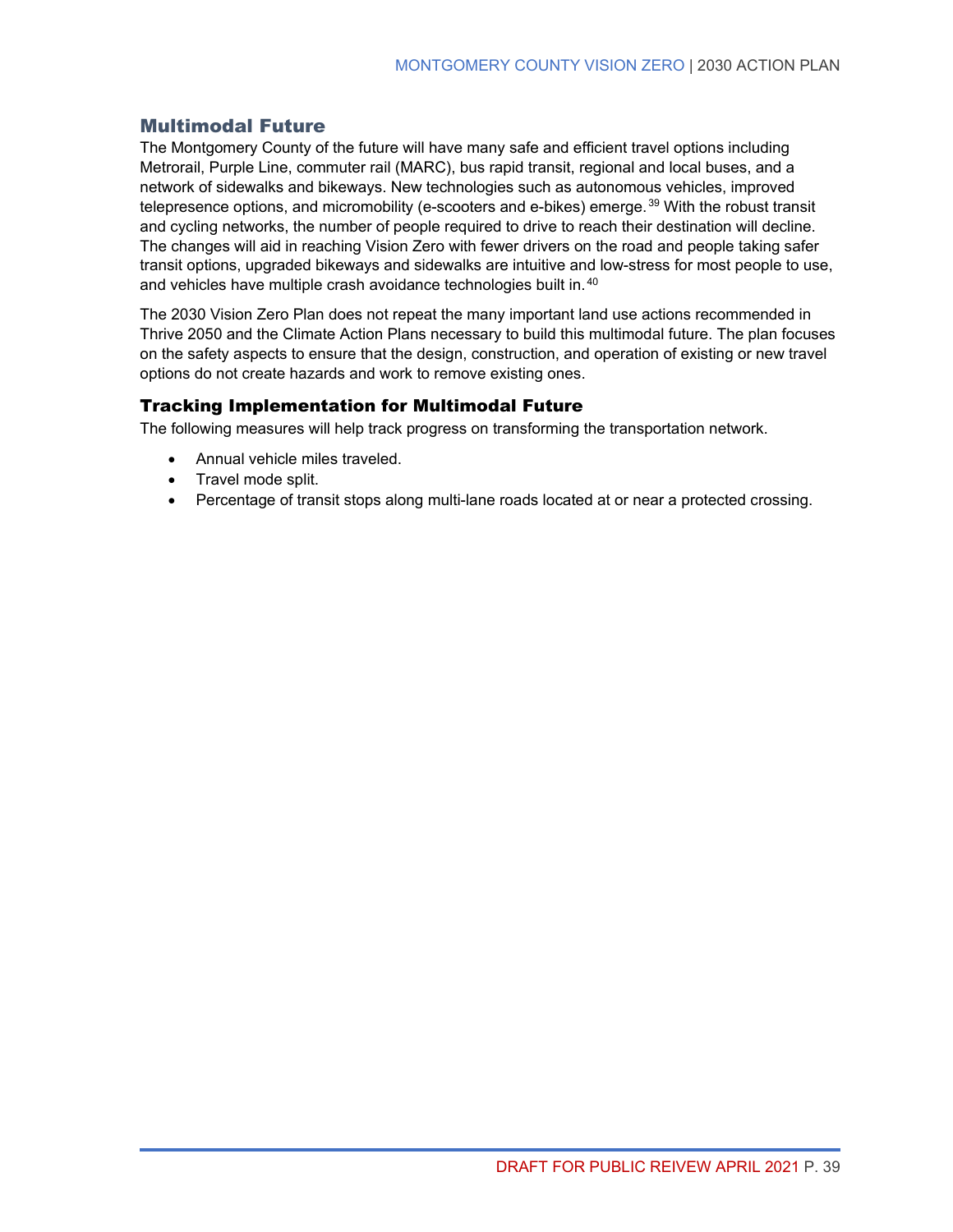# Multimodal Future Action Items Summary

| <b>Action</b>                                                                                                 | Lead                          | Contributor                                 | <b>Priority</b><br><b>Action</b> | On Page<br># |
|---------------------------------------------------------------------------------------------------------------|-------------------------------|---------------------------------------------|----------------------------------|--------------|
| T-1: Pedestrian and Bicycle<br><b>Infrastructure Improvements Along New</b><br><b>Transportation Projects</b> | $M-C-D-O-T$                   | $S-H-A$                                     | <b>Yes</b>                       | 41           |
| <b>T-2: Transit Stop Safety</b>                                                                               | $M-C-D-O-T$                   | WMATA,<br>$S-H-A$                           | Yes                              | 41           |
| T-3: School Bus Stop Safety                                                                                   | $M-C-P-S$                     | M-C-D-O-T                                   | No                               | 42           |
| T-4: Eliminate sidewalk obstructions                                                                          | $M-C-D-O-T$ ,<br>S-H-A, D-E-P | N/A                                         | <b>No</b>                        | 42           |
| T-5: Maintenance of Travel (MOT)<br>during sidewalk and road closures                                         | D-P-S, M-C-D-<br>O-T, S-H-A   | N/A                                         | <b>No</b>                        | 43           |
| T-6: Bike and micromobility parking                                                                           | $M-C-D-O-T$                   | N/A                                         | <b>No</b>                        | 43           |
| T-7: Pick up / Drop Off Zones and<br><b>Loading Management</b>                                                | $M-C-D-O-T$ ,<br>Planning     | N/A                                         | <b>No</b>                        | 43           |
| T-8: Snow Removal from Bike Facilities,<br><b>Sidewalks, and Transit Stops</b>                                | $M-C-D-O-T$ ,<br>Parks, S-H-A | <b>DGS</b>                                  | <b>No</b>                        | 44           |
| T-9: Parking Lot Design and<br><b>Construction</b>                                                            | Planning                      | M-C-D-O-T                                   | No                               | 44           |
| T-10: Safety Audit of County Owned<br><b>Parking Lots and Garages</b>                                         | $M-C-D-O-T$                   | N/A                                         | <b>No</b>                        | 45           |
| <b>C: Transportation and Land Use</b><br><b>Planning</b>                                                      | Planning                      | $M-C-D-O-T$                                 | <b>No</b>                        | 46           |
| V-1: Safer County Vehicle Fleet                                                                               | $D-G-S$                       | $M-C-D-O-T$ ,<br>$M-C-P-D$ ,<br>$M-C-F-R-S$ | No                               | 47           |
| V-2: Prepare for Autonomous Vehicles                                                                          | $C-E-X$                       | $M-C-D-O-T$ ,<br>$D-G-S$ ,<br>Planning      | No                               | 47           |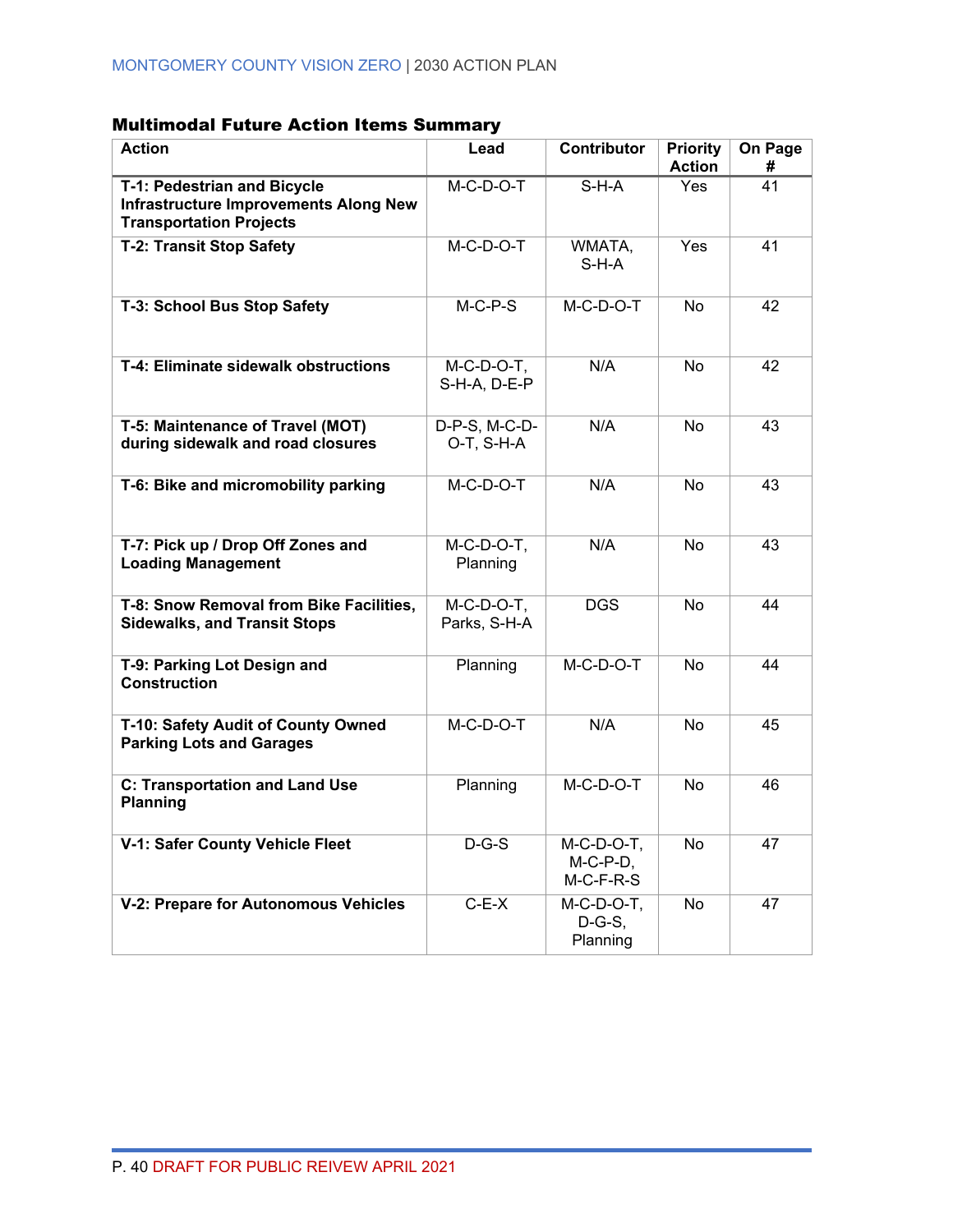### Safe Transportation

No matter how one gets around Montgomery County today or in the future, there must be safe ways to access transit, schools, businesses, and homes. Action items under Safe Transportation work to upgrade access to existing and future transit stops, prioritize uses for curbside space, and improve safety accessing and navigating parking facilities.

### T-1: Pedestrian and Bicycle Infrastructure Improvements Along New

Transportation Projects**:** Build pedestrian and bicycle infrastructure and wayfinding for Purple Line and future Bus Rapid Transit (BRT) routes to create complete streets on transit corridors.

- Lead: Transportation
- Contributor: State Highway Admin.
- Crash Reduction Factor: 3[41](#page-69-11)
- Accessibility Impact: 3
- Racial Equity and Social Justice Impact: 3
- Annual Investment: 3
- Priority Action: Yes
- Why do this?: Implementation of new transit along high crash highways presents a once-in-ageneration opportunity to redevelop highways into safer boulevards.
- Fiscal Year 2022 Work Plan:
	- o Continue design on:
		- 1. Veirs Mill Road Bus Rapid Transit
		- 2. Maryland Route 355 Bus Rapid Transit
	- o Begin construction on:
		- 1. Capital Crescent Trail
		- 2. Metropolitan Branch Trail
- Fiscal Year 2023 Work Plan:
	- o Continue design on improvements:
		- 1. Veirs Mill Road Bus Rapid Transit
		- 2. Maryland Route 355 Bus Rapid Transit
	- o Start Construction of Purple Line B-i-P-P-A improvements.
	- o Develop wayfinding standards for navigating to new transit systems.

Budget Sources: P-502004 – B-i-P-P-A Improvements – Purple Line, P-502101 – U.S. 29 Bicycle and Pedestrian Improvements, P-501318 - Bus Rapid Transit: System Development, P-501913 – Bus Rapid Transit: Veirs Mill Road, P-502005 - Bus Rapid Transit: MD 355. Grant opportunities: M-D-O-T Kim Lamphier Bikeways Network Program, M-W-C-O-G Transportation Land-Use Connections Program.

T-2: Transit Stop Safety**:** Provide safe crossings to and from transit stops through auditing transit stops and implementing audit recommendations. Develop consistent bus stop infrastructure (poles, benches, shelters, etc.)

- Lead: Transportation
- Contributor: W-M-A-T-A, State Highway Admin.
- Crash Reduction Factor: 3<sup>[42](#page-69-12)</sup>
- Accessibility Impact: 3
- Racial Equity and Social Justice Impact: 3
- Annual Investment: 2
- Priority Action: Yes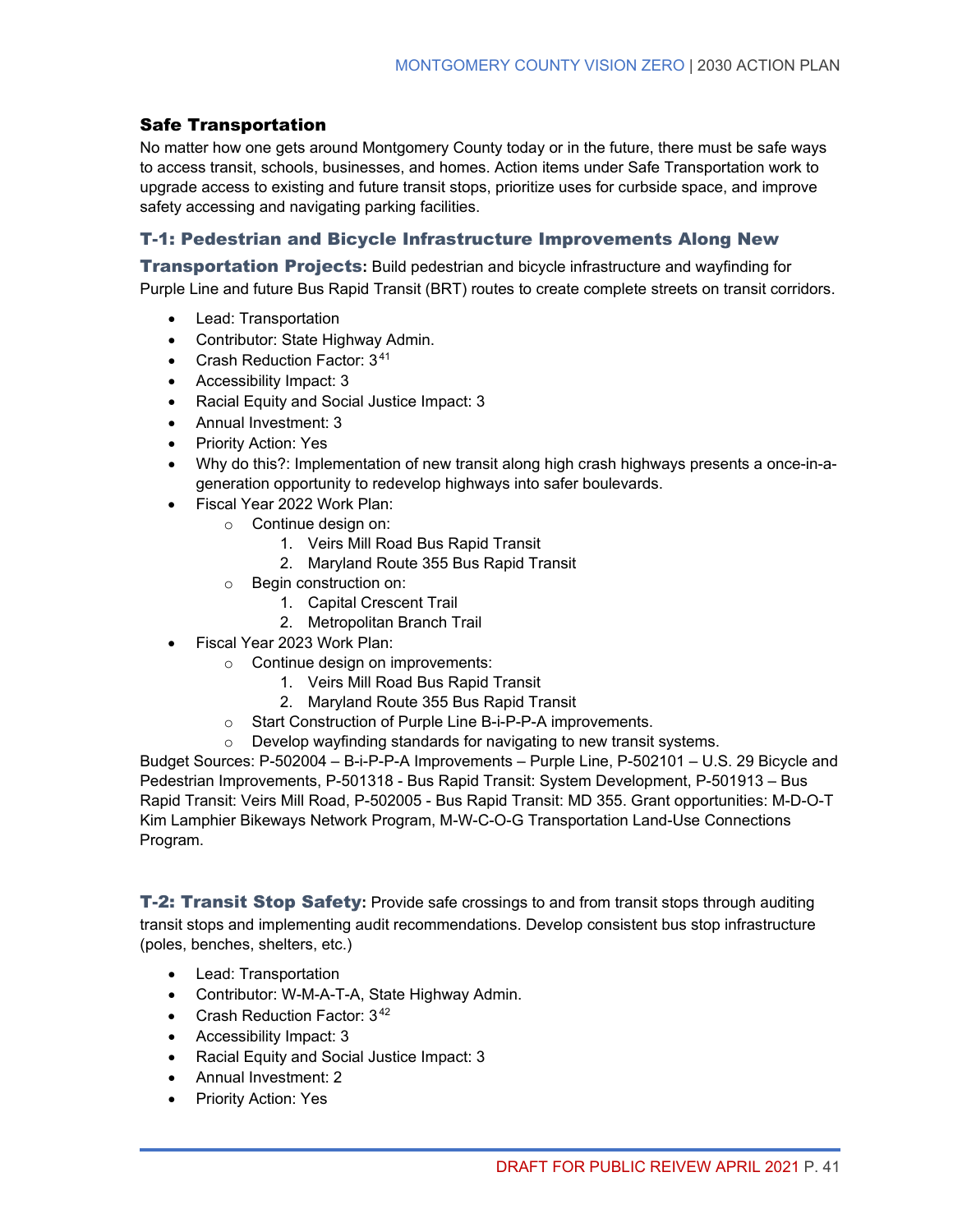- Why do this?: Many transit stops in the County lack a safe and convenient crossing. Pedestrians have been struck and killed when walking to and from bus stops in the County.
- Fiscal Year 2022 Work Plan:
	- 1. Scope of Ride On Bus Route Restructuring Study incorporates leading practices for safe bus stop placement in developing recommended route changes.
	- 2. Upgrades for 2-3 corridors along high crash risk routes.
- Fiscal Year 2023 Work Plan:
	- 1. Upgrades for 2-3 corridors along high crash risk routes.
	- 2. Advance design of pilot program in Downtown Silver Spring for urban navigation for people with no and low vision.
- Budget Sources: P-502107 Ride On Bus Route Restructuring Study, P-507658 Bus Stop Improvements.

T-3: School Bus Stop Safety**:** Systematically review and upgrade school bus stop locations and pick up/drop off at schools to ensure student safety.

- Lead: Public Schools
- Contributor: Transportation
- Crash Reduction Factor: 1
- Accessibility Impact: 3
- Racial Equity and Social Justice Impact: 2
- Annual Investment: 1
- Priority Action: No
- Why do this?: Provide pickup and drop off locations that minimize the need to cross or wait for a bus along multi-lane roads.
- Fiscal Year 2022 Work Plan: Continue review of bus stops along major roadways and moving them to nearby local streets where possible.
- Fiscal Year 2023 Work Plan: Continue review of bus stops along major roadways and moving them to nearby local streets where possible.
- Budget Sources: Montgomery County Public Schools Student Transportation.

T-4: Eliminate sidewalk obstructions**:** Provide clearance space on sidewalks and consider restrictions or bans to ensure placement of signs, newspaper boxes, and trash bins do not block safe passage.

- Lead: Transportation, State Highway Admin., Environmental Protection
- Contributor: None
- Crash Reduction Factor: 1[43](#page-69-13)
- Accessibility Impact: 3
- Racial Equity and Social Justice Impact: 2
- Annual Investment: 2
- Priority Action: No
- Why do this?: Two cyclists were killed in the past five years when they struck an object on the sidewalk and fell into the roadway.
- Fiscal Year 2022 Work Plan: Develop pilot project along University Blvd W for pads along residential properties with no space to place receptacles outside of sidewalk.
- Fiscal Year 2023 Work Plan: Finalize implementation and evaluate pilot project. If successful and funded, expand to similar corridors.
- Budget Sources: To be determined.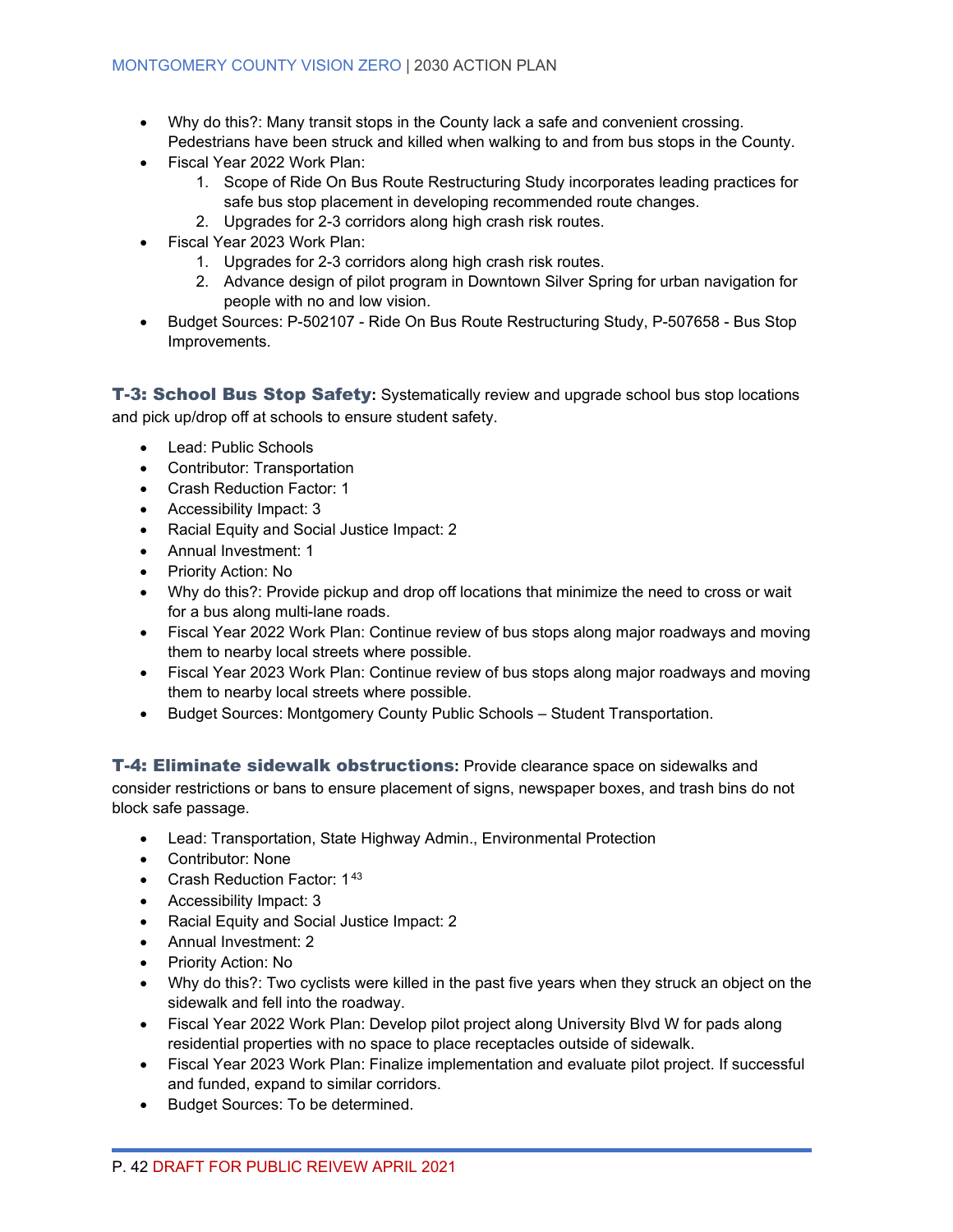### T-5: Maintenance of Travel (M-O-T) during sidewalk and road closures**:**

Ensure construction and other road closures do not create roadway safety hazards by utilizing County and State laws and policies to enforce the law and communicate with the public about closures and how to report violations.

- Lead: Permitting Services, Transportation, State Highway Admin.
- Contributor: None
- Crash Reduction Factor: 1
- Accessibility Impact: 3
- Racial Equity and Social Justice Impact: 2
- Annual Investment: 2
- Priority Action: No
- Why do this?: Short and long-term closures for construction can create unnecessary safety hazards, particularly for pedestrians and cyclists if their travel options are cut off.
- Fiscal Year 2022 Work Plan:
	- 1. Develop model regulations for construction and utility closures that accounts for maintenance of all travel modes where applicable.
	- 2. Utilize Department of Permitting Services and other data sources to provide real-time notifications on an online map.
- Fiscal Year 2023 Work Plan: Relevant departments need to identify options and resources for updated regulations to be enforced.
- Budget Sources: Operating Program D-P-S Zoning, Well, and Septic Code Compliance.

T-6: Bike and micromobility parking**:** Install micromobility corrals across the County, with priority in major activity centers, to provide safe and convenient parking for bikes and other micromobility devices (e.g., e-scooters) to keep the sidewalks, bike lanes, and roads clear.

- Lead: Transportation
- Contributor: None
- Crash Reduction Factor: 1
- Accessibility Impact: 3
- Racial Equity and Social Justice Impact: 2
- Annual Investment: 1
- Priority Action: No
- Why do this?: The County is encouraging use of more transportation options and keeping bikes and e-scooters off the sidewalk and road helps to eliminate sidewalk obstructions.
- Fiscal Year 2022 Work Plan:
	- 1. Identify and prioritize public spaces across Red Policy Areas and Parking Lot Districts that will benefit from micromobility corrals.
	- 2. Continue and expand efforts to encourage proper use and storage of micromobility devices.
- Fiscal Year 2023 Work Plan: Evaluate effectiveness of corrals that have been installed.
- Budget Sources: Grant opportunities: M-W-C-O-G Transportation Land-Use Connections Program.

T-7: Pick up / Drop Off Zones and Loading Management**:** Prioritize curbside space to meet the needs and policy goals for urban areas and ensure use reduces conflict amongst road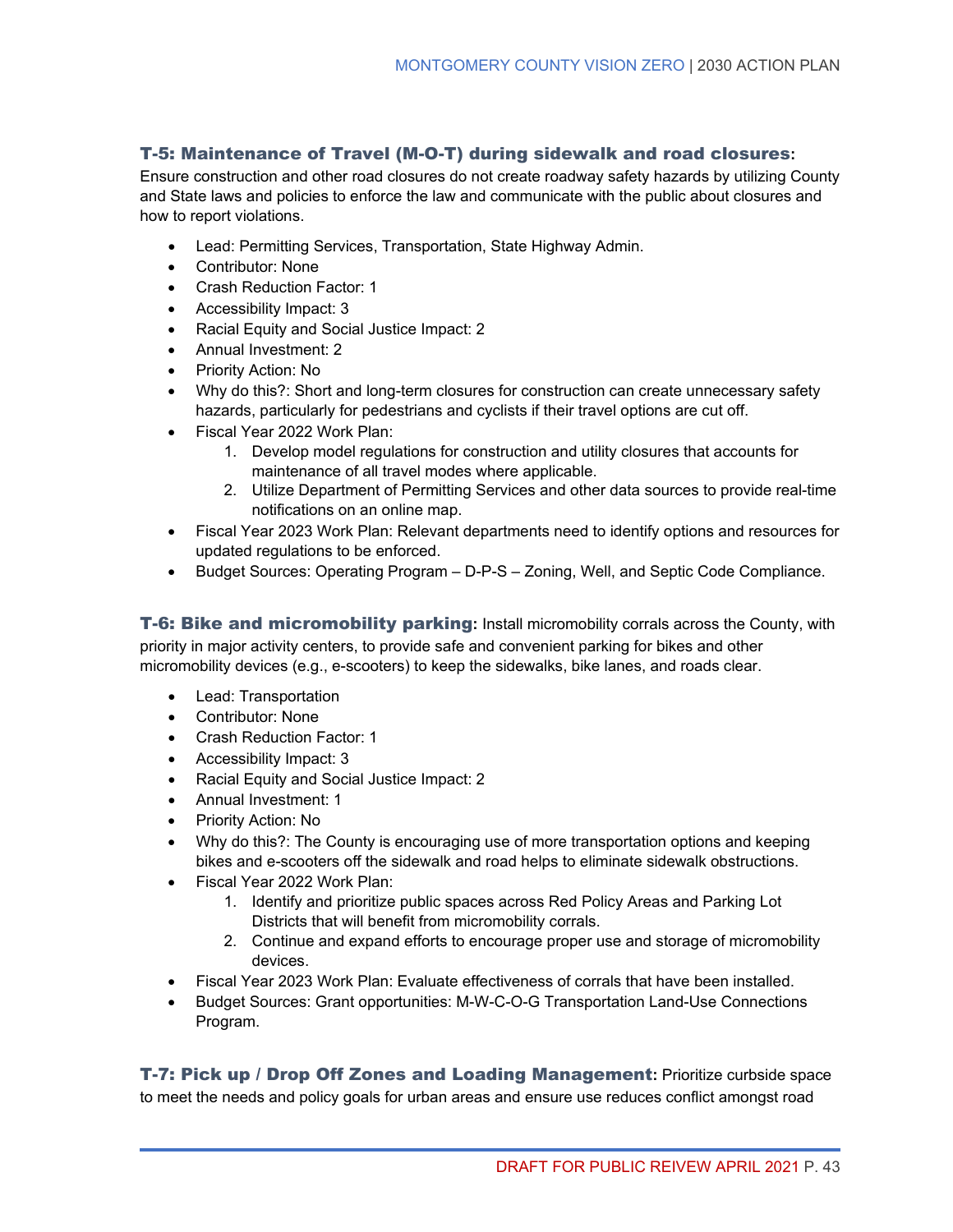users. This includes creating and expanding pick up/drop off zones, unloading, and short-term parking close to building entrances.

- Lead: Transportation, Planning
- Contributor: None
- Crash Reduction Factor: 1
- Accessibility Impact: 3
- Racial Equity and Social Justice Impact: 2
- Annual Investment: 1
- Priority Action: No
- Why do this?: Curbside space, particularly in urban centers, has competing needs for transportation, parking, loading, and delivery which can create potential safety and accessibility conflicts between road users.
- Fiscal Year 2022 Work Plan: Finalize Urban Loading and Delivery Management study on freight and parcel delivery.
- Fiscal Year 2023 Work Plan:
	- 1. Develop curbside management strategies and regulations to include passenger loading.
	- 2. Implement priority recommendations for pilot in Bethesda from Urban Loading and Delivery Management Study (study to be completed by fall 2021).
- Budget Sources: To be determined.

### T-8: Snow Removal from Bike Facilities, Sidewalks, and Transit Stops**:**

Clarify County Government's responsibility for snow clearance from sidewalks and bike lanes similar to how it is cleared from roadways.

- Lead: Transportation, Parks, State Highway Admin.
- Contributor: General Services
- Crash Reduction Factor: 1
- Accessibility Impact: 3
- Racial Equity and Social Justice Impact: 2
- Annual Investment: 3
- Priority Action: No
- Why do this?: Provide equitable snow removal services for all transportation modes.
- Fiscal Year 2022 Work Plan: Explore code modifications and other legal avenues needed to expand street snow removal procedures to minimize snow blockage in front of curb cuts and bus shelters and transit stops as appropriate and applicable.
- Fiscal Year 2023 Work Plan: Procure additional equipment or contractor service if need to ensure protected bike lanes can be cleared.
- Budget Sources: Operating Program M-C-D-O-T Transportation Management, Operations and Emergency/Storm Response.

### T-9: Parking Lot Design and Construction**:** Parking lots that are redeveloped or

constructed are safe for pedestrians, cyclists, and people using assistive mobility devices to access and navigate.

- Lead: Planning
- Contributor: Transportation
- Crash Reduction Factor: N/A Planning Step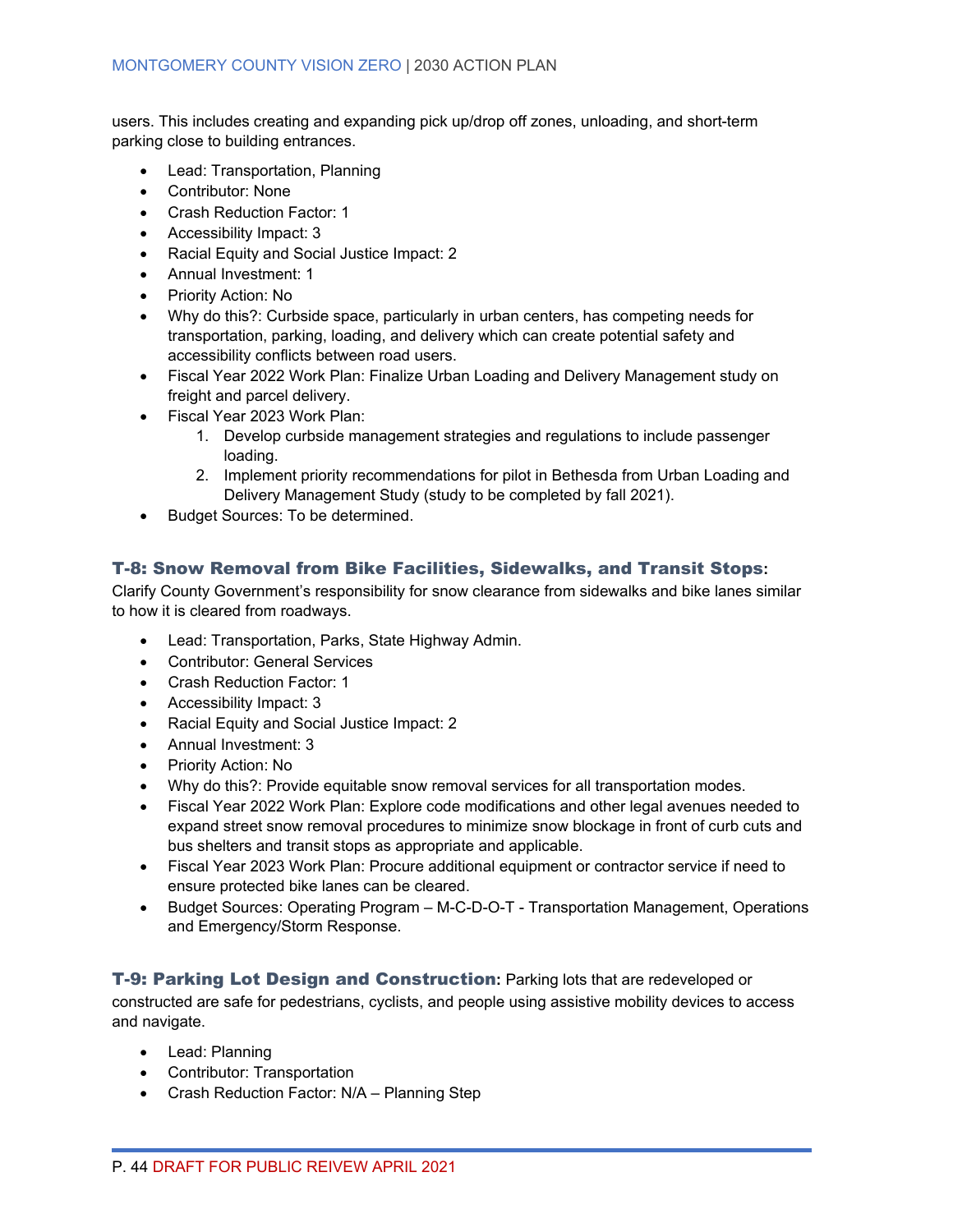- Accessibility Impact: N/A Planning Step
- Racial Equity and Social Justice Impact: N/A Planning Step
- Annual Investment: 1
- Priority Action: No
- Why do this?: 16% of serious and fatal pedestrian involved crashes occur in parking lots and driveways.
- Fiscal Year 2022 Work Plan: No year one item.
- Fiscal Year 2023 Work Plan:
	- 1. Utilize mandatory referral process to prioritize parking lot safety improvements.
	- 2. Update parking lot design standards to ensure new or rebuilt lots prioritize and provide parking for people with disabilities, bikes, and micromobility.
- Budget Sources: To be determined.

### T-10: Safety Audit of County Owned Parking Lots and Garages**:** Review and

modify County owned parking lots and garages to eliminate conflicts when entering and navigating the facilities.

- Lead: Transportation
- Contributor: None
- Crash Reduction Factor: 1
- Accessibility Impact: 3
- Racial Equity and Social Justice Impact: 2
- Annual Investment: 2
- Priority Action: No
- Why do this?: Condition exist that may result in pedestrians and cyclists being struck near the entrances and exits to County owned lots and garages.
- Fiscal Year 2022 Work Plan: Conduct a safety analysis of existing county owned lots and garages to prioritize properties that may need modifications.
- Fiscal Year 2023 Work Plan: Implement a safety upgrade program for County lots and garages based on the safety analysis.
- Budget Sources: P-501312 Facility Planning Parking: Wheaton Parking District, P-501313 Facility Planning Parking: Bethesda Parking Lot District, P-501314 – Facility Planning Parking: Silver Spring Parking Lot District.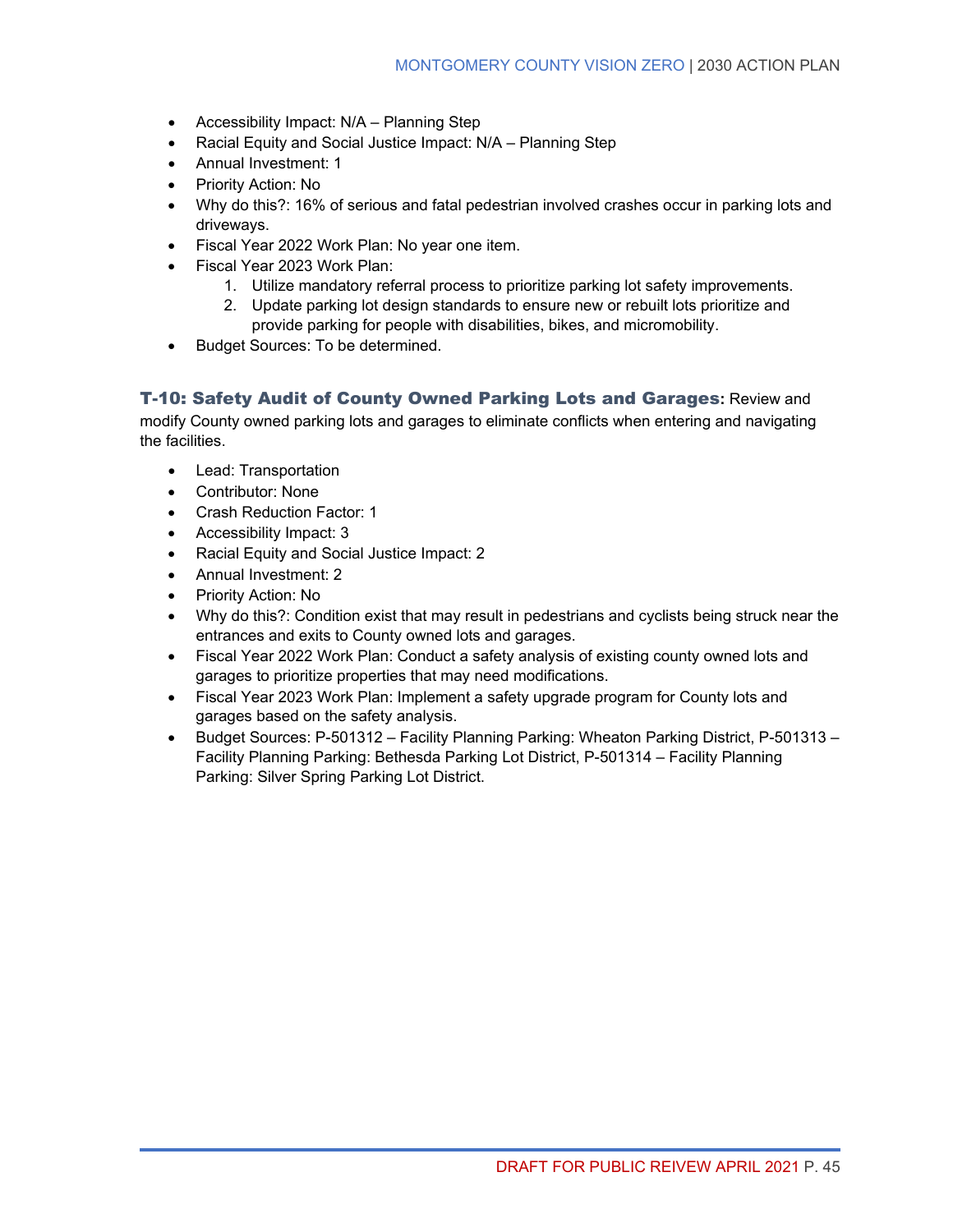#### Safe and Sustainable Communities

To achieve Vision Zero, land use and roadway designs need to be compatible. The Vision Zero 2030 Action Plan will continue to sync up land use and roadways through integrating Vision Zero and its safe systems approach into master planning for communities, transportation demand management programs, and roadway design guidelines.

The Montgomery County Planning Department supports Vision Zero implementation through community engagement, stakeholder facilitation, data analysis and a focus on long-term visioning:

- **Master Planning.** Through master planning, Montgomery Planning engages the community to re-envision our auto-oriented roadways as safe, complete streets for walking, bicycling, and driving.
- **Development and Capital Projects.** The Montgomery County Planning Board helps to implement the vision of master plans by reviewing proposed development and capital projects, including mandatory referrals.
- **Data Analysis.** The Planning Department has extensive data collection and analysis resources to identify roadway characteristics that create safety challenges and to propose proven changes to improve safety.
- **Community Support and Engagement.** The department provides support for building a Vision Zero constituency.

The below action item displays the larger initiatives led by the Planning Department to shape land use and transportation planning. The Planning Department is also a joint lead or partner for other action items throughout the Plan. For the Planning Department's detailed Vision Zero Work Plan, visit the [Planning Department's Vision Zero website.](https://montgomeryplanning.org/planning/transportation/vision-zero/)

C: Transportation and Land Use Planning**:** Incorporate Vision Zero and a safe systems approach into functional and area master plans, development review, and subdivision staging.

- Lead: Planning
- Contributor: Transportation
- Crash Reduction Factor: N/A Planning Step
- Accessibility Impact: N/A Planning Step
- Racial Equity and Social Justice Impact: N/A Planning Step
- Annual Investment: 1
- Priority Action: No
- Why do this?: Land use planning is closely connected with the success of expanded mobility choices and lowering the distance and number of trips needed to be made by car.
- Fiscal Year 2022 Work Plan:
	- 1. Approval of updated General Plan (Thrive 2050).
	- 2. Develop a framework for incorporating Vision Zero in Master Plans.
- Fiscal Year 2023 Work Plan: Approval of Pedestrian Master Plan.
- Budget Sources: Montgomery County Planning.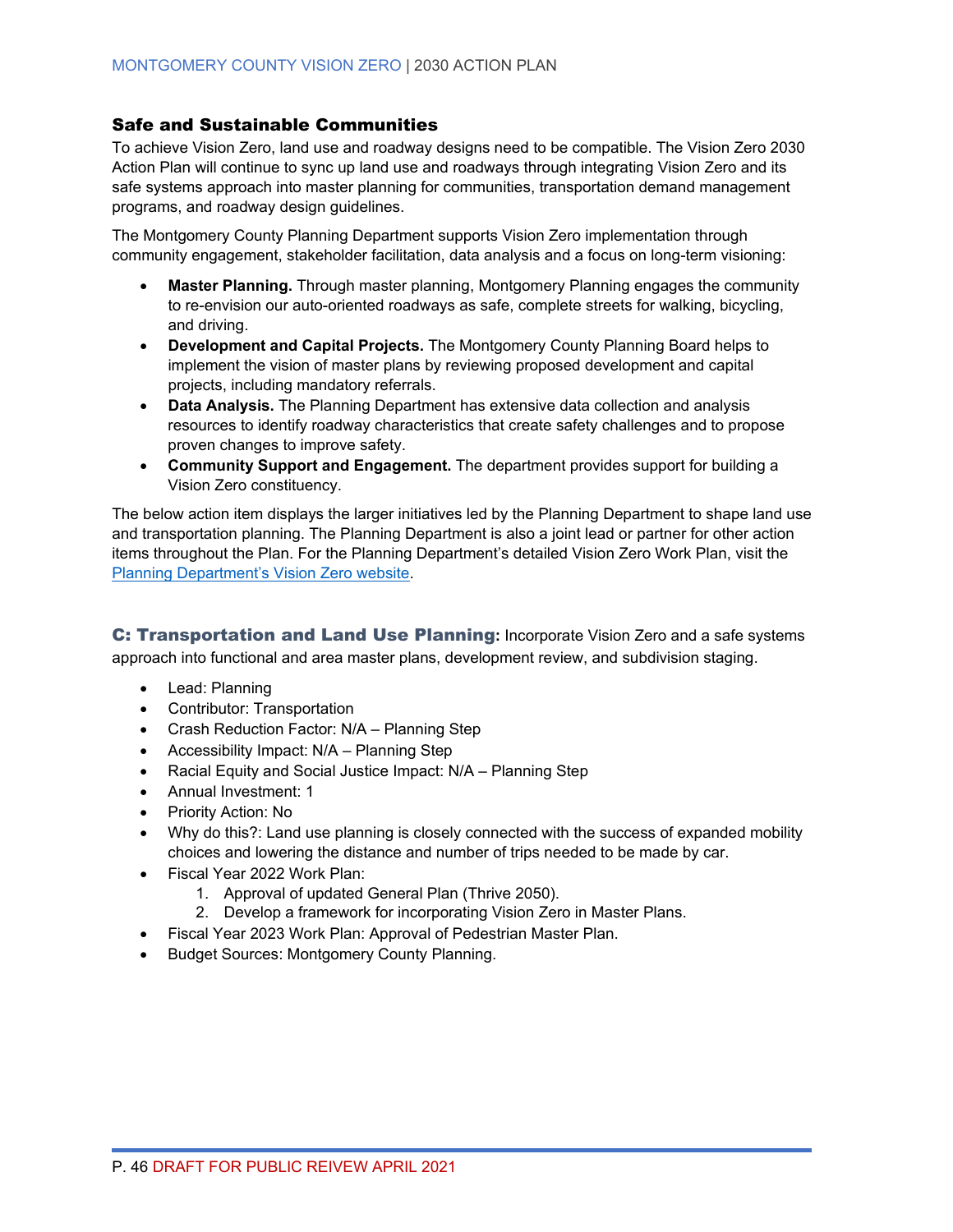### Safe Vehicles

Having safe vehicles on our roadways is crucial for our safety goals, but is an area where the County Government has limited influence. Montgomery County will partner with peer Vision Zero jurisdictions, the Road to Zero coalition, and other stakeholders to push State and Federal rule makers to improve crash survivability for those in and outside of vehicles, improve vehicle technology, and prepare the county for vehicles that will become fully autonomous.

V-1: Safer County Vehicle Fleet**:** When replacing County fleet and emergency response vehicles, ensure the vehicles are equipped with life-saving crash avoidance technology and vehicles are right sized for the areas they serve.

- Lead: General Services
- Contributor: Transportation, Police, Fire/Rescue Service
- Crash Reduction Factor: 1
- Accessibility Impact: 2
- Racial Equity and Social Justice Impact: 2
- Annual Investment: 2
- Priority Action: No
- Why do this?: Vehicle technologies now available, such as automatic braking, lane assist, and pedestrian detection can reduce the probability of being involved in a crash.
- Fiscal Year 2022 Work Plan: As part of the zero emission fleet plan, include considerations for new safety features that may be part of the E-V package from vehicle manufacturers.
- Fiscal Year 2023 Work Plan: As vehicles are replaced, purchase vehicles meeting minimum safety packages defined by D-G-S.
- Budget Sources: Montgomery County Motor Pool Internal Service Fund.

V-2: Prepare for Autonomous Vehicles**:** Prepare the County's infrastructure for vehicles that will communicate with each other and the infrastructure.

- Lead: Vision Zero Coordinator
- Contributor: Transportation, General Services, Planning
- Crash Reduction Factor: N/A Planning Step
- Accessibility Impact: N/A Planning Step
- Racial Equity and Social Justice Impact: N/A Planning Step
- Annual Investment: 1
- Priority Action: No
- Why do this?: Autonomous vehicles may not be a major percentage of the cars on the road by 2030, but investments and planning are needed to prepare for these vehicles.
- Fiscal Year 2022 Work Plan: Continue connected infrastructure pilot and participation on Maryland Connected and Automated Vehicles Working Group.
- Fiscal Year 2023 Work Plan: Establish a Future Technology Task Force to plan for connected autonomous vehicles (C-A-Vs) and the increase in personal conveyances.
- Budget Sources: Operating Program Vision Zero Non-Departmental Account.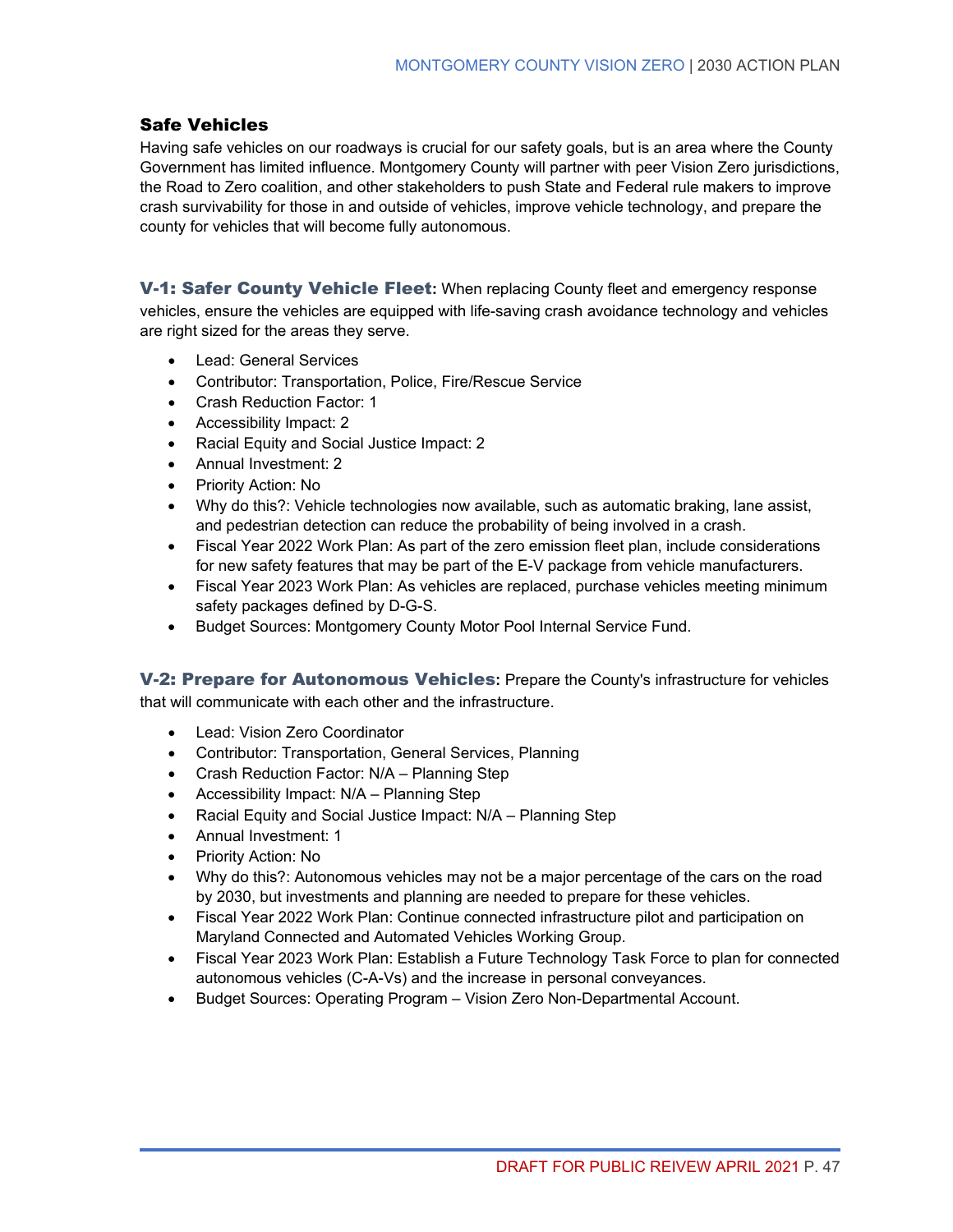### <span id="page-55-0"></span>Culture of Safety

Vision Zero requires more than improved transportation infrastructure; it requires building a culture of safety. A safety culture not only reduces risky behaviors such as speeding and impaired driving, but grows protective behaviors such as wearing seatbelts or purchasing a vehicle based on its safety ratings.

An example of effective cultural change that has saved lives is the focus on seatbelt use in the United States. Through education and enforcement campaigns like *Click It or Ticket*, states passing primary seatbelt laws, and vehicle manufacturers installing belt use reminders, seatbelt use has improved from 60% in 1995 to 90% in 2018. As a result, unrestrained passenger vehicle occupant fatalities are decreasing and nearly 15,000 lives are saved each year by seatbelts. [44](#page-69-14) Using this and other proven examples will help Montgomery County curb the most dangerous behaviors on our roadways and build respect for everyone sharing the road.

Seatbelts save 15,000 lives in the US every year.

### Tracking Implementation for Culture of Safety

The following measures will help track progress on building a culture of safety.

- Community rating for ease of travel by bike, car, public transportation, and walking
- Percentage of drivers in Montgomery County wearing seatbelt.
- Percentage of crashes with "big five" violations speeding, impairment, distraction, occupant protection, and failure to yield right-of-way.
- Reduction in collisions involving County-owned vehicles.
- Percentage of County employees given safety awareness training.
- Maintain response times for traffic collisions with injuries based on department standards.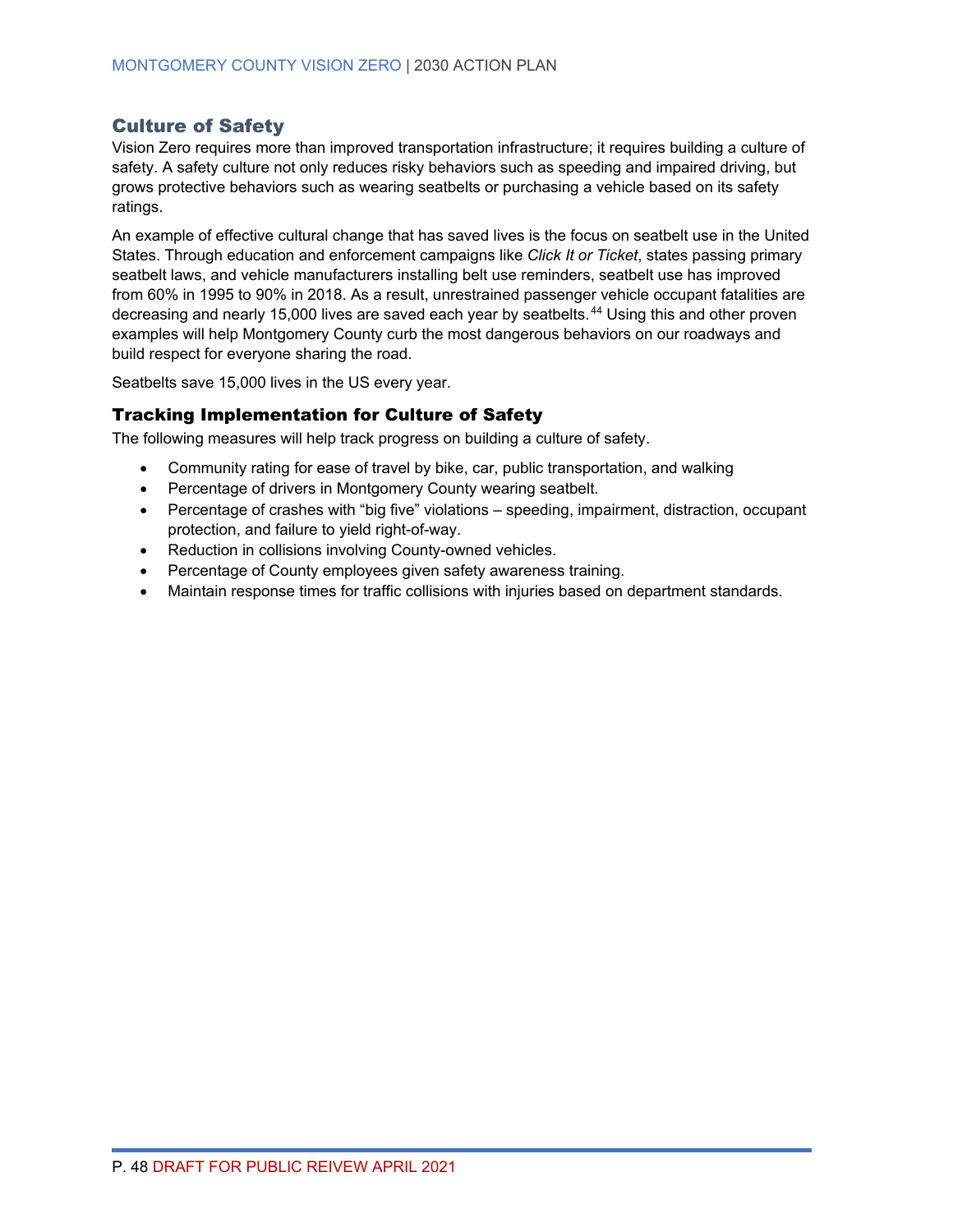| <b>Action</b>                                                                 | Lead                                          | Contributor                                              | <b>Priority</b><br><b>Action</b> | On Page<br># |
|-------------------------------------------------------------------------------|-----------------------------------------------|----------------------------------------------------------|----------------------------------|--------------|
| P-1: Outreach and Education to the<br><b>Community</b>                        | $M-C-D-O-T$ ,<br>$C-E-X$                      | O-P-I, R-S-C                                             | No                               | 50           |
| P-2: Collaboration with Community<br><b>Partners and Ambassadors</b>          | $M-C-D-O-T$ ,<br>$C-E-X$                      | R-S-C, O-P-I,<br>$M-C-P-S$ ,<br>$R-E-C$                  | <b>No</b>                        | 50           |
| P-3: Coordination of Campaigns                                                | $C-E-X$                                       | $M-C-D-O-T$ ,<br>$M-C-P-D$ ,<br>$O-P-I$                  | <b>No</b>                        | 51           |
| P-4: Ending Impaired Driving Deaths                                           | $C-E-X$ ,<br>$M-C-P-D$                        | $M-C-D-O-T$ ,<br>O-P-I, H-H-S,<br>$A-B-S$ ,<br>$M-H-S-O$ | Yes                              | 51           |
| P-5: Expansion of Automated<br><b>Enforcement</b>                             | $M-C-P-D$                                     | $M-C-D-O-T$                                              | <b>No</b>                        | 52           |
| P-6: Focus on the Five                                                        | $M-C-D-O-T$                                   | $M-C-D-O-T$                                              | <b>No</b>                        | 53           |
| P-7: Expand Safe Routes to School                                             | $M-C-D-O-T$                                   | $M-C-P-S$                                                | No.                              | 53           |
| P-8: Bike Riding and Safety Courses                                           | $M-C-D-O-T$                                   | $M-C-P-S$                                                | <b>No</b>                        | 54           |
| P-9: County Employees using Fleet<br><b>Vehicles</b>                          | $D-G-S, F-I-N,$<br>$M-C-P-D$ ,<br>$M-C-F-R-S$ | N/A                                                      | <b>No</b>                        | 54           |
| P-10: Conspicuity for County Employee<br><b>Uniforms</b>                      | M-C-P-D, M-<br>$C-D-O-T$ ,<br>$M-C-F-R-S$     | N/A                                                      | No                               | 55           |
| R-1: Prompt Medical Service                                                   | $M-C-F-R-S$                                   | $M-C-P-D$                                                | <b>No</b>                        | 56           |
| R-2: Planning and Coordination for Safe<br><b>Traffic Incident Management</b> | $M-C-F-R-S$ ,<br>$M-C-P-D$                    | $C-E-X$                                                  | No                               | 56           |

### Culture of Safety Action Items Summary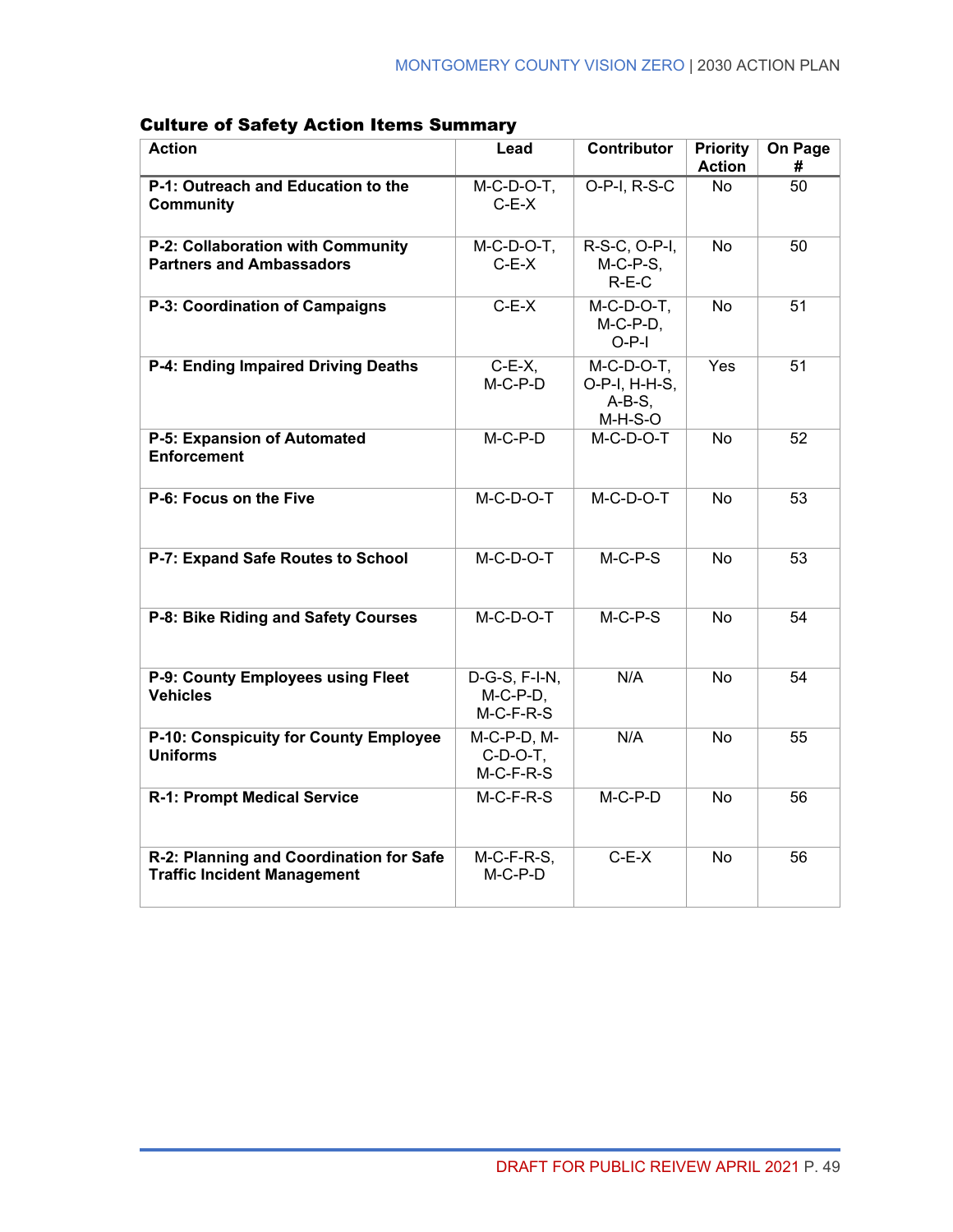### Safe People

Culture of Safety actions are intended to improve two-way communication between the County Government and communities most impacted by serious traffic crashes, empower communities to speak up for safety, and vigilant use of officer and automated enforcement.

#### P-1: Outreach and Education to the Community**:** Improve project communication and

outreach to a broader audience and on multiple communication channels utilizing County Government outreach staff on safety topics relevant to Montgomery County's identified safety problems and demographics.

- Lead: Transportation, Vision Zero Coordinator
- Contributor: Public Information Office, Regional Services Centers
- Crash Reduction Factor: 1
- Accessibility Impact: 2
- Racial Equity and Social Justice Impact: 3
- Annual Investment: 2
- Priority Action: No
- Why do this?: The Equity Task Force recommended the County take a more proactive approach to engage communities that may not be represented in the process and to prioritize vulnerable road users. This action item lays out how the County will be more proactive in its outreach.
- Fiscal Year 2022 Work Plan:
	- 1. As part of the communication guide update, develop updated communication and outreach strategy for safety projects and campaigns.
	- 2. Coordinate safety campaigns with regional, state, and federal agencies and continue seeking grant funding to support efforts.
	- 3. Add motorcycle safety, "move over" law, and older adult safety to the annual safety campaign calendar.
- Fiscal Year 2023 Work Plan:
	- 1. Identify resources to aid in developing communication and outreach plans for projects with particular focus on multi-lingual outreach.
	- 2. Coordinate safety campaigns with regional, state, and federal agencies and continue seeking grant funding to support efforts.
- Budget Sources: Operating Program Vision Zero Non-Departmental Account, Operating Program – M-C-D-O-T - Community/Transportation Safety.

#### P-2: Collaboration with Community Partners and Ambassadors**:** Work with

existing community groups, County outreach staff, and community ambassadors to increase the amount of public feedback and raise awareness for traffic safety projects and campaigns.

- Lead: Transportation, Vision Zero Coordinator
- Contributor: Regional Services Centers, Public Information Office, Public Schools, Recreation
- Crash Reduction Factor: 1[45](#page-69-15)
- Accessibility Impact: 2
- Racial Equity and Social Justice Impact: 3
- Annual Investment: 2
- Priority Action: No
- Why do this?: There are limited community outreach resources in departments, so utilization of community partners and ambassadors is necessary to reach more residents.
- Fiscal Year 2022 Work Plan: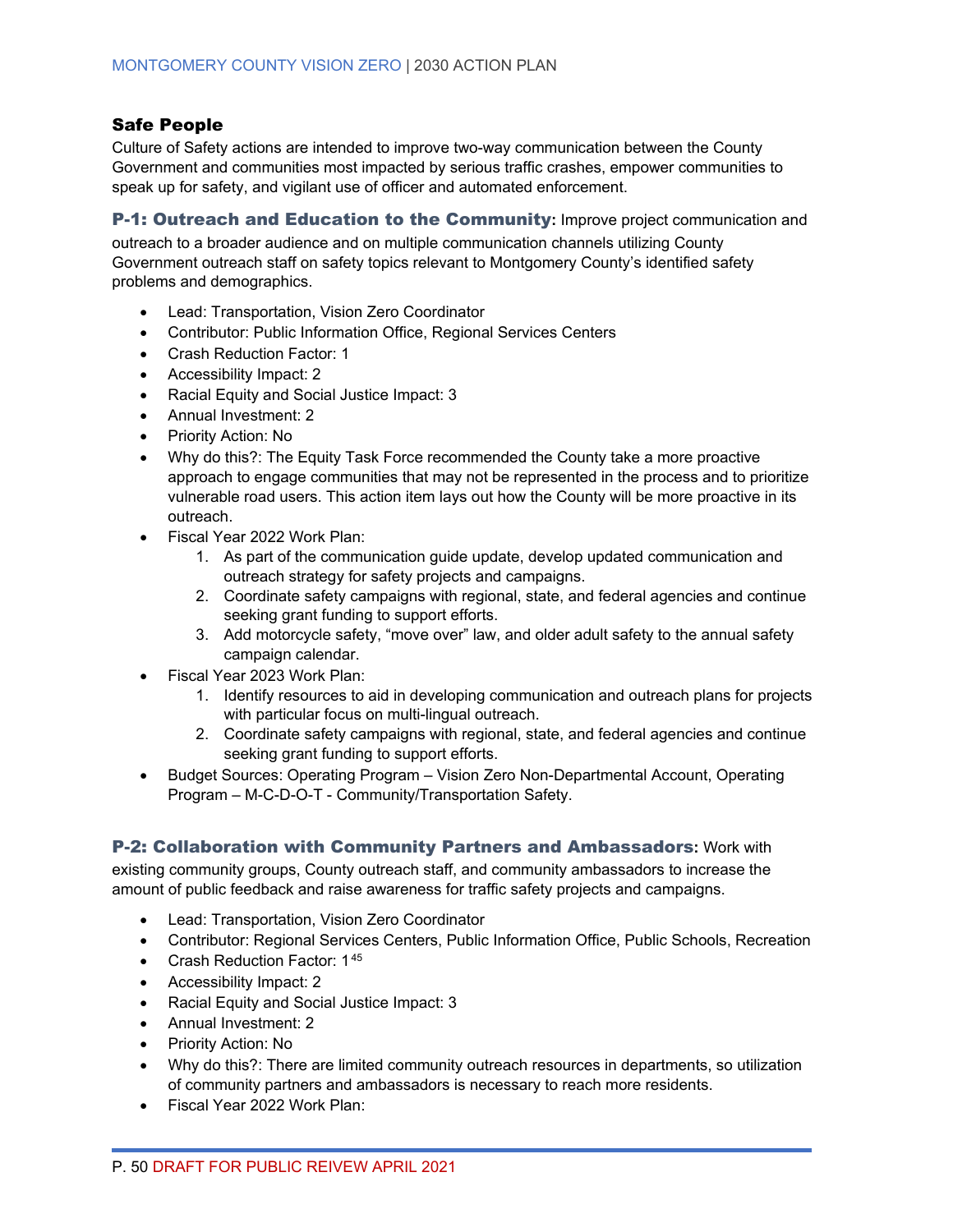- 1. Update Vision Zero communication guidelines and policy developed in 2018. The update needs to identify local groups (H-O-As, P-T-As, Condo Associations, etc.) that can be engaged in traffic safety messaging.
- 2. Continue annual youth ambassador program.
- 3. Partner with regional and national groups to create older driver and pedestrian campaigns to raise awareness of vulnerability at different ages, changes in reaction times, how to navigate new infrastructure such as protected bike lanes, and transit options for older residents.
- 4. Work with M-C-P-S to add safety materials for students applying for school parking permits.
- 5. Utilize the Street Smart driving simulator to raise awareness of common crash scenarios between motor vehicles and pedestrians and cyclists.
- 6. Work with R-E-C summer camps and A-A-A Patrol Camp for safety outreach.
- 7. Work with fellow members of the State's Pedestrian Bicycle Emphasis Area Team (P-BEAT) to identify areas for improvement in M-V-A renewal questions and provide recommendations.
- Fiscal Year 2023 Work Plan:
	- 1. Expansion of ambassador program to include adult component.
	- 2. Continue to assess partnerships and establish new ones.
	- 3. Reach out to local driving schools and provide materials about Vision Zero and sharing the road.
- Budget Sources: Operating Program Vision Zero Non-Departmental Account, Operating Program – M-C-D-O-T - Community/Transportation Safety.

P-3: Coordination of Campaigns**:** Wrap around planned safety projects with education,

encouragement, outreach, and enforcement.

- Lead: Vision Zero Coordinator
- Contributor: Transportation, Police, Public Information
- Crash Reduction Factor: 2[46](#page-69-16)
- Accessibility Impact: 2
- Racial Equity and Social Justice Impact: 1
- Annual Investment: 1
- Priority Action: No
- Why do this?: Utilization of education, outreach, and enforcement before and after engineering treatments can improve safety beyond the engineering treatment and helps to engage the neighborhood.
- Fiscal Year 2022 Work Plan: Create corridor project plans that account for education, outreach, and enforcement to bookend engineering projects under S-1.
- Fiscal Year 2023 Work Plan: Create corridor project plans that account for education, outreach, and enforcement to bookend engineering projects under S-1.
- Budget Sources: Operating Program Vision Zero Non-Departmental Account, Operating Program – M-C-D-O-T - Community/Transportation Safety.

P-4: Ending Impaired Driving Deaths**:** Implement a multifaceted program towards ending impaired driving deaths with focus on prevention and treatment.

• Lead: Vision Zero Coordinator, Police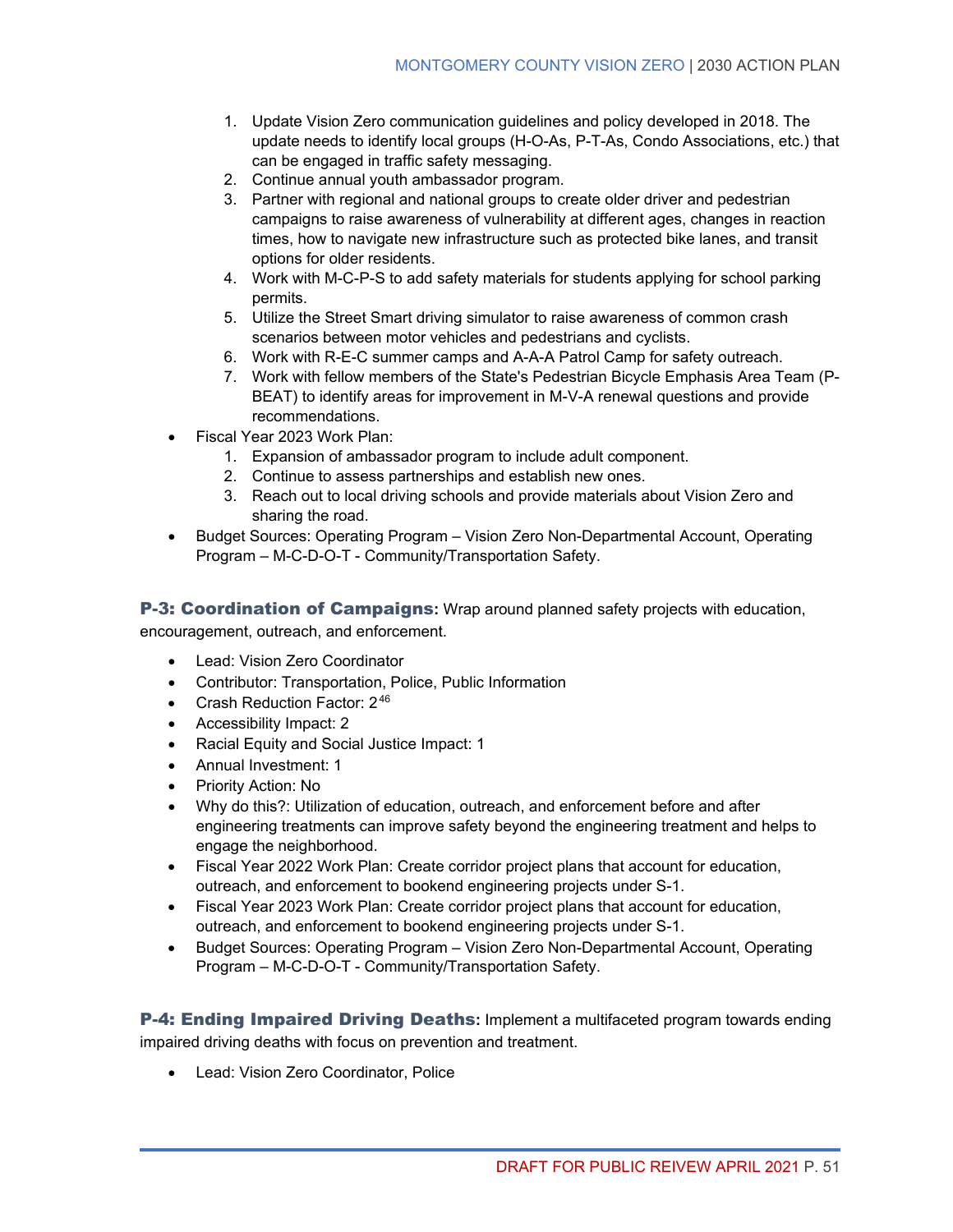- Contributor: Transportation, Public Information, Health and Human Services, Alcohol Beverage Services, Highway Safety Office
- Crash Reduction Factor: 2[47](#page-69-17)
- Accessibility Impact: 2
- Racial Equity and Social Justice Impact: 2
- Annual Investment: 2
- Priority Action: Yes
- Why do this?: Impaired driving is a leading contributing factor in fatal crashes in Montgomery County and across the world. 28% of fatal crashes in the county involve an impaired person.
- Fiscal Year 2022 Work Plan:
	- 1. Bring together stakeholders to develop an action plan focused on ending impaired driving deaths in Montgomery County.
	- 2. Promote and increase number of joint operations with municipal and State Police as part of high visibility enforcement campaigns focused on interstates and major arterials.
- Fiscal Year 2023 Work Plan:
	- 1. Implementation of anti-drunk and -drugged driving program developed in F-Y-22.
	- 2. Expand driving under the influence of drugs (D-U-I-D) and advanced roadside impaired driving enforcement (A-RIDE) training for all M-C-P-D cadets at the academy.
- Budget Sources: Operating Program Vision Zero Non-Departmental Account. Grant opportunity: M-H-S-O Grants and Projects for Safety (G-P-S).

P-5: Expansion of Automated Enforcement**:** As technology advances and privacy concerns are addressed, update State law to remove barriers that limit the use of automated traffic enforcement and take advantage of new technologies available.

- Lead: Police
- Contributor: Transportation
- Crash Reduction Factor:  $2^{48}$  $2^{48}$  $2^{48}$
- Accessibility Impact: 2
- Racial Equity and Social Justice Impact: 2
- Annual Investment: 1
- Priority Action: No
- Why do this?: Automated traffic enforcement has proven to reduce injury crashes and removes potential for human bias. ATE reduces red light running and can lower serious and fatal injuries by approximately 14%.
- Fiscal Year 2022 Work Plan:
	- 1. Expand deployment of red light and speed cameras to areas with known high crash risk.
	- 2. Support state legislation to expand location qualifications for automated speed enforcement to include areas identified as high crash risk and documented speeding problems and remove time limits for ATE around school zones.
- Fiscal Year 2023 Work Plan: Support State legislation to expand automated enforcement for additional violations such as bus lanes, distraction, move over law, occupant protection, over height vehicles, and block the box if the technology has been proven effective, equitable, and protects drivers from unnecessary surveillance.
- Budget Sources: Operating Program MCPD Field Services.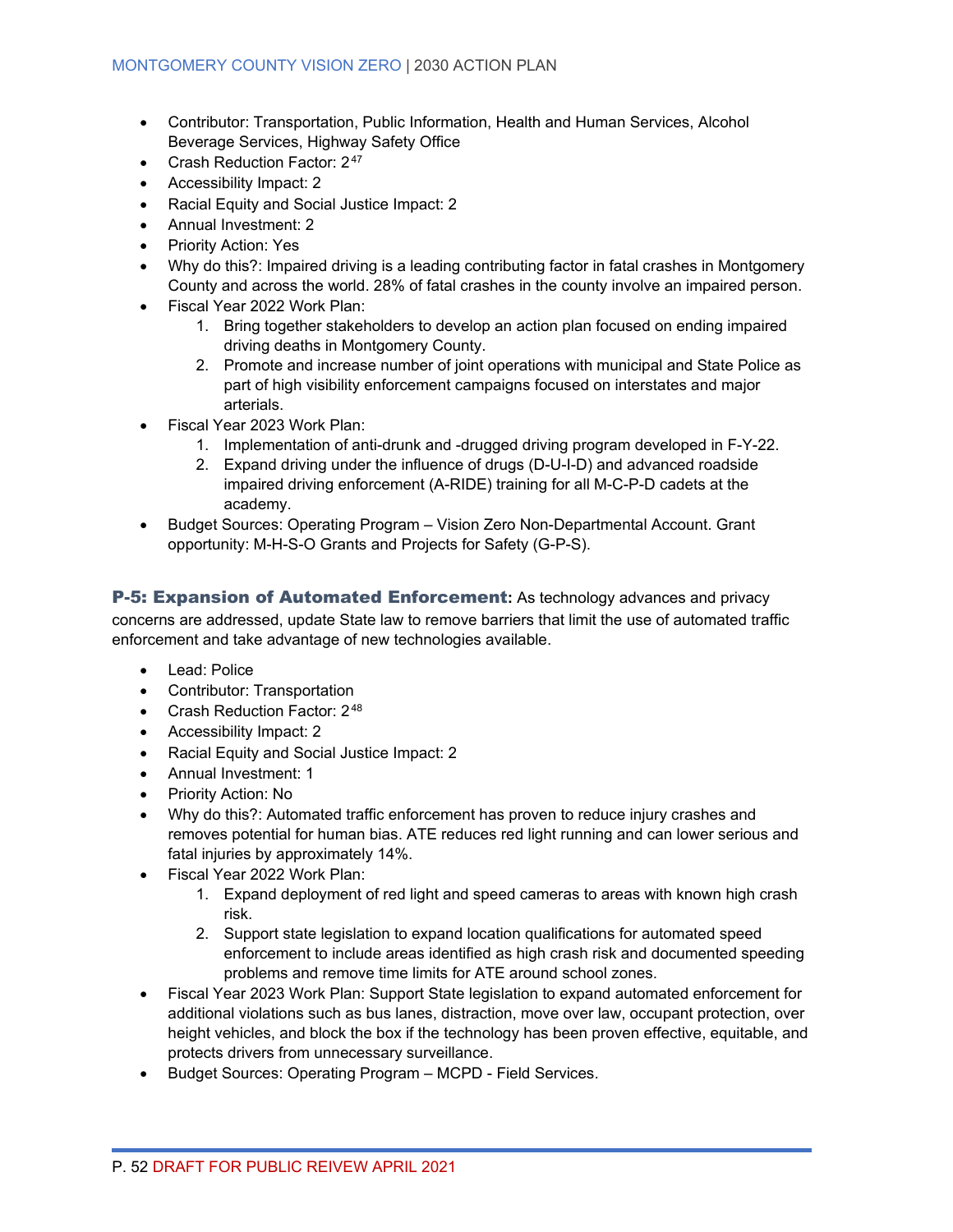P-6: Focus on the Five**:** Focus the efforts of MCPD officers on curbing the most dangerous behaviors (occupant protection, speeding and aggressive driving, not yielding right of way, impairment from alcohol or drugs, and distraction) and less on non-moving violations.

- Lead: Police
- Contributor: Transportation
- Crash Reduction Factor: 2<sup>[49](#page-69-19)</sup>
- Accessibility Impact: 2
- Racial Equity and Social Justice Impact: 1
- Annual Investment: 1
- Priority Action: No
- Why do this?: The 2019 Vision Zero Equity Task Force recommended adopting a program similar to San Francisco's "Focus on the Five" enforcement program to focus MCPD's enforcement efforts around known risky behavior and deemphasize non-moving violations.
- Fiscal Year 2022 Work Plan:
	- 1. Bring more district motor units under the centralized Traffic Division for coordination and prioritization of enforcement efforts.
	- 2. Continue roll-out of "focus on the five" high visibility enforcement (H-V-E) program in coordination with outreach. Develop a short explainer document on importance of "focus on the five" and equitable traffic enforcement.
	- 3. To offset the financial impact of enforcement, work with State and County legislators, State's Attorney Office to provide alternatives to fines such as community service or attending classes.
- Fiscal Year 2023 Work Plan: Continue "focus on the five" H-V-E and assess the initiative's impact on racial equity and social justice to determine if the execution of the program leads to inequitable outcomes.
- Budget Sources: Operating Program M-C-P-D Field Services. Grant opportunity: M-H-S-O Grants and Projects for Safety (G-P-S).

P-7: Expand Safe Routes to School**:** Expand the County's Safe Routes to School (SRTS) activities to all schools and initiate comprehensive traffic safety education and age appropriate outreach for pedestrian, bicycle, and driver safety.

- Lead: Transportation
- Contributor: Public Schools
- Crash Reduction Factor: 2[50](#page-69-20)
- Accessibility Impact: 2
- Racial Equity and Social Justice Impact: 2
- Annual Investment: 2
- Priority Action: No
- Why do this?: Through Safe Routes to School, the County Government and Public Schools can initiate targeted education and engineering projects to improve the pedestrian environment and encourage more students to walk or bike to their school.
- Fiscal Year 2022 Work Plan:
	- 1. Develop additional virtual outreach training to expand train-the-trainer program.
	- 2. Partner with additional PTA and Community Associations to increase engagements to parents.
- Fiscal Year 2023 Work Plan: Explore opportunities for expanding staff or contractors to support Safe Routes to School outreach focused on outreach to limited English families.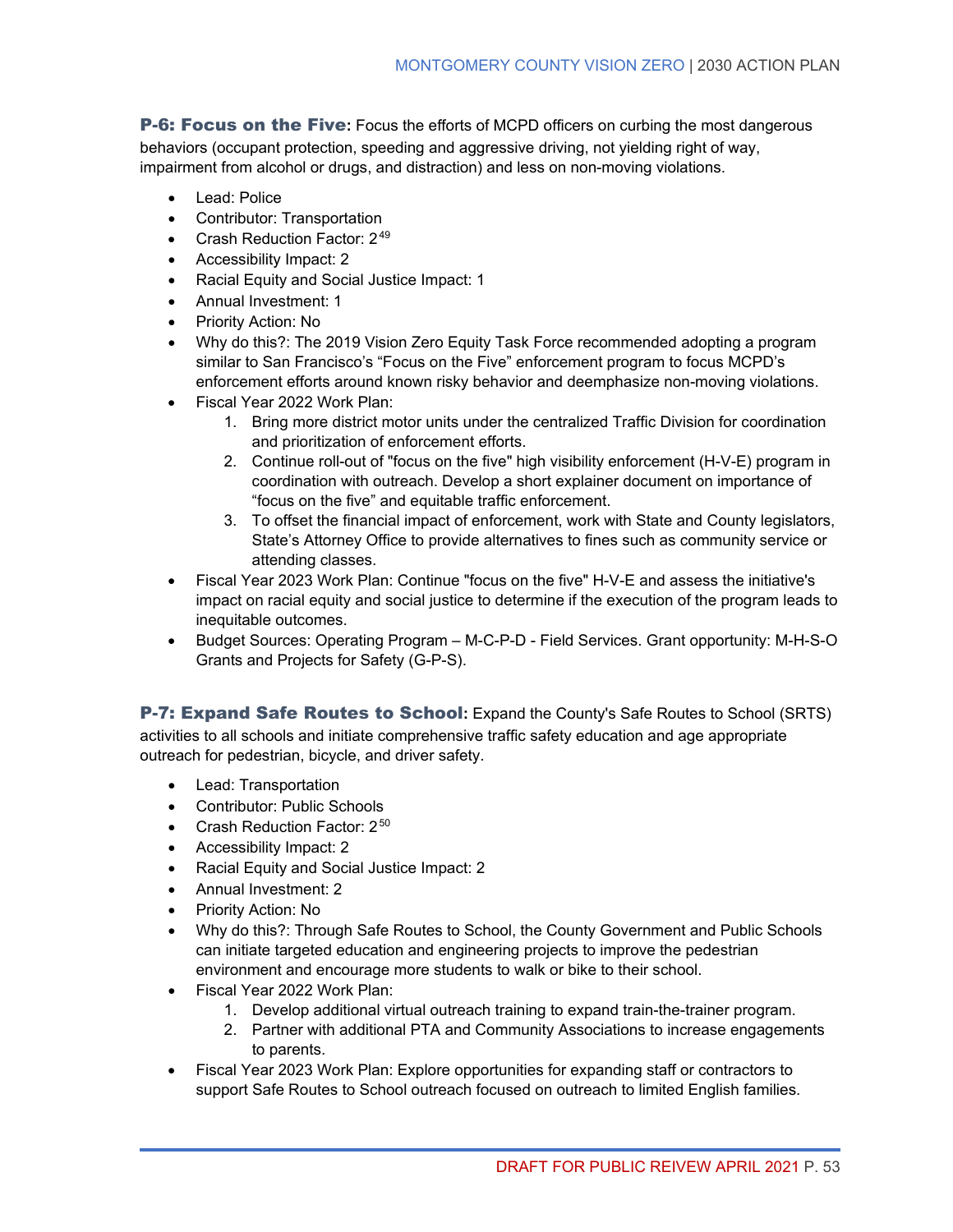Budget Sources: Operating Program – M-C-D-O-T - Community/Transportation Safety. Grant opportunity: M-H-S-O Grants and Projects for Safety (G-P-S).

P-8: Bike Riding and Safety Courses**:** Expand adult and child beginner biking courses through Commuter Services and Safe Routes to School. Incorporate micromobility device training (e.g., e-scooters).

- Lead: Transportation, Public Schools
- Contributor: None
- Crash Reduction Factor: 1
- Accessibility Impact: 2
- Racial Equity and Social Justice Impact: 2
- Annual Investment: 2
- Priority Action: No
- Why do this?: Bicycle safety courses introduce students to riding a bike and practicing safe behaviors.
- Fiscal Year 2022 Work Plan:
	- 1. Expand multi-lingual outreach for adult training programs.
	- 2. Host at minimum five bicycle rodeos at different schools.
- Fiscal Year 2023 Work Plan:
	- 1. Implement on-bike education program in County Schools.
	- 2. Host at minimum five bicycle rodeos at different schools.
- Budget Sources: Operating Program M-C-D-O-T Community/Transportation Safety. Grant opportunity: M-H-S-O Grants and Projects for Safety (G-P-S).

P-9: County Employees using Fleet Vehicles**:** Provide a safe driving program for all

County employees that utilize County fleet vehicles.

- Lead: General Services, Finance, Police, Fire/Rescue
- Contributor: None
- Crash Reduction Factor: 1
- Accessibility Impact: 2
- Racial Equity and Social Justice Impact: 2
- Annual Investment: 2
- Priority Action: No
- Why do this?: The County Government as an employer needs to keep its employees safe and a reduction in crashes involving County vehicles can save taxpayer dollars.
- Fiscal Year 2022 Work Plan:
	- 1. For departments with driver training (Police, Fire/Rescue Service), include in practical driver training and tests about limiting distractions, seat belt use, and safe speeds similar to current "Arrive Alive" program in MCPD.
	- 2. For non-public safety employees, provide defensive driver training using County Computer Based Training Program and programs similar to the Smith System.
	- 3. Update MCPD policies and training for limiting distractions while driving such as limiting mobile data terminal use for Police Officers.
- Fiscal Year 2023 Work Plan: Implement a collision review committee to review crashes involving County vehicles and resulting in injuries for departments currently without a review committee.
- Budget Sources: Various department budgets.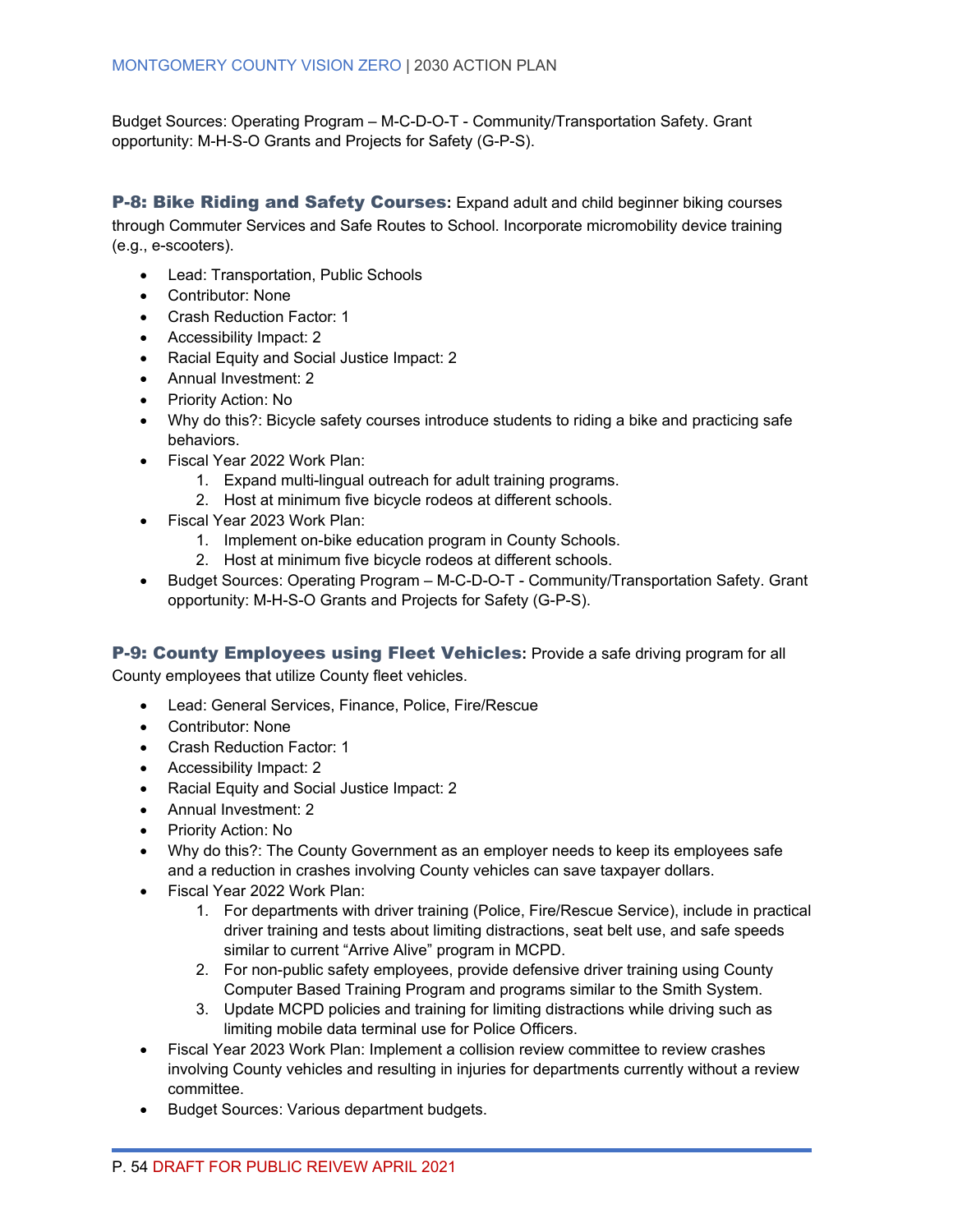P-10: Conspicuity for County Employee Uniforms**:** Provide high visibility gear for

employees working in or near roadways as uniforms are replaced or purchased for new employees.

- Lead: Police, Transportation, Fire/Rescue
- Contributor: None
- Crash Reduction Factor: 1
- Accessibility Impact: 2
- Racial Equity and Social Justice Impact: 2
- Annual Investment: 1
- Priority Action: No
- Why do this?: County employees working on or near roadways can improve their visibility of passing drivers by wearing high visibility gear.
- Fiscal Year 2022 Work Plan:
	- 1. Identify all county positions that require field work and work with County unions to upgrade uniform policies to include high visibility outer wear.
	- 2. As uniforms are replaced or purchased for new employees, provide high visibility gear.
- Fiscal Year 2023 Work Plan: As uniforms are replaced or purchased for new employees, provide high visibility gear.
- Budget Sources: Various department budgets for uniforms.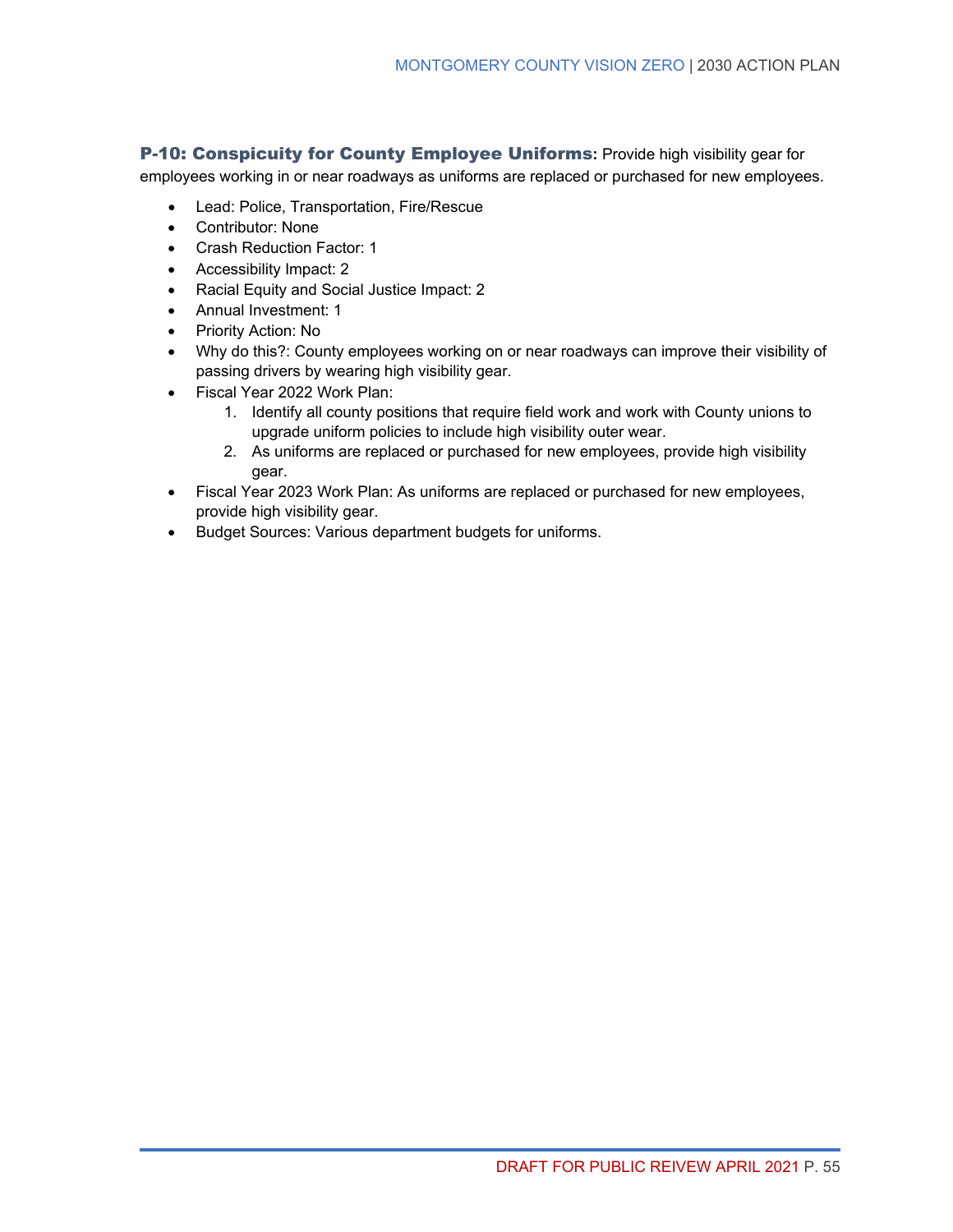#### Safe Post-Crash Response and Care

Rapid response and care to car collisions is crucial, but cannot come at the expense of safety for first responders. Collisions are a leading cause of fatalities for both police and fire public safety employees. The County will ensure the protection of the public and its employees through safe responses and on-scene traffic management.

R-1: Prompt Medical Service**:** Ensure proper emergency medical care for crash victims through prompt response to incident and proper medical care.

- Lead: Fire/Rescue
- Contributor: Police
- Crash Reduction Factor: 1
- Accessibility Impact: 2
- Racial Equity and Social Justice Impact: 2
- Annual Investment: 1
- Priority Action: No
- Why do this?: Prompt emergency response, transport, and care from nearby trauma centers can decrease the morbidity and mortality of crash victims.
- Fiscal Year 2022 Work Plan: Maintain time to scene and time to hospital response times that meet or exceed department standards.
- Fiscal Year 2023 Work Plan: Maintain time to scene and time to hospital response times that meet or exceed department standards.
- Budget Sources: Operating Program M-C-F-R-S Operations.

### R-2: Planning and Coordination for Safe Traffic Incident Management: Utilize

leading practices, policies, and technology to eliminate secondary crashes that occur while first responders are on the scene.

- Lead: Fire/Rescue, Police
- Contributor: Vision Zero Coordinator
- Crash Reduction Factor: 1
- Accessibility Impact: 2
- Racial Equity and Social Justice Impact: 2
- Annual Investment: 1
- Priority Action: No
- Why do this?:
- Fiscal Year 2022 Work Plan: Finalize updates to MCFRS and MCPD traffic incident management policies.
- Fiscal Year 2023 Work Plan: Pilot project for temporary traffic control devices (e.g. truck mounted attenuators or arrow boards) and tow trucks similar to the State Highway Administration's CHART program on the interstates.
- Budget Sources: Seek grant funding or sponsorship for pilot.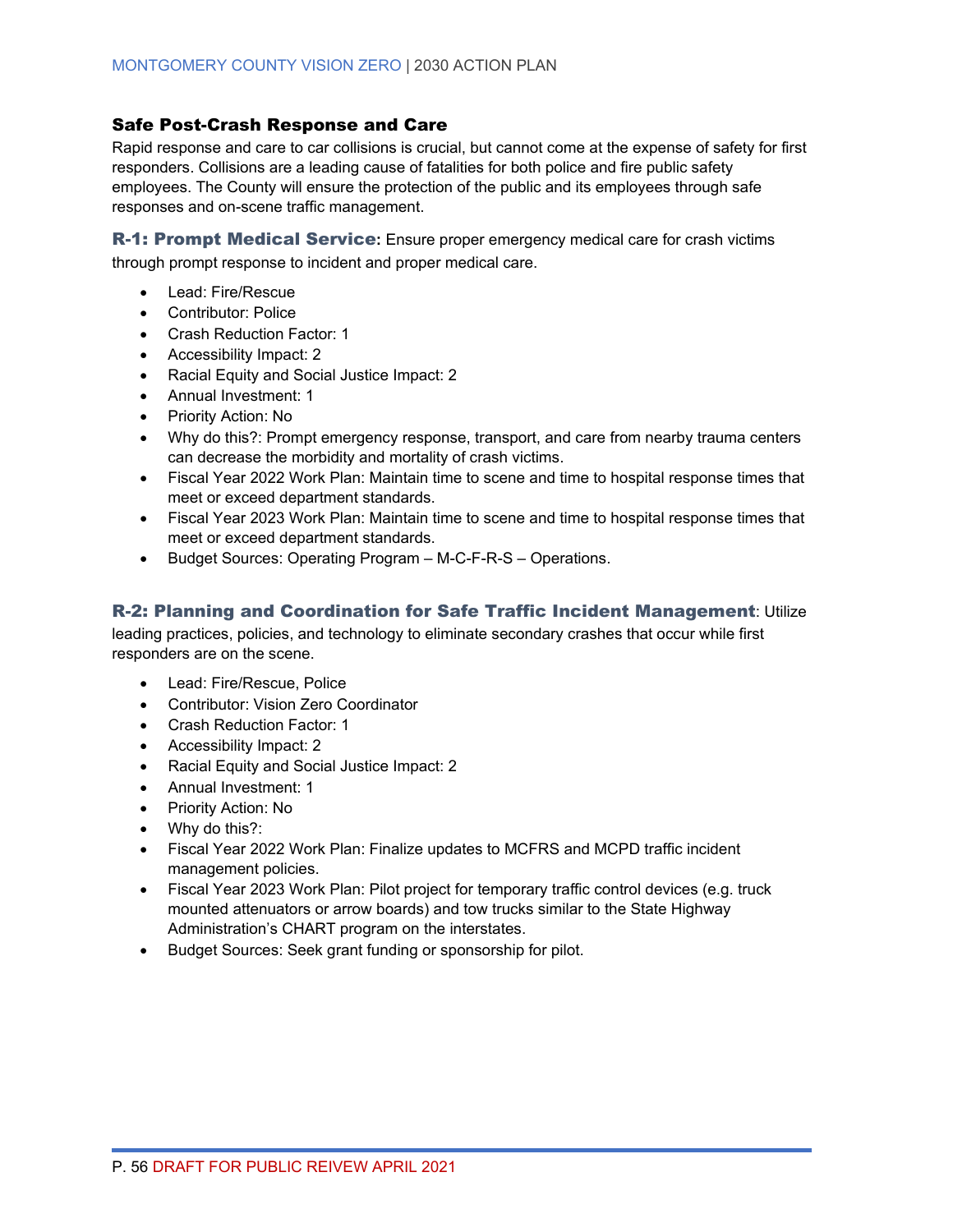# <span id="page-64-0"></span>Appendix I: Plan Development Phases

The initial [Vision Zero 2018-19 Action Plan](https://www.montgomerycountymd.gov/visionzero/Resources/Files/Montgomery_20County_20Vision_20Zero_202_20Year_20Action_20Plan.pdf) called for a long-term plan to reach Vision Zero by 2030. A project plan for creating the Vision Zero 2030 Action Plan began in February 2020 with the hiring of a full-time Vision Zero Coordinator. The initial plan was to have a nine month process and have a plan in place by the end of 2020. The COVID-19 pandemic caused the outreach and workgroup plans to be completely rewritten by March. After reconfiguring the development plan, the project started in earnest on June 18, 2020 with a virtual community kickoff meeting featuring County Executive Elrich and Councilmember Hucker. During that meeting, a three phase development plan lasting a year was presented. Below were the initial phases and timelines for developing the plan.

### Phase I: Fact finding

From June to October 2020, the Vision Zero Coordinator lead a series of outreach initiatives to gather county residents' priorities and desires for safer roads. At the kickoff meeting on June 18, a community survey was released to gather resident's input on what currently made them feel safe or unsafe while traveling in the county and what they would like to see in the future. Also in June, the Coordinator sent letters to community organizations with interests in community and traffic safety to gather their input. The Vision Zero and Climate Change Coordinators teamed up to create a youth ambassador and focus group program. Under the banner of "Resilient Montgomery," the youth ambassadors were trained and tasked with performing interviews with people in their communities while the focus groups (listening sessions) were recruited for participation. Overall, over 1,500 residents and 12 community organizations provided feedback during Phase I. The results from Phase I are in the [Public Engagement Supplement Report.](https://www.montgomerycountymd.gov/visionzero/Resources/Files/vz2030-community.pdf)

### Phase II: Workgroups

From September 2020 to January 2021, 3 workgroups met monthly to develop the action items for the 2030 Action Plan. The Vision Zero Coordinator assembled 70 municipal, county, and state employees representing 19 agencies and departments for the workgroups. The workgroups were assigned specific topic areas based on the safe systems approach to develop action items:

- Complete Streets
	- o Street Design and Engineering
	- o Speed Management
- Multimodal Future
	- o Land Use Planning
	- o Improved Mobility Options
	- o Vehicle Design and Technology
- Culture of Safety
	- o Enforcement, Laws, and Regulations
	- o Education and Capacity Building
	- o Post-crash Emergency Response and Care

Each meeting had a specific purpose:

- 1. Baselining overview of Vision Zero and the plan development process.
- 2. External factors examine factors outside of the local and state government's control that may have an impact of traffic safety in the coming decade.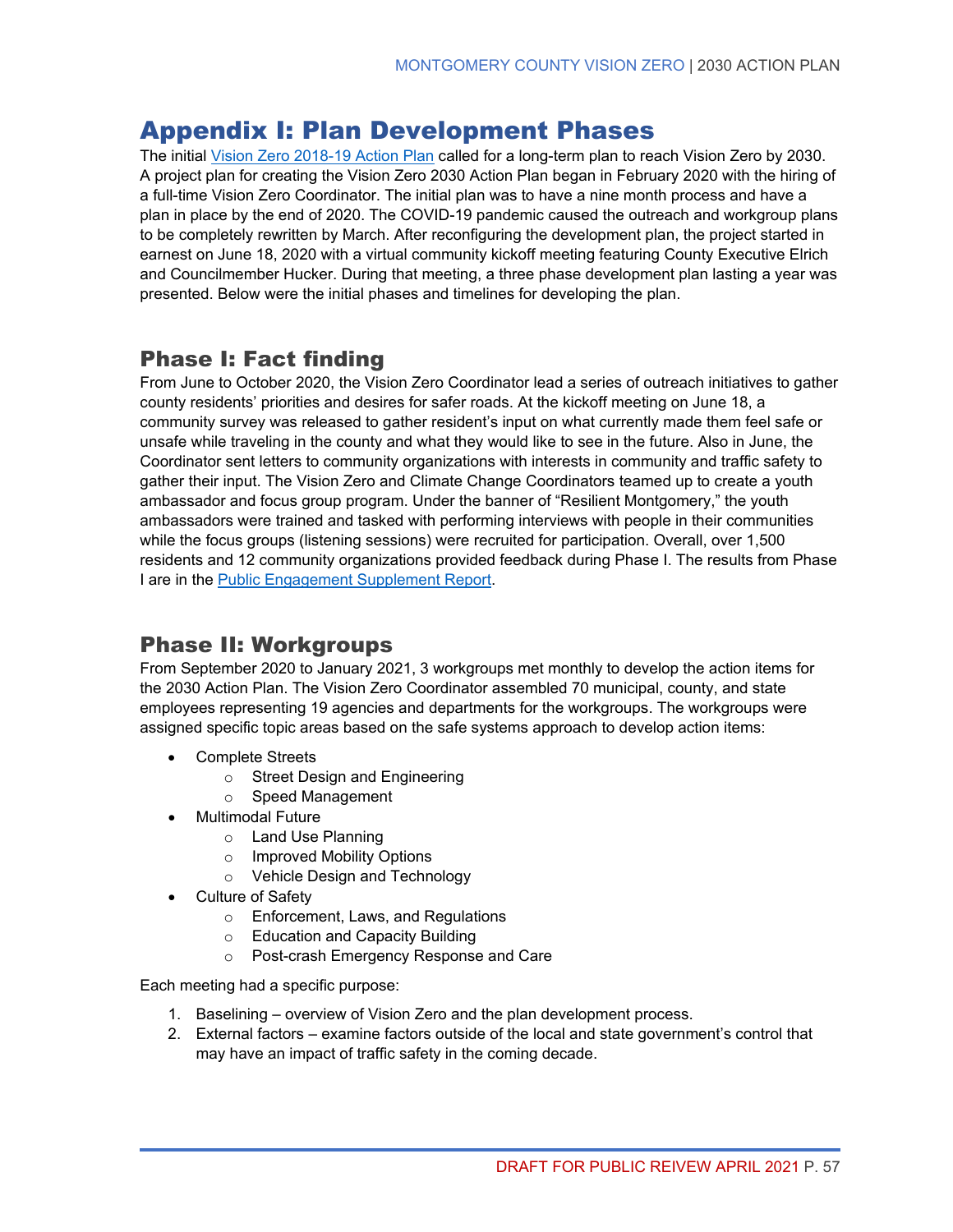- 3. Community priorities and strategy development workgroup members were given a summary of the community priorities received during Phase I and started brainstorming action items.
- 4. Prioritization workgroup members reviewed proposed action items and prioritized items based on their impact and feasibility.
- 5. Review workgroup members reviewed and finalized their recommendations.

After the last workgroup meeting in late January, departments listed as leads and contributors were given the workgroups' recommended action items and tasked with developing a year one and two work plan. The action items and work plan were finalized in April 2021 and the Plan was released for public review.

### Phase III: Community Review

(This space reserved for a summary of Phase III, which began April 15, 2021).

# <span id="page-65-0"></span>Appendix III: Data Analysis Supplement

Additional data and analysis can be found in the supplemental document available at the [Vision Zero](https://www.montgomerycountymd.gov/visionzero/Resources/Files/vz2030-data.pdf)  [2030 Plan page.](https://www.montgomerycountymd.gov/visionzero/Resources/Files/vz2030-data.pdf)

# <span id="page-65-1"></span>Appendix IV: Public Engagement Supplement

Detailed information on the outreach performed to develop the 2030 Vision Zero Action Plan and summaries of each campaign is available at the [Vision Zero 2030 Plan page.](https://www.montgomerycountymd.gov/visionzero/Resources/Files/vz2030-community.pdf)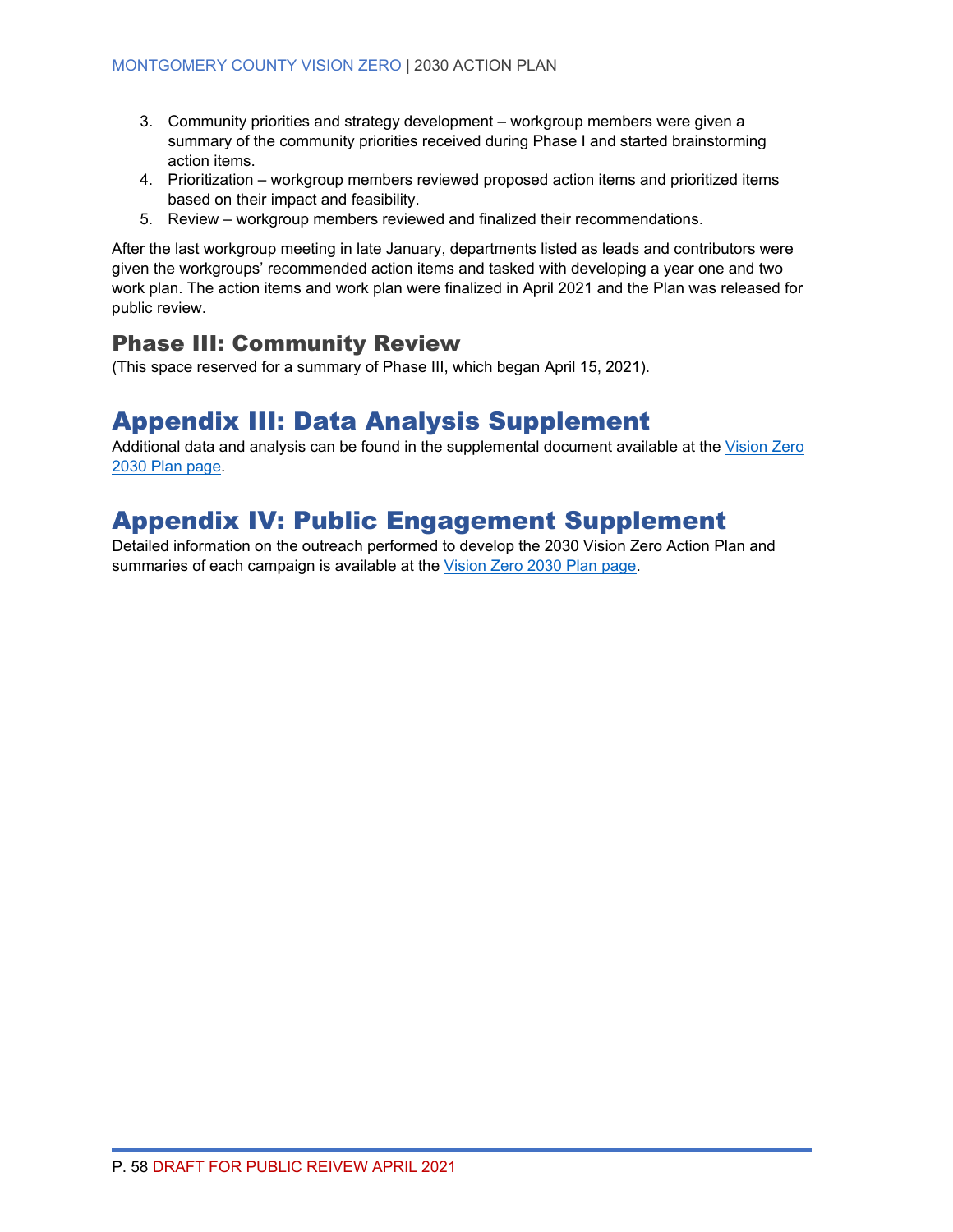# <span id="page-66-0"></span>ENDNOTES

<sup>1</sup> Nicholas Ward, Jay Otto, Kari Finley, "Traffic Safety Culture Primer," Center for Health and Safety Culture, Montana State University, 2019, [https://www.towardzerodeaths.org/wp](https://www.towardzerodeaths.org/wp-content/uploads/2019/12/PRIMER.pdf)[content/uploads/2019/12/PRIMER.pdf.](https://www.towardzerodeaths.org/wp-content/uploads/2019/12/PRIMER.pdf)

<sup>2</sup> "Taking Safety to New Levels," Vision Zero Initiative, 2017, [http://www.visionzeroinitiative.com/taking-safety-to-new-levels/.](http://www.visionzeroinitiative.com/taking-safety-to-new-levels/)

<sup>3</sup> "Vision Zero Cities Map," Vision Zero Network*,* 2021*,* [http://visionzeronetwork.org/resources/vision](http://visionzeronetwork.org/resources/vision-zero-cities/)[zero-cities/.](http://visionzeronetwork.org/resources/vision-zero-cities/)

<sup>4</sup> Brian Tefft, "Impact Speed and a Pedestrian's Risk of Severe Injury or Death," AAA Foundation for Traffic Safety, September 2011, [https://aaafoundation.org/impact-speed-pedestrians-risk-severe](https://aaafoundation.org/impact-speed-pedestrians-risk-severe-injury-death/)[injury-death/.](https://aaafoundation.org/impact-speed-pedestrians-risk-severe-injury-death/)

5 "Speed and Crash Risk," International Transport Forum, 2018, [https://www.itf](https://www.itf-oecd.org/sites/default/files/docs/speed-crash-risk.pdf)[oecd.org/sites/default/files/docs/speed-crash-risk.pdf.](https://www.itf-oecd.org/sites/default/files/docs/speed-crash-risk.pdf)

<sup>6</sup> "Dangerous by Design 2021," Smart Growth America, March 2021, [https://smartgrowthamerica.org/dangerous-by-design/.](https://smartgrowthamerica.org/dangerous-by-design/)

<sup>7</sup> "Equity Emphasis Areas for TPB's Enhanced Environmental Justice Analysis," Metropolitan Washington Council of Governments, June 2018, [https://www.mwcog.org/transportation/planning](https://www.mwcog.org/transportation/planning-areas/fairness-and-accessibility/environmental-justice/equity-emphasis-areas/)[areas/fairness-and-accessibility/environmental-justice/equity-emphasis-areas/.](https://www.mwcog.org/transportation/planning-areas/fairness-and-accessibility/environmental-justice/equity-emphasis-areas/)

<sup>8</sup> "Racial Equity Profile for Montgomery County," Office of Legislative Oversight, Montgomery County Government, July 2019,

[https://www.montgomerycountymd.gov/OLO/Resources/Files/2019%20Reports/OLO2019-7-](https://www.montgomerycountymd.gov/OLO/Resources/Files/2019%20Reports/OLO2019-7-6_20_19.pdf) [6\\_20\\_19.pdf.](https://www.montgomerycountymd.gov/OLO/Resources/Files/2019%20Reports/OLO2019-7-6_20_19.pdf)

<sup>9</sup> Katrina J Debnam and Kenneth H Black. "Driving while black: a comparison of the beliefs, concerns, and behaviors of black and white Maryland drivers," *Traffic injury prevention* 12, no. 6 (2011), 599– 603, doi: [https://doi.org/10.1080/15389588.2011.615354.](https://doi.org/10.1080/15389588.2011.615354)

 $10$  Pedro Torres et al. "The relative risk of involvement in fatal crashes as a function of race/ethnicity and blood alcohol concentration," *Journal of Safety Research 48*, (2014): 95–101, doi: [https://doi.org/10.1016/j.jsr.2013.12.005.](https://doi.org/10.1016/j.jsr.2013.12.005)

<sup>11</sup> Jacob Enriquez. "Occupant restraint use in 2018: Results from the NOPUS controlled intersection study (Report No. DOT HS 812 781)," National Highway Traffic Safety Administration, [https://crashstats.nhtsa.dot.gov/Api/Public/ViewPublication/812781.](https://crashstats.nhtsa.dot.gov/Api/Public/ViewPublication/812781)

<sup>12</sup> "Teens and Speeding: Breaking the Deadly Cycle," Governors Highway Safety Association, January 2021, [https://www.ghsa.org/sites/default/files/2021-02/GHSA\\_TeenSpeeding\\_Feb16.pdf.](https://www.ghsa.org/sites/default/files/2021-02/GHSA_TeenSpeeding_Feb16.pdf)

<sup>13</sup> Brian Tefft, "Impact Speed and a Pedestrian's Risk of Severe Injury or Death," AAA Foundation for Traffic Safety, September 2011, [https://aaafoundation.org/impact-speed-pedestrians-risk-severe](https://aaafoundation.org/impact-speed-pedestrians-risk-severe-injury-death/)[injury-death/.](https://aaafoundation.org/impact-speed-pedestrians-risk-severe-injury-death/)

<sup>14</sup> "Older Adult Drivers," National Center for Injury Prevention and Control, Centers for Disease Control and Prevention, December 2020, [https://www.cdc.gov/transportationsafety/older\\_adult\\_drivers/index.html.](https://www.cdc.gov/transportationsafety/older_adult_drivers/index.html)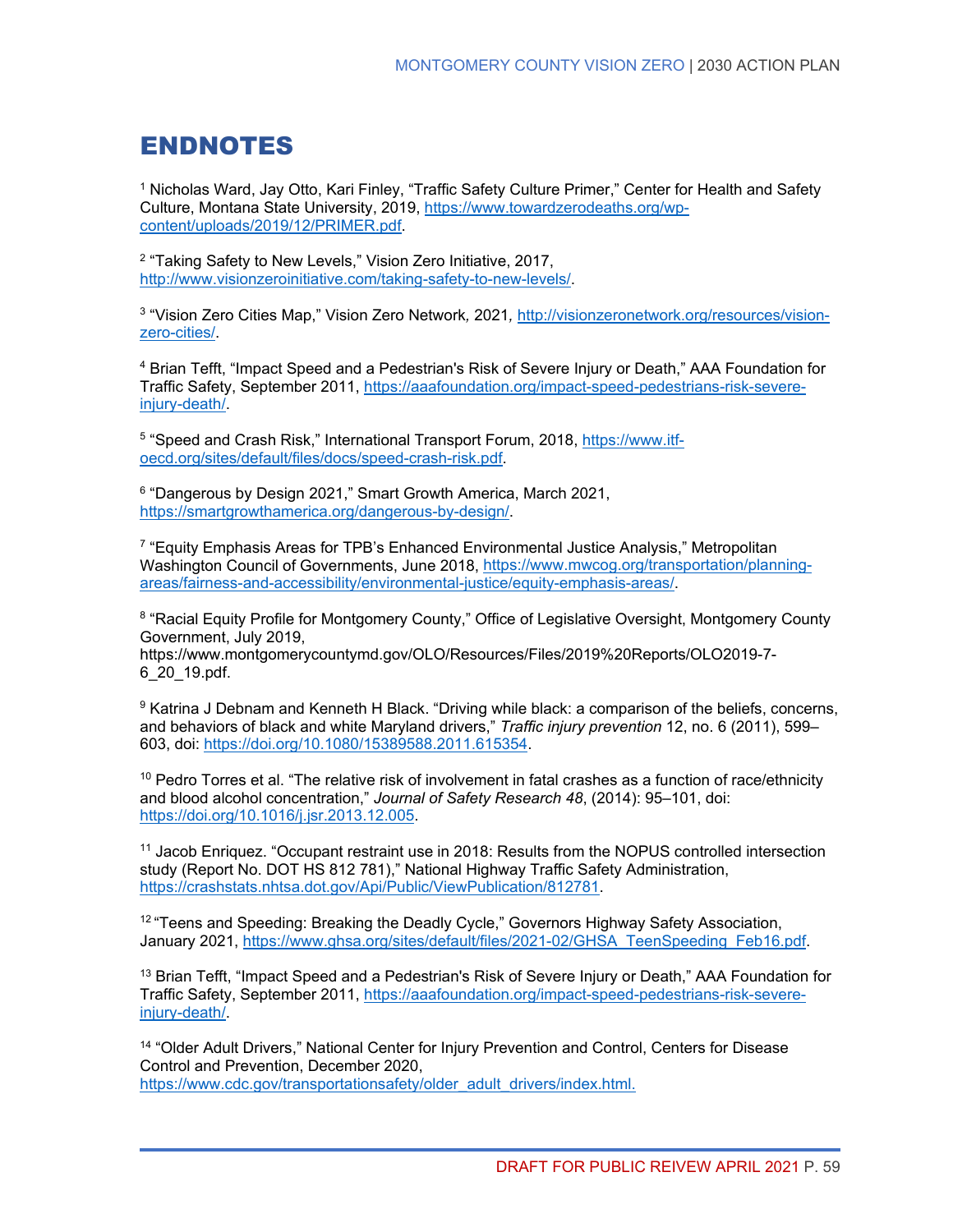<span id="page-67-0"></span><sup>15</sup> Michael Schimpl et al. "Association between Walking Speed and Age in Healthy, Free-Living Individuals Using Mobile Accelerometry—A Cross-Sectional Study," *PLoS ONE* 6, no.8 (2011): e23299, doi: [https://doi.org/10.1371/journal.pone.0023299.](https://doi.org/10.1371/journal.pone.0023299)

<span id="page-67-1"></span><sup>16</sup> "Total Population Projections by Age, Sex, and Race," Maryland State Data Center Maryland Department of Planning, December 2020, [https://planning.maryland.gov/MSDC/Pages/s3\\_projection.aspx.](https://planning.maryland.gov/MSDC/Pages/s3_projection.aspx)

<span id="page-67-2"></span><sup>17</sup> "Fatality Facts 2019 Males and Females," Insurance Institute for Highway Safety, March 2021, [https://www.iihs.org/topics/fatality-statistics/detail/males-and-females.](https://www.iihs.org/topics/fatality-statistics/detail/males-and-females)

<span id="page-67-3"></span><sup>18</sup> "Montgomery County Community Wide Greenhouse Gas Emissions Inventory," Department of Environmental Protection, Montgomery County Government, July 2020, [https://www.montgomerycountymd.gov/green/climate/ghg-inventory.html.](https://www.montgomerycountymd.gov/green/climate/ghg-inventory.html)

<span id="page-67-4"></span><sup>19</sup>Ben Welle et al, "Sustainable and Safe: A Vision and Guidance for Zero Road Deaths," World Resources Institute, January 2018, [https://www.wri.org/publication/sustainable-and-safe-vision-and](https://www.wri.org/publication/sustainable-and-safe-vision-and-guidance-zero-road-deaths)[guidance-zero-road-deaths.](https://www.wri.org/publication/sustainable-and-safe-vision-and-guidance-zero-road-deaths)

<span id="page-67-5"></span><sup>20</sup> "Complete Streets Design Guide," Department of Transportation, Montgomery County Government, February 2021, [https://www.montgomerycountymd.gov/dot-dte/projects/CSDG/index.html.](https://www.montgomerycountymd.gov/dot-dte/projects/CSDG/index.html)

<span id="page-67-6"></span><sup>21</sup> "Road Safety Audits," Federal Highway Administration, US Department of Transportation, October 2017, [https://safety.fhwa.dot.gov/provencountermeasures/road\\_safety\\_audit/.](https://safety.fhwa.dot.gov/provencountermeasures/road_safety_audit/)

<span id="page-67-7"></span><sup>22</sup>"Road Diets (Roadway Reconfiguration)," Federal Highway Administration, US Department of Transportation, October 2017, [https://safety.fhwa.dot.gov/provencountermeasures/road\\_diets/.](https://safety.fhwa.dot.gov/provencountermeasures/road_diets/)

<sup>23</sup>"Left and Right Turn Lanes at Two-Way Stop-Controlled Intersections," Federal Highway Administration, US Department of Transportation, October 2017, [https://safety.fhwa.dot.gov/provencountermeasures/left\\_right\\_turn\\_lanes/.](https://safety.fhwa.dot.gov/provencountermeasures/left_right_turn_lanes/)

<span id="page-67-8"></span><sup>24</sup> "Pedestrian Hybrid Beacons," Federal Highway Administration, US Department of Transportation, October 2017, [https://safety.fhwa.dot.gov/provencountermeasures/ped\\_hybrid\\_beacon/.](https://safety.fhwa.dot.gov/provencountermeasures/ped_hybrid_beacon/)

<span id="page-67-9"></span><sup>25</sup> "Yellow Change Intervals," Federal Highway Administration, US Department of Transportation, October 2017, [https://safety.fhwa.dot.gov/provencountermeasures/yellow\\_xhg\\_intervals/.](https://safety.fhwa.dot.gov/provencountermeasures/yellow_xhg_intervals/)

<span id="page-67-10"></span><sup>26</sup> "Leading Pedestrian Intervals," Federal Highway Administration, US Department of Transportation, October 2017, [https://safety.fhwa.dot.gov/provencountermeasures/lead\\_ped\\_int/.](https://safety.fhwa.dot.gov/provencountermeasures/lead_ped_int/)

<span id="page-67-11"></span> $27$  "Corridor Access Management," Federal Highway Administration, US Department of Transportation, October 2017, [https://safety.fhwa.dot.gov/provencountermeasures/corridor\\_access\\_mgmt/.](https://safety.fhwa.dot.gov/provencountermeasures/corridor_access_mgmt/)

<span id="page-67-12"></span>28"Median Barriers," Federal Highway Administration, US Department of Transportation, October 2017, [https://safety.fhwa.dot.gov/provencountermeasures/median\\_barrier/.](https://safety.fhwa.dot.gov/provencountermeasures/median_barrier/)

<span id="page-67-13"></span><sup>29</sup> "Enhanced Delineation and Friction for Horizontal Curves," Federal Highway Administration, US Department of Transportation, October 2017, [https://safety.fhwa.dot.gov/provencountermeasures/enhanced\\_delineation/.](https://safety.fhwa.dot.gov/provencountermeasures/enhanced_delineation/)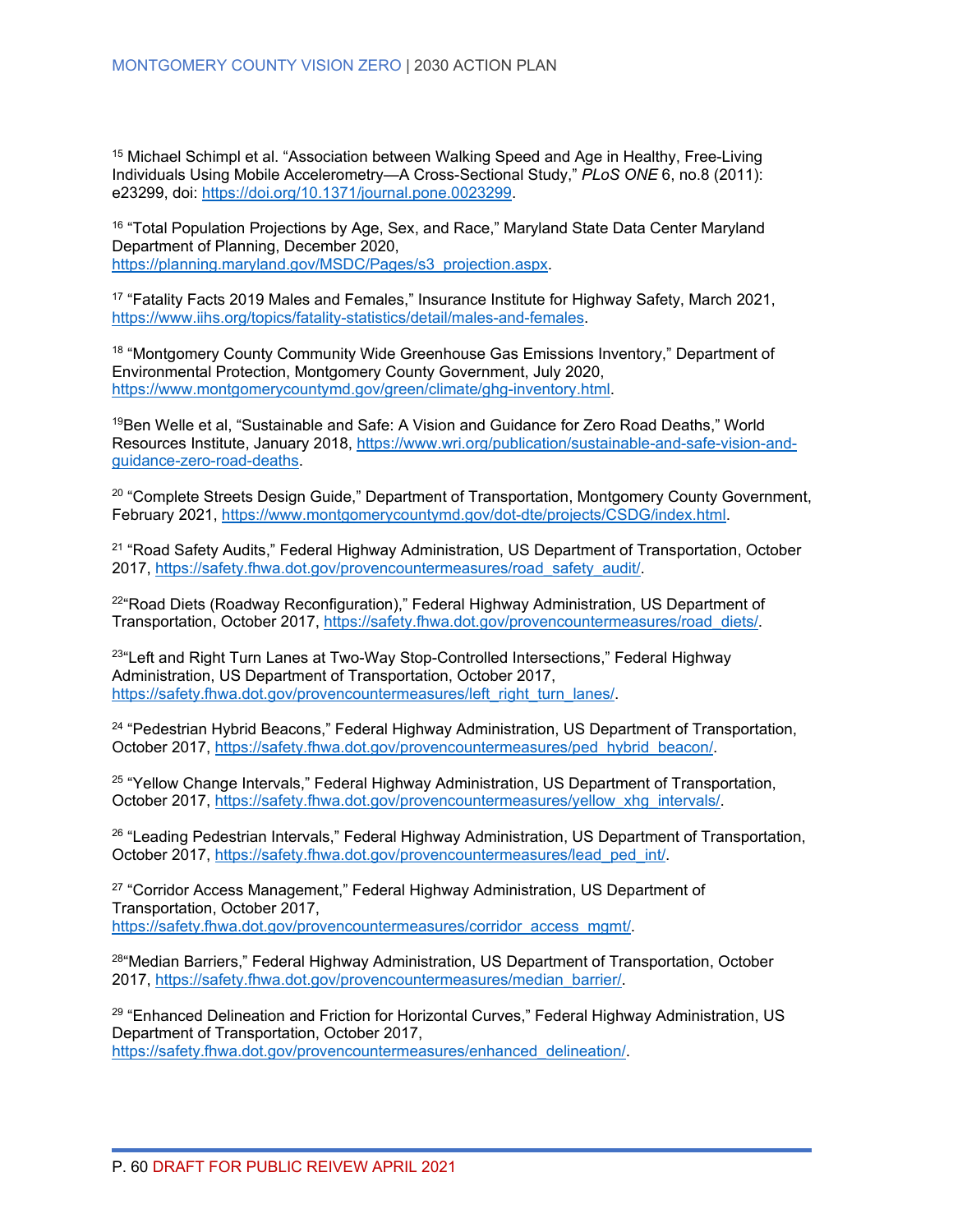<span id="page-68-0"></span><sup>30</sup> Li Chen, Cynthia Chen, and Reid Ewing, "The Relative Effectiveness of Pedestrian Safety Countermeasures at Urban Intersections - Lessons from a New York City Experience," Presented at the 91st Annual Meeting of the Transportation Research Board, January 22-26, Washington, DC, 2012, [http://www.cmfclearinghouse.org/study\\_detail.cfm?stid=280.](http://www.cmfclearinghouse.org/study_detail.cfm?stid=280)

<span id="page-68-1"></span>31C.M. Richard, K. Magee, P. Bacon-Abdelmoteleb, J.L. Brown, *Countermeasures That Work: A Highway Safety Countermeasure Guide for State Highway Safety Offices, Ninth Edition*, (Washington, DC: National Highway Traffic Safety Administration, April 2018), [https://www.nhtsa.gov/sites/nhtsa.dot.gov/files/documents/812478\\_countermeasures-that-work-a](https://www.nhtsa.gov/sites/nhtsa.dot.gov/files/documents/812478_countermeasures-that-work-a-highway-safety-countermeasures-guide-9thedition-2017v2_0.pdf)[highway-safety-countermeasures-guide-9thedition-2017v2\\_0.pdf.](https://www.nhtsa.gov/sites/nhtsa.dot.gov/files/documents/812478_countermeasures-that-work-a-highway-safety-countermeasures-guide-9thedition-2017v2_0.pdf)

<span id="page-68-3"></span><span id="page-68-2"></span><sup>32</sup> "Lane Width: Urban Street Design Guide," National Association of City Transportation Officials, accessed March 2021, [https://nacto.org/publication/urban-street-design-guide/street-design](https://nacto.org/publication/urban-street-design-guide/street-design-elements/lane-width/)[elements/lane-width/.](https://nacto.org/publication/urban-street-design-guide/street-design-elements/lane-width/)

<span id="page-68-4"></span><sup>33</sup> National Academies of Sciences, "NCHRP Report 617: Accident Modification Factors for Traffic Engineering and ITS Improvements," The National Academies Press, 2008, doi: [https://doi.org/10.17226/13899.](https://doi.org/10.17226/13899)

<span id="page-68-5"></span><sup>34</sup> "Walkways," Federal Highway Administration, US Department of Transportation, October 2017, [https://safety.fhwa.dot.gov/provencountermeasures/walkways/.](https://safety.fhwa.dot.gov/provencountermeasures/walkways/)

<span id="page-68-6"></span><sup>35</sup> "Backplates with Retroreflective Borders," Federal Highway Administration, US Department of Transportation, October 2017, [https://safety.fhwa.dot.gov/provencountermeasures/blackplate/.](https://safety.fhwa.dot.gov/provencountermeasures/blackplate/)

<span id="page-68-7"></span><sup>36</sup> Li Chen, Cynthia Chen, and Reid Ewing, "The Relative Effectiveness of Pedestrian Safety Countermeasures at Urban Intersections - Lessons from a New York City Experience," Presented at the 91st Annual Meeting of the Transportation Research Board, January 22-26, Washington, DC, 2012, [http://www.cmfclearinghouse.org/study\\_detail.cfm?stid=280.](http://www.cmfclearinghouse.org/study_detail.cfm?stid=280)

<span id="page-68-8"></span><sup>37</sup> Bahar, G., Parkhill, M., Hauer, E., Council, F., Persaud, B., Zegeer, C., Elvik, R., Smiley, A., and Scott, B. "Prepare Parts I and II of a Highway Safety Manual: Knowledge Base for Part II". Unpublished material from NCHRP Project 17-27, May 2007.

<span id="page-68-10"></span><span id="page-68-9"></span><sup>38</sup> Richard Retting, Charles Farmer, Anne McCartt, "Evaluation of automated speed enforcement in Montgomery County, Maryland," International Institute for Highway Safety, October 2008, [https://www.iihs.org/topics/bibliography/ref/1816.](https://www.iihs.org/topics/bibliography/ref/1816)

<span id="page-68-11"></span><sup>39</sup> "Transportation: Thrive 2050," Montgomery Planning, Maryland-National Capital Park and Planning Commission, accessed April 2021, [https://montgomeryplanning.org/planning/master-plan-list/general](https://montgomeryplanning.org/planning/master-plan-list/general-plans/thrive-montgomery-2050/transportation-2050/)[plans/thrive-montgomery-2050/transportation-2050/.](https://montgomeryplanning.org/planning/master-plan-list/general-plans/thrive-montgomery-2050/transportation-2050/)

<span id="page-68-12"></span> $40$  Reid Ewing, Shima Hamidi, James B Grace, "Urban sprawl as a risk factor in motor vehicle crashes," *Urban Studies* 53, no. 2 (2014): 247-266, doi: [https://doi.org/10.1177/0042098014562331.](https://doi.org/10.1177/0042098014562331)

<span id="page-68-13"></span><sup>41</sup> "Road Safety Audits," Federal Highway Administration, US Department of Transportation, October 2017, [https://safety.fhwa.dot.gov/provencountermeasures/road\\_safety\\_audit/.](https://safety.fhwa.dot.gov/provencountermeasures/road_safety_audit/)

<span id="page-68-14"></span> $42^{\mu}$ Medians and Pedestrian Crossing Islands in Urban and Suburban Areas." Federal Highway Administration, US Department of Transportation, October 2017, [https://safety.fhwa.dot.gov/provencountermeasures/ped\\_medians/.](https://safety.fhwa.dot.gov/provencountermeasures/ped_medians/)

<sup>43</sup> "Walkways," Federal Highway Administration, US Department of Transportation, October 2017, [https://safety.fhwa.dot.gov/provencountermeasures/walkways/.](https://safety.fhwa.dot.gov/provencountermeasures/walkways/)